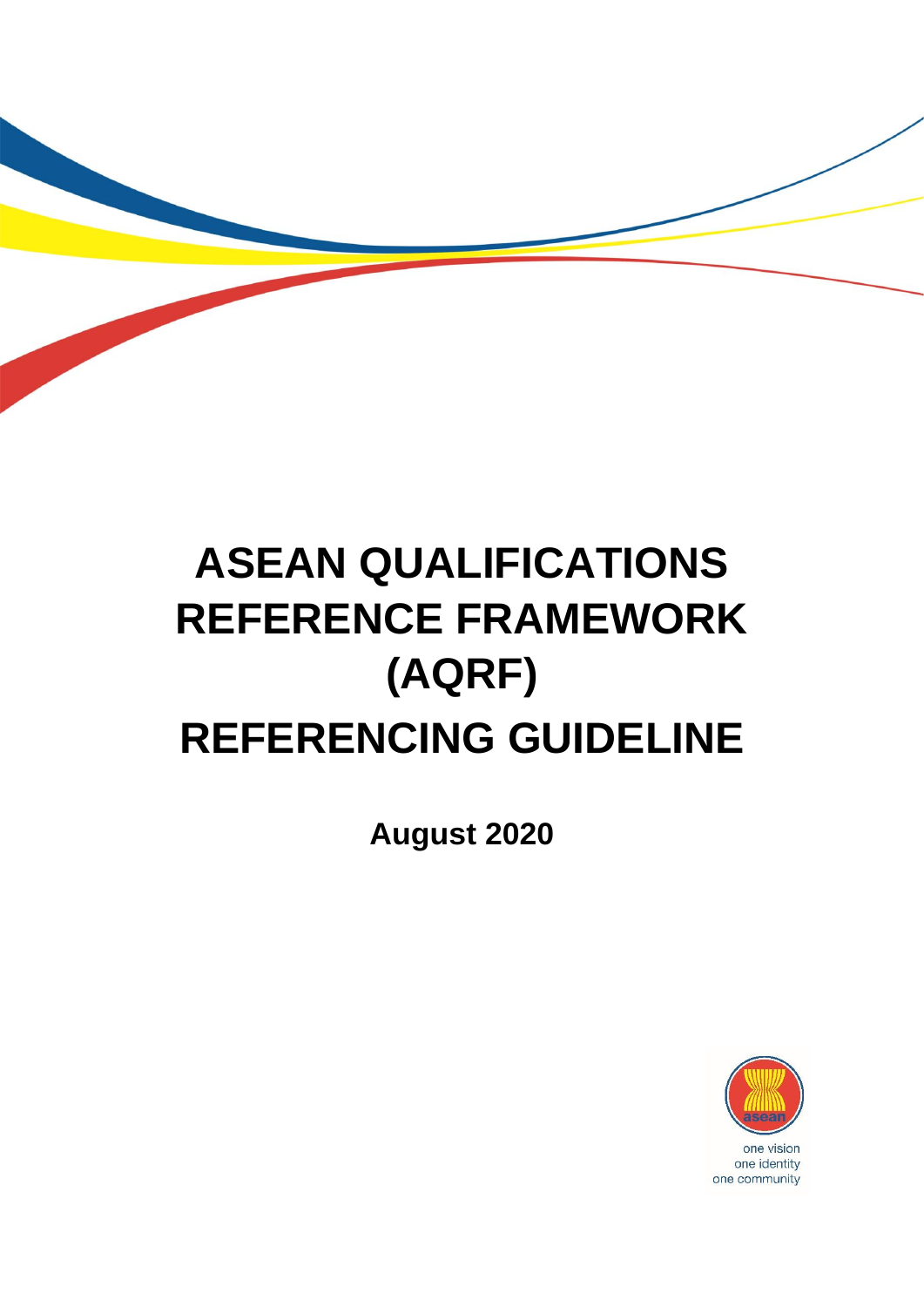# <span id="page-1-0"></span>**TABLE OF CONTENTS**

| 2. |      |                  |                                                    |  |
|----|------|------------------|----------------------------------------------------|--|
|    | 2.1. |                  |                                                    |  |
|    | 2.2. |                  |                                                    |  |
|    |      |                  |                                                    |  |
|    | 3.1. |                  |                                                    |  |
|    |      |                  |                                                    |  |
|    |      |                  |                                                    |  |
|    | 3.2. |                  |                                                    |  |
|    |      | 3.2.1.           |                                                    |  |
|    |      | 3.2.2.           |                                                    |  |
|    |      | 3.2.3.           |                                                    |  |
|    |      | 3.2.4.<br>3.2.5. |                                                    |  |
|    |      | 3.2.6.           |                                                    |  |
|    |      | 3.2.7.           |                                                    |  |
|    |      | 3.2.8.           |                                                    |  |
|    |      | 3.2.9.           |                                                    |  |
|    |      |                  |                                                    |  |
|    |      |                  |                                                    |  |
|    |      |                  |                                                    |  |
|    |      |                  |                                                    |  |
|    |      |                  |                                                    |  |
|    |      |                  |                                                    |  |
|    |      |                  |                                                    |  |
|    |      |                  |                                                    |  |
|    |      |                  |                                                    |  |
|    |      |                  |                                                    |  |
|    |      |                  |                                                    |  |
|    |      |                  |                                                    |  |
|    |      |                  | QUESTIONS ARISING FROM THE REFERENCING PROCESS  42 |  |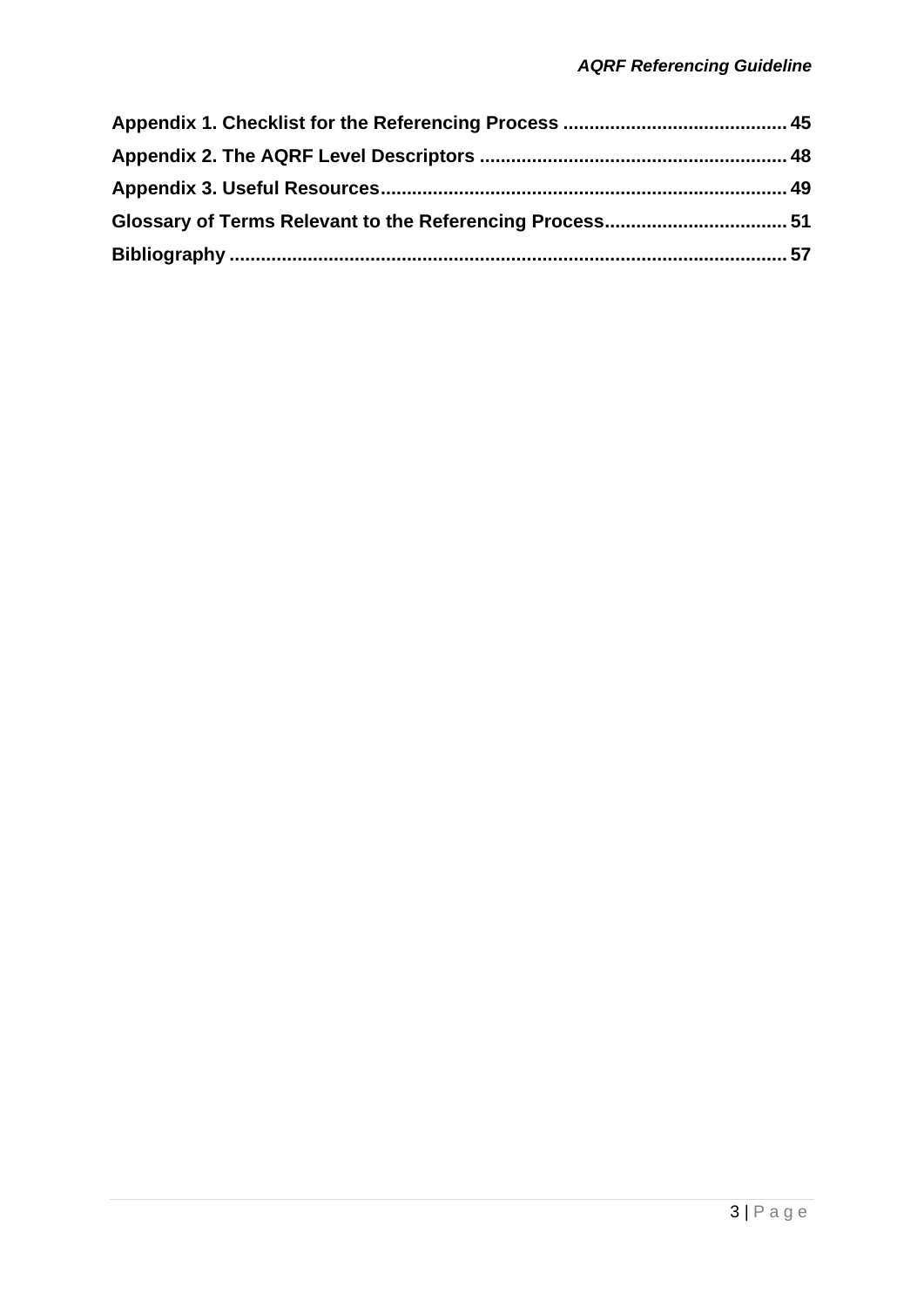# <span id="page-3-0"></span>**LIST OF ABBREVIATIONS AND ACRONYMS**

| <b>AANZFTA</b> | <b>ASEAN-Australia-New Zealand Free Trade Area</b>             |  |
|----------------|----------------------------------------------------------------|--|
| <b>AEC</b>     | <b>ASEAN Economic Community</b>                                |  |
| <b>AECSP</b>   | <b>AANZFTA Economic Cooperation Support Programme</b>          |  |
| <b>AEM</b>     | <b>ASEAN Economic Ministers</b>                                |  |
| <b>ALMM</b>    | <b>ASEAN Labour Ministers Meeting</b>                          |  |
| <b>AMS</b>     | <b>ASEAN Member State(s)</b>                                   |  |
| <b>APEC</b>    | Asia-Pacific Economic Cooperation                              |  |
| <b>APQN</b>    | <b>Asia-Pacific Quality Network</b>                            |  |
| <b>AQAN</b>    | <b>ASEAN Quality Assurance Network</b>                         |  |
| <b>AQAF</b>    | <b>ASEAN Quality Assurance Framework</b>                       |  |
| <b>AQRF</b>    | <b>ASEAN Qualifications Reference Framework</b>                |  |
| <b>ASEAN</b>   | <b>Association of Southeast Asian Nations</b>                  |  |
| <b>ASED</b>    | <b>ASEAN Education Ministers Meeting</b>                       |  |
| <b>EQF</b>     | <b>European Qualifications Framework</b>                       |  |
| <b>INQAAHE</b> | International Network for Quality Assurance Agencies in Higher |  |
|                | Education                                                      |  |
| <b>MRA</b>     | <b>Mutual Recognition Arrangements</b>                         |  |
| QA             | <b>Quality Assurance</b>                                       |  |
| QF             | <b>Qualifications Framework</b>                                |  |
| <b>NAC</b>     | <b>National AQRF Committee</b>                                 |  |
| <b>NQF</b>     | <b>National Qualifications Framework</b>                       |  |
| <b>RQF</b>     | <b>Regional Qualifications Framework</b>                       |  |
| <b>TOR</b>     | <b>Terms of Reference</b>                                      |  |
| TVET           | <b>Technical and Vocational Education Training</b>             |  |
| <b>VET</b>     | <b>Vocational Education Training</b>                           |  |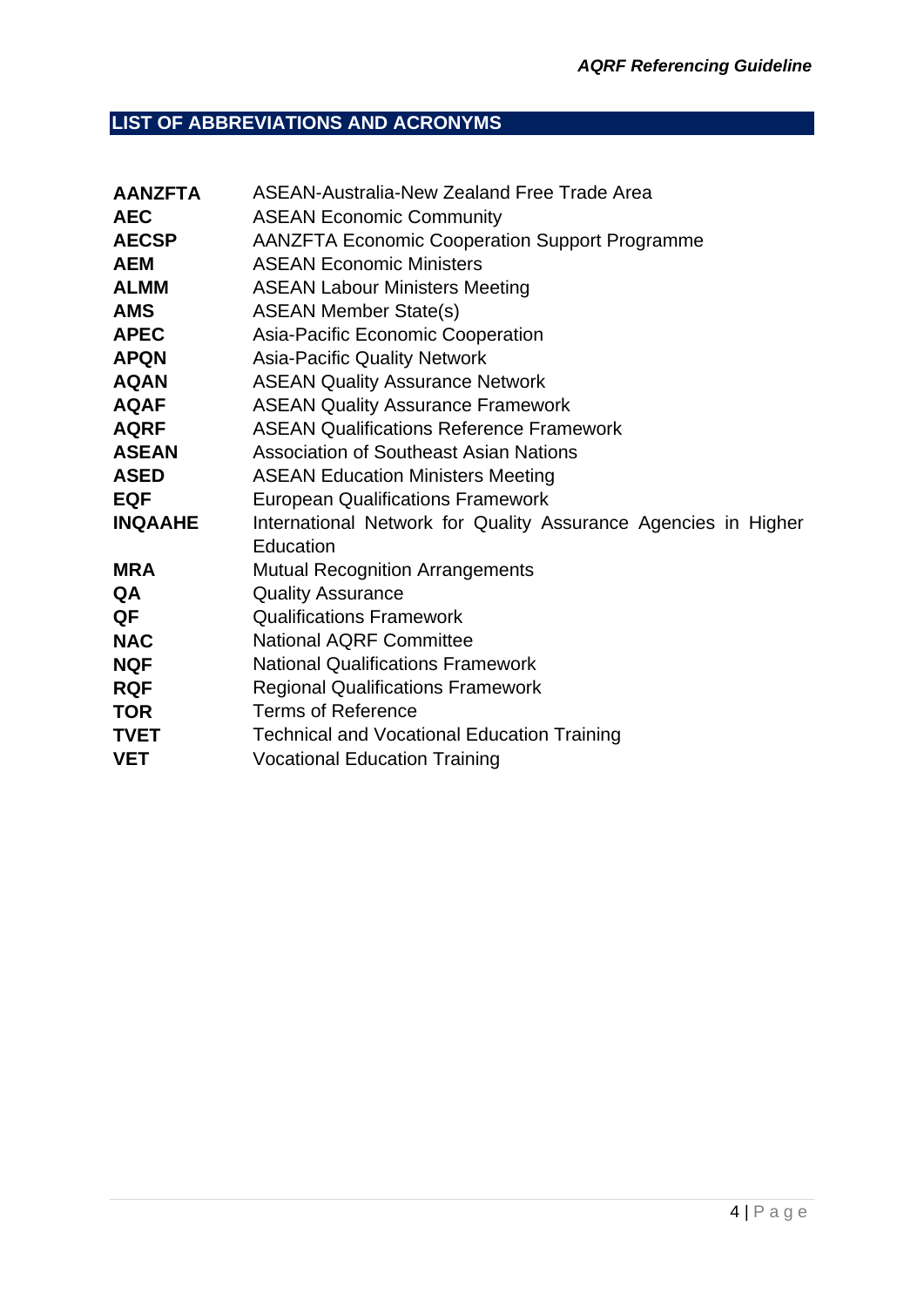#### <span id="page-4-0"></span>**FOREWORD**

This document is the second revision of the Referencing Guideline to the ASEAN Qualifications Referencing Framework (AQRF) as adopted by the AQRF Committee at its 8th Meeting held on 24 August 2020. This version supersedes the original AQRF Referencing Guidelines which was adopted by the Task Force on ASEAN Qualifications Reference Framework (TF-AQRF) in September 2016.

Since the establishment of the AQRF Committee as the implementing body of the AQRF in September 2016, the Committee has undertaken reviews of Referencing Reports submitted by ASEAN Member States (AMS) and completed four (4) of them namely Malaysia, Philippines, Indonesia and Thailand.

Over the course of the reviews, AQRF Committee has enriched its understanding of the referencing process and in particular the unique situation of ASEAN Member States in such process. The valuable experiences gained throughout the process resulted in the understanding of various elements in the AQRF Referencing Guidelines that could be further improved to better assist AMS in developing high quality Referencing Reports.

The revisions in this version also include the AQRF Committee's decisions related to the referencing process, as well as several other edits and restructuring to improve usability and readability of the document within the ASEAN context.

The Guideline will remain a living document which could be further refined as the AQRF Committee continues to gain further understandings and experiences in undertaking a robust referencing process.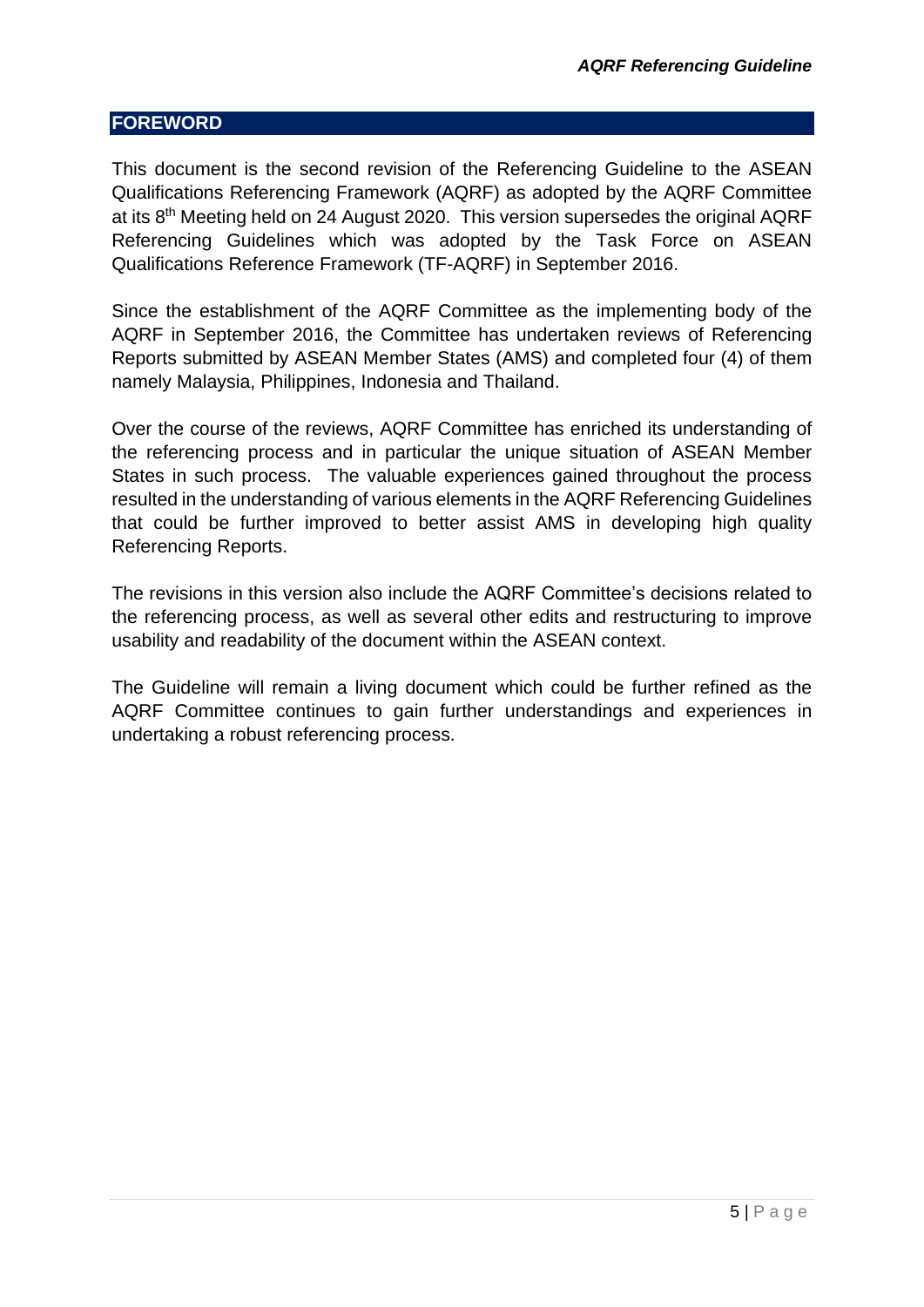#### <span id="page-5-0"></span>**1. BACKGROUND**

1

The ASEAN Qualifications Reference Framework (AQRF) is a regional common reference framework which functions as a device to enable comparisons of qualifications across ASEAN Member States (AMS). It addresses all education and training sectors and promotes the wider objective of lifelong learning.

The ASEAN Charter (hereinafter referred to as 'the Charter'), signed by the ten ASEAN Leaders (hereinafter referred to as 'the Leaders') in Singapore on 20 November 2007, provides the basis for a region-wide qualifications reference framework in ASEAN.

The Charter aims to "create a single market and production base which is stable, prosperous, highly competitive and economically integrated with effective facilitation for trade and investment in which there is free flow of goods, services and investment; facilitated movement of business persons, professionals, talents and labour; and free flow of capital" and to "develop human resources through closer cooperation in education and lifelong learning and in science and technology, for the empowerment of the peoples of ASEAN and the strengthening of the ASEAN Community".<sup>1</sup>

In 2007, the 10 AMS<sup>2</sup> adopted the ASEAN Economic Community (AEC) Blueprint (ASEAN, 2007). It provided a mandate for further deepening of economic cooperation, including the recognition of professional qualifications. MRAs in seven regulated professional services were concluded to-date, namely Engineering, Architecture, Accountancy Surveying, Medicine, Dentistry and Nursing services. There is also another MRA for Tourism Professionals. Another important component of the AEC Blueprint was the establishment of the free flow of skilled labour through "harmonisation and standardisation" (ASEAN, 2007:18), along with the establishment of the AEC on 31 December 2015.

Subsequently, the Leaders at the 27<sup>th</sup> ASEAN Summit in November 2015 adopted the *"Kuala Lumpur Declaration on ASEAN 2025: Forging Ahead Together"* which comprised the ASEAN Community Vision 2025, the ASEAN Political-Security Community (APSC) Blueprint 2025, the ASEAN Socio-Cultural Community (ASCC) Blueprint 2025, and the ASEAN Economic Community (AEC) Blueprint 2025. The ASCC Blueprint 2025 called for *"Empowered People and Strengthened Institutions"* and *"Equitable Access for All"*.

The AEC Blueprint 2025 aspires for a region which will be "highly integrated and cohesive, competitive, innovative and dynamic, with enhanced connectivity and

<sup>1</sup> Charter of the Association of Southeast Asian Nations (2007), Chapter 1, Article 1, Paragraphs 5 and 10.

<sup>2</sup> The ten ASEAN Member States are Brunei Darussalam, Cambodia, Indonesia, Lao PDR, Malaysia, Myanmar, Philippines, Singapore, Thailand, and Viet Nam.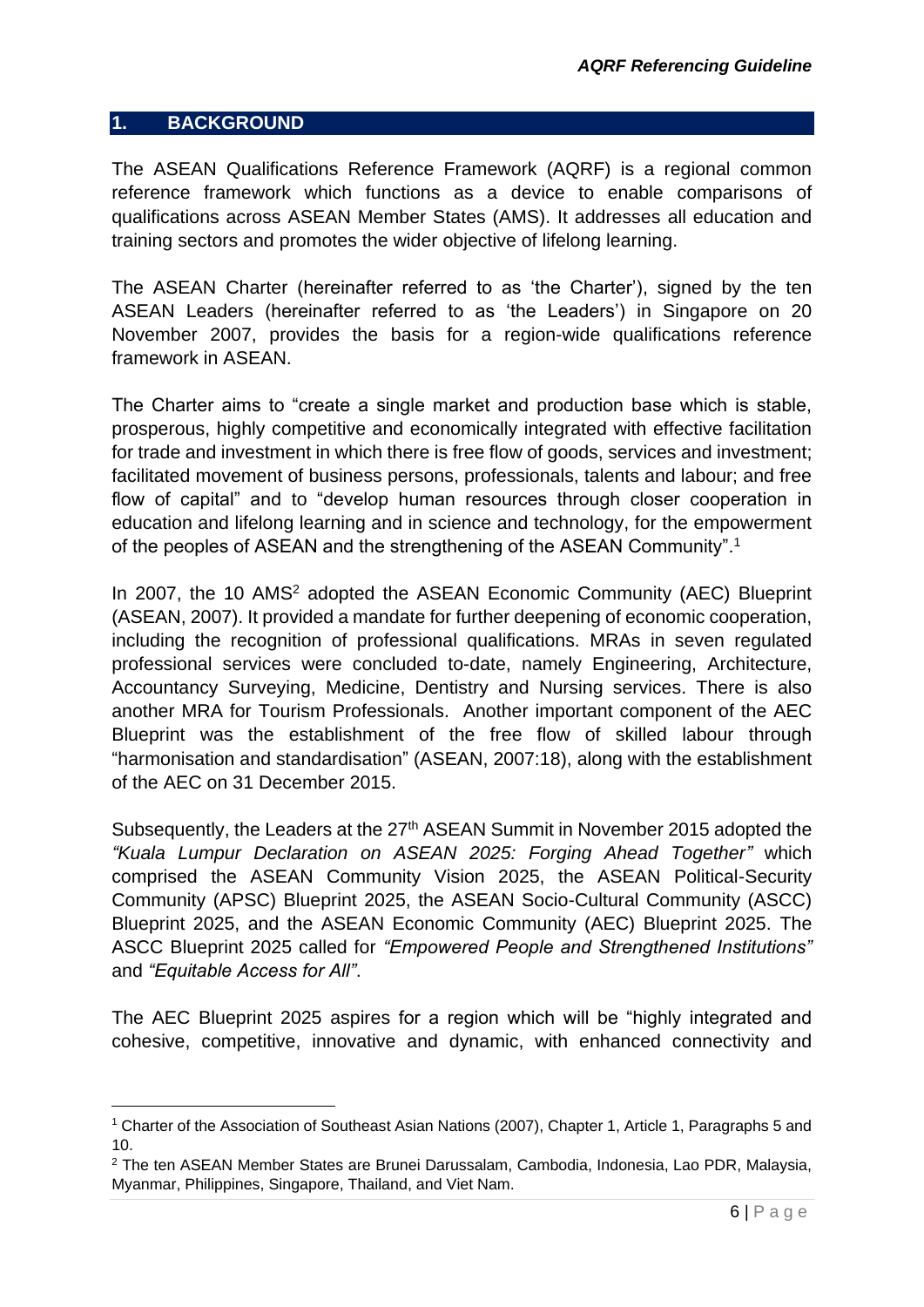sectoral cooperation, and a more resilient, inclusive, and people-oriented, peoplecentred community, and integrated with the global economy".

Typical of other global regions, ASEAN is characterised by varying levels of economic development as well as levels of national qualifications frameworks (NQFs). Some AMS have established comprehensive NQFs, others have sectoral frameworks in place, and others have yet to develop or implement qualifications frameworks. Within this context, the AQRF aims to accommodate different types of NQFs that are at different stages of development, ranging from those that are initial conceptual proposals to those that are fully developed and functioning.

The AQRF was developed following a collaborative process between AMS with the support of Australia and New Zealand through the ASEAN-Australia-New Zealand Free Trade Area (AANZFTA) Economic Cooperation Support Programme (AECSP). The AECSP's Project on *Education and Training Governance: Capacity Building for National Qualifications Frameworks* carried a proposal for a region-wide qualifications framework, which was considered at the 1<sup>st</sup> Meeting of the FTA Joint Committee for AANZFTA in May 2010 in Manila and approved intersessionally in July 2010.

A multi-sectoral Task Force on AQRF (TF-AQRF) was established in 2012 to develop the AQRF and worked on several iterations of the Framework. The TF-AQRF comprised officials from ASEAN ministries of trade in services, labour/manpower development, education, other relevant ministries and qualification agencies. Representatives of Australia and New Zealand participated as non-voting members of the TF-AQRF.

The TF-AQRF finalised the text of the AQRF at its  $4<sup>th</sup>$  Meeting in March 2014. The AQRF was subsequently endorsed by the ASEAN Economic Ministers (AEM) in August 2014; the ASEAN Education Ministers (ASED) in September 2014; and the ASEAN Labour Ministers (ALMM) through ad-referendum from November 2014 to May 2015.

ASEAN is actively implementing the AQRF through the AQRF Committee established and commenced meeting in 2017. The processes include referencing of national qualifications framework and quality assurance systems against the AQRF with increasing number of AMS involved.

# <span id="page-6-0"></span>**2. OVERVIEW OF THE AQRF**

The AQRF is a regional common reference framework that functions as a translation device to enable comparisons of qualifications across AMS. It addresses education and training sectors, with the wider objective of promoting lifelong learning on the one hand, and of facilitating mobility of learners and workers on the other hand. It also aims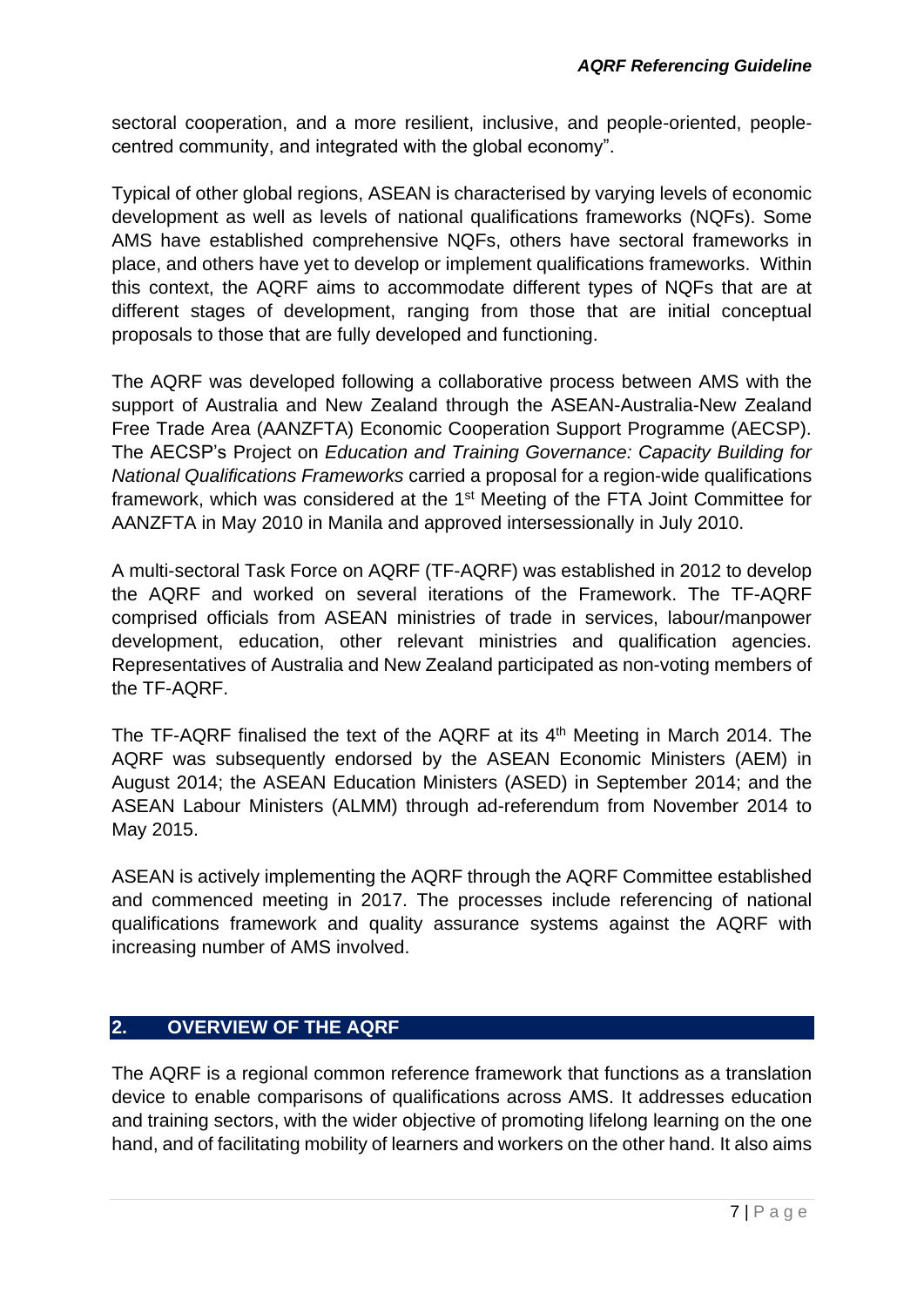to support and enhance a Member State's NQF or qualifications system<sup>3</sup>, while serving as a mechanism for comparison, transparency and higher quality qualification systems. The education sector in the AQRF is defined broadly to incorporate informal, non-formal and formal learning<sup>4</sup> .

The AQRF has neutral influence on NQF and national qualifications systems. Its goal is to make NQFs or national qualifications systems explicit with respect to the AQRF, without requiring changes to national qualifications systems. The AQRF respects a Member State's specific structures and processes to maintain its responsiveness to national priorities.



The AQRF, as a translation device, also broadens the understanding of an AMS' NQF or national qualifications systems for people in and outside ASEAN. It provides a common spine of levels to which all ASEAN NQF levels relate. As illustrated in Figure 1, if an NQF level for a Member State links to AQRF level 4, it will enable a comparison of all other NQF levels linked to AQRF level 4.

As the implementation progresses, the AQRF can be used to link to NQFs outside ASEAN and to other common or regional qualifications frameworks (RQF).

The key characteristics and purposes of regional qualifications frameworks (or meta frameworks) should not be confused with those of NQF; and that they serve different

1

<sup>&</sup>lt;sup>3</sup> National qualifications system includes but not limited to National Qualifications Framework (NQF). Countries with no NQF can still undertake reference to the AQRF using the qualifications conventions and common practices.

<sup>4</sup> Formal learning includes but is not limited to post compulsory schooling, adult and community education, technical and vocational education and training (TVET) and higher education.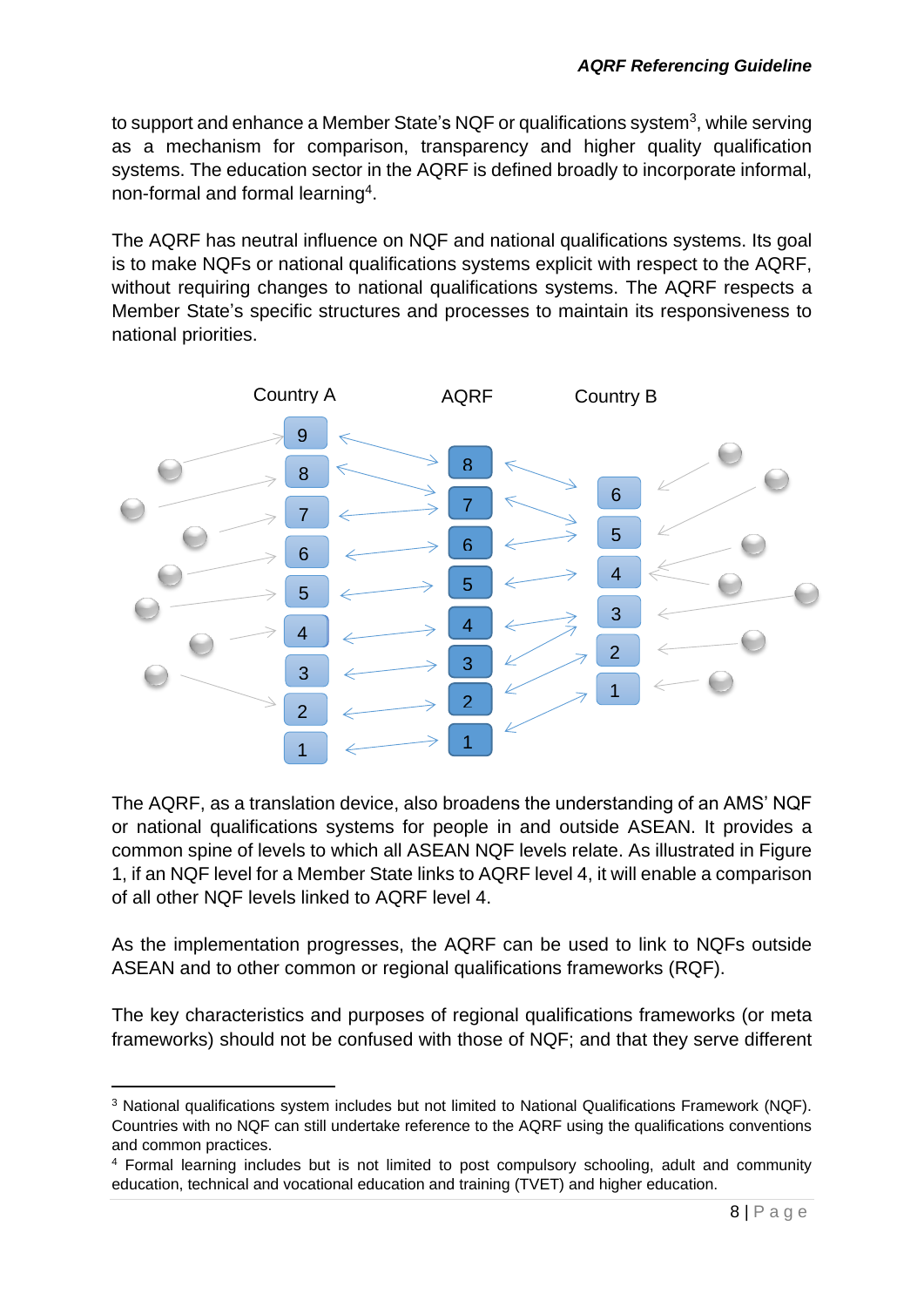functions. Regional qualifications frameworks aim to add value to the NQF, and the distinction in functions has to be clear in the referencing process.

| <b>Component</b>              | <b>NQF</b>                                                                                                                                                                            | <b>AQRF</b>                                                                                                                                                             |
|-------------------------------|---------------------------------------------------------------------------------------------------------------------------------------------------------------------------------------|-------------------------------------------------------------------------------------------------------------------------------------------------------------------------|
| <b>Main function:</b>         | Act as a benchmark for<br>the level of learning<br>recognised in the national<br>qualifications system or<br>the NQF, and possibly an<br>indication of volume and<br>type of learning | Act as a benchmark for the<br>level of any learning<br>recognised in a<br>qualification or defined in<br>an NQF linked to the<br><b>AQRF</b>                            |
| Developed by:                 | Regional bodies, national<br>agencies and education<br>and training bodies                                                                                                            | Jointly developed by<br><b>ASEAN Member States</b>                                                                                                                      |
| <b>Responsive to:</b>         | Local, regional and<br>national priorities (e.g.<br>levels of literacy levels,<br>labour market needs)                                                                                | Collective priorities for<br>transparency of<br>qualifications systems<br>across ASEAN                                                                                  |
| Currency/value<br>depends on: | Factors within the national<br>context                                                                                                                                                | Level of trust between<br>regional and international<br>users                                                                                                           |
| <b>Quality based on:</b>      | Practices of national<br>bodies and learning<br>institutions                                                                                                                          | Common application of the<br>11 referencing criteria, and<br>procedures and the<br>robustness of the<br>referencing process linking<br>NQF levels to the AQRF<br>levels |
| Levels defined by:            | National benchmarks<br>embedded in different<br>specific learning contexts<br>(e.g. school education,<br>work or higher education)                                                    | General progression in<br>learning in all contexts<br>across all Member States                                                                                          |

As a meta-framework, Member States' qualification levels are referenced to the AQRF through their respective NQFs, instead of directly linked to the other NQFs. The AQRF will link the Member States' NQF or qualification systems to one another.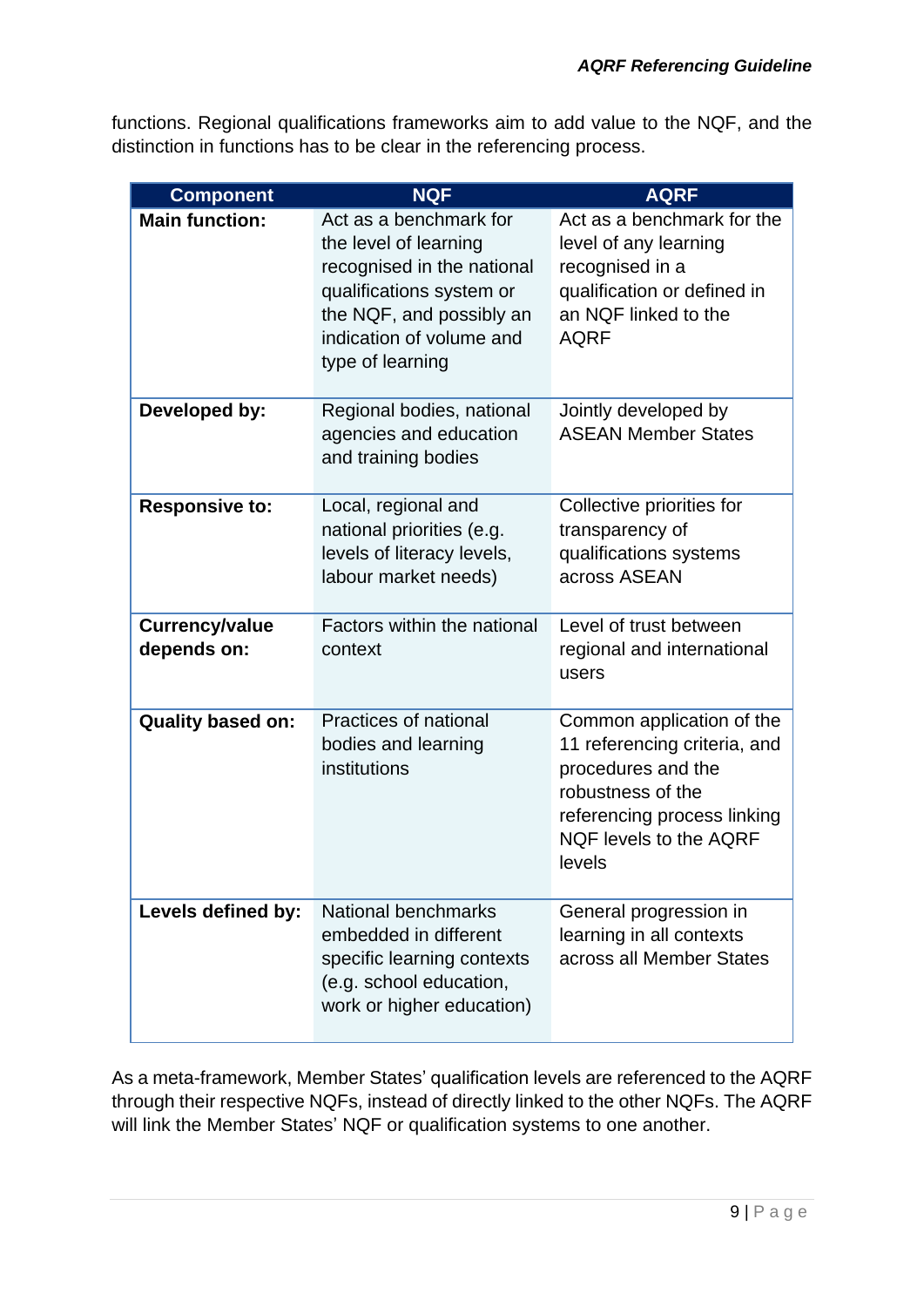#### *2.1. Level Descriptors based on Learning Outcomes*

<span id="page-9-0"></span>The AQRF is a hierarchy of levels of complexity of learning using learning outcomes as the metric. The level descriptors of the AQRF aim to provide the reference point for the levels of NQFs and national qualifications systems.

The level descriptors include the notion of competence as the ability to extend beyond the possession of knowledge and skills. It includes:

- Cognitive competence: involving the use of theory and concepts, as well as informal tacit knowledge gained experientially
- Functional competence (skills or know-how): those things that a person should be able to do when they work in a given area
- Personal competence: involving knowing to conduct oneself in a specific situation
- Ethical competence: involving the possession of certain personal and professional values.

The level descriptors do not make explicit reference to personal competence or ethical competence. However, ASEAN Member States value personal competence and ethical competence as they contribute to the capacity of people to know things, act skillfully, work effectively in different settings, and show responsibility and accountability. Personal competence and ethical competence include attributes such as attentiveness, intercultural awareness, active tolerance and acceptance of diversity. These attributes could also be included in individual NQFs.

The level descriptors of the AQRF cover two domains:

- **Knowledge and Skills** include the various kind of knowledge (i.e. facts and theories), as well as the skills use (i.e. practical and cognitive skills); and
- **Application and Responsibilities** define the context in which the knowledge and skills are used in practice, as well as the level of independence, including the capacity to make decisions and the responsibility for oneself and others.

The level descriptors assume that the learning outcomes are cumulative by level, i.e., the knowledge, skills and conditions at one level include those at the lower levels. The domains must be read together to give a true indication of the level.

Regional frameworks, such as the AQRF, have a strong influence on the use of learning outcomes in education and training. The NQF to the AQRF referencing process, the QA of the referencing process, and the influence on learning programmes are examples of the ways the AQRF can influence NQFs and the curricula, assessment as well as the qualifications that underpin them. By defining the levels in terms of learning outcomes (i.e. level descriptors) in the AQRF, Member States are required in the referencing process to explain the levels in their NQF or qualifications systems in terms of learning outcomes. Similarly, the qualifications that are included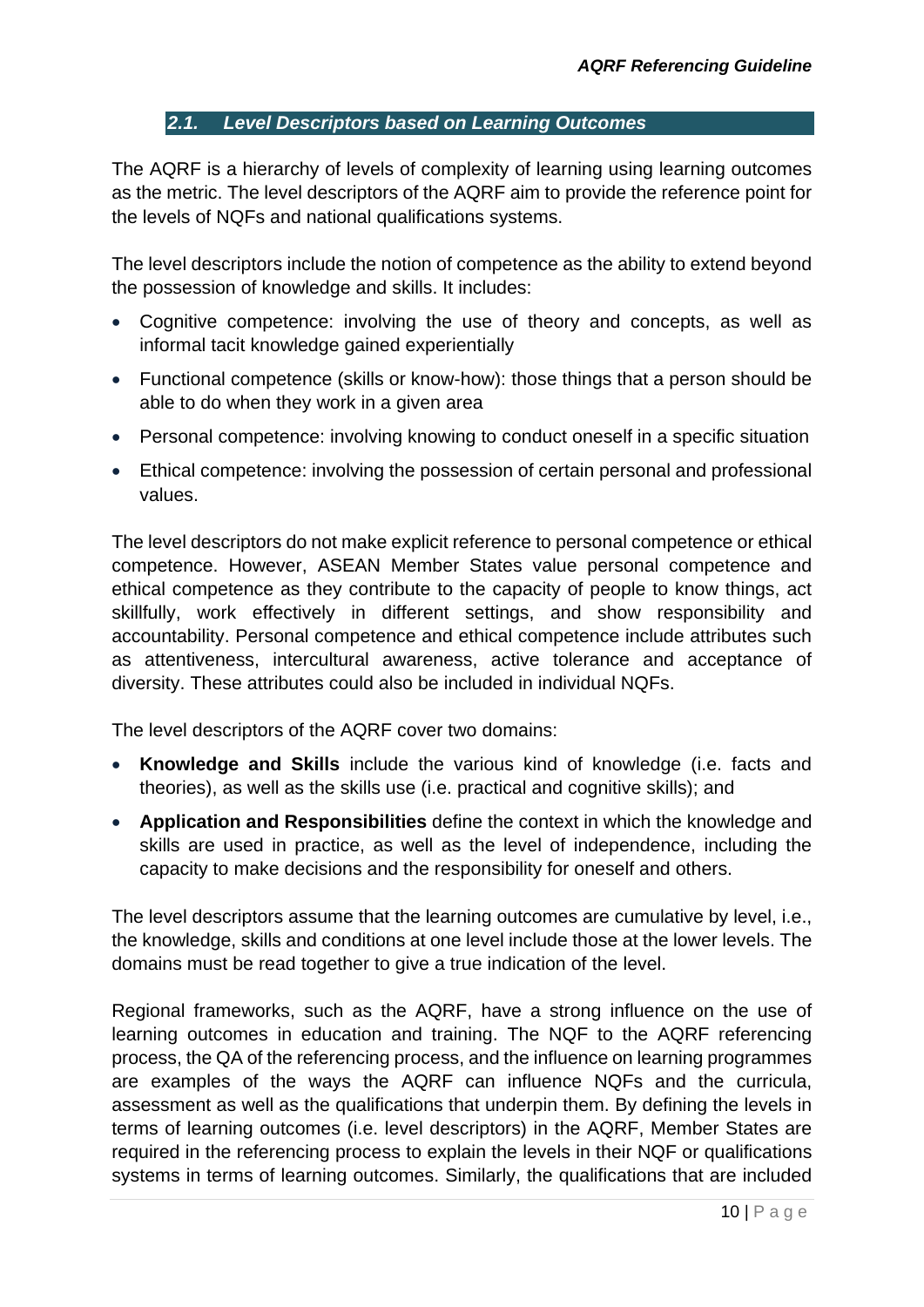in each level will need to be explained in terms of learning outcomes. Hence, the referencing process to the AQRF is a stimulus for Member States to further develop the scope of learning outcomes in the whole qualifications system.

AQRF can act as a top-level reference point for policies to further develop the use of learning outcomes. The more immediate driver for expanding the use of learning outcomes comes from arrangements in Member States through: (i) NQF, (ii) national QA processes, (iii) teacher training, (iv) projects, and (v) developing platforms and tools that require the use of learning outcomes.

#### <span id="page-10-0"></span>*2.2. Quality Assurance Principles*

One key aim of the AQRF is to build trust in qualifications issued across Member States in ASEAN. As such, the framework is underpinned by a set of agreed quality assurance (QA) principles and broad standards related to:

- the functions of the responsible approving agencies;
- systems for the assessment of learning and the issuing of qualifications; and
- regulation of the issuance of certificates

The AQRF requires Member States to refer to one or more established QA frameworks as the basis for the agreed QA principles and broad standards. These frameworks would be used as the benchmark for evaluating the QA systems for the relevant education and training sectors. The referencing process also requires referencing AMS to describe their education and training QA systems.

# <span id="page-10-1"></span>**3. REFERENCING TO THE AQRF**

1

The AQRF is a tool for enabling comparisons of qualification levels across AMS to support the recognition<sup>5</sup> of their NQF or national qualification systems and to encourage worker and learner mobility. Its success depends on AMS undertaking the referencing process **("Referencing AMS")** and for this process to be effective, transparent and coherent. The aim of the referencing process is to develop and enhance the zone of trust within the ASEAN Community for the qualifications awarded in each AMS.

Referencing is an autonomous national process where the relevant national stakeholders and authorities agree on the link between each of the levels of their national qualifications system or NQF and their corresponding level in the relevant

<sup>&</sup>lt;sup>5</sup> The AQRF does not offer automatic recognition of qualifications in other countries. However, it offers a useful first step in recognition by indicating the equivalent level of a qualification in a participating AMS. It, therefore, helps the bodies that offer recognition useful information about qualifications levels in other participating AMS.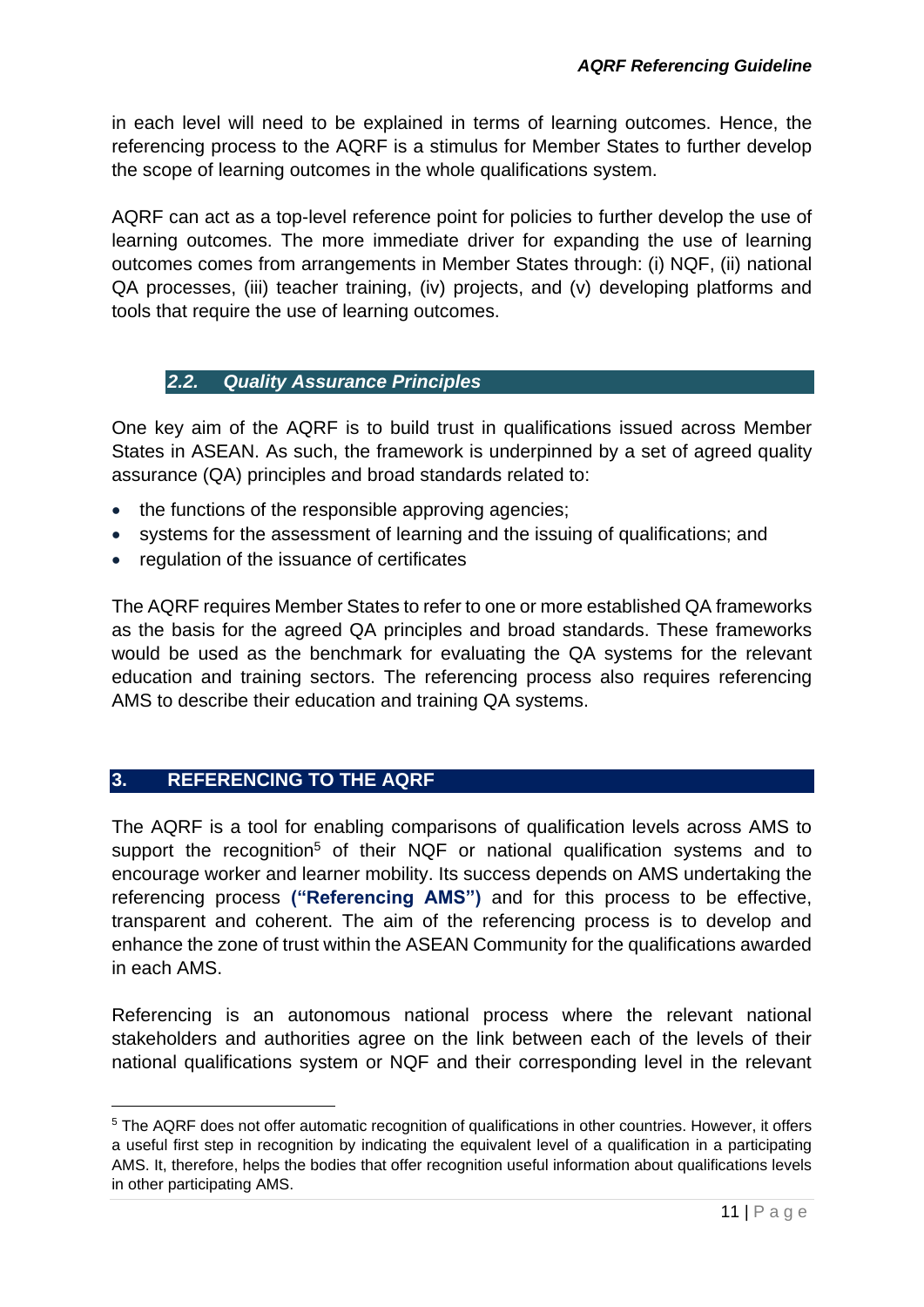international or regional qualifications framework, and in this case the AQRF. The referencing of national qualifications or NQF to the AQRF facilitates further linkage to the qualifications levels in other AMS through a comparison of the national qualification levels linked to the same level of the AQRF.

The referencing process requires consultations with stakeholders on the proposed links between the NQF and the AQRF levels. The referencing AMS subsequently presents the outcomes of these consultations to the AQRF Committee for review and approval of the official linkage of an AMS' NQF with the AQRF. This referencing process is a complex process entailing technical work with a significant socio-political dimension.

The AQRF principles stipulate the inclusion of all education and training sectors (i.e. schools, higher education, vocational education and training (VET), and other adult learning) in the referencing process. However, AMS with NQFs based on a limited range of learning sectors could proceed with a partial referencing of their NQF to the AQRF.

This AQRF Referencing process is undertaken based on 11 referencing criteria to ensure that the process is effective, transparent, consistent and coherent across all AMS. This Guideline elaborates on each criterion to assist AMS in the conduct of their referencing process as well as in their reporting of the outcomes of this process. The AQRF does not prescribe how the referencing process would be undertaken, although it identifies 11 referencing criteria to be used.

The methods used to create a link between an NQF and the AQRF may vary from one Member State to the other, and there is no single right way to reference to the AQRF. However, regardless of the method chosen, it must be explained in a way that creates maximum trust in the link for people outside the referencing Member State.

Finally, the referencing process involves setting up appropriate committees at the national level, making a defensible proposal that links the NQF levels to the AQRF levels, consulting national stakeholder groups and writing a referencing report to be presented to the AQRF Committee for review and eventual endorsement.

# <span id="page-11-0"></span>*3.1. Concepts Related to Referencing*

# *3.1.1. Learning Outcomes*

<span id="page-11-1"></span>The AQRF is a hierarchy of levels of complexity of learning which use learning outcomes as the metric. Thus, the level descriptors in the AQRF use learning outcomes to facilitate comparisons of and links between qualifications and qualifications systems across Member States in ASEAN.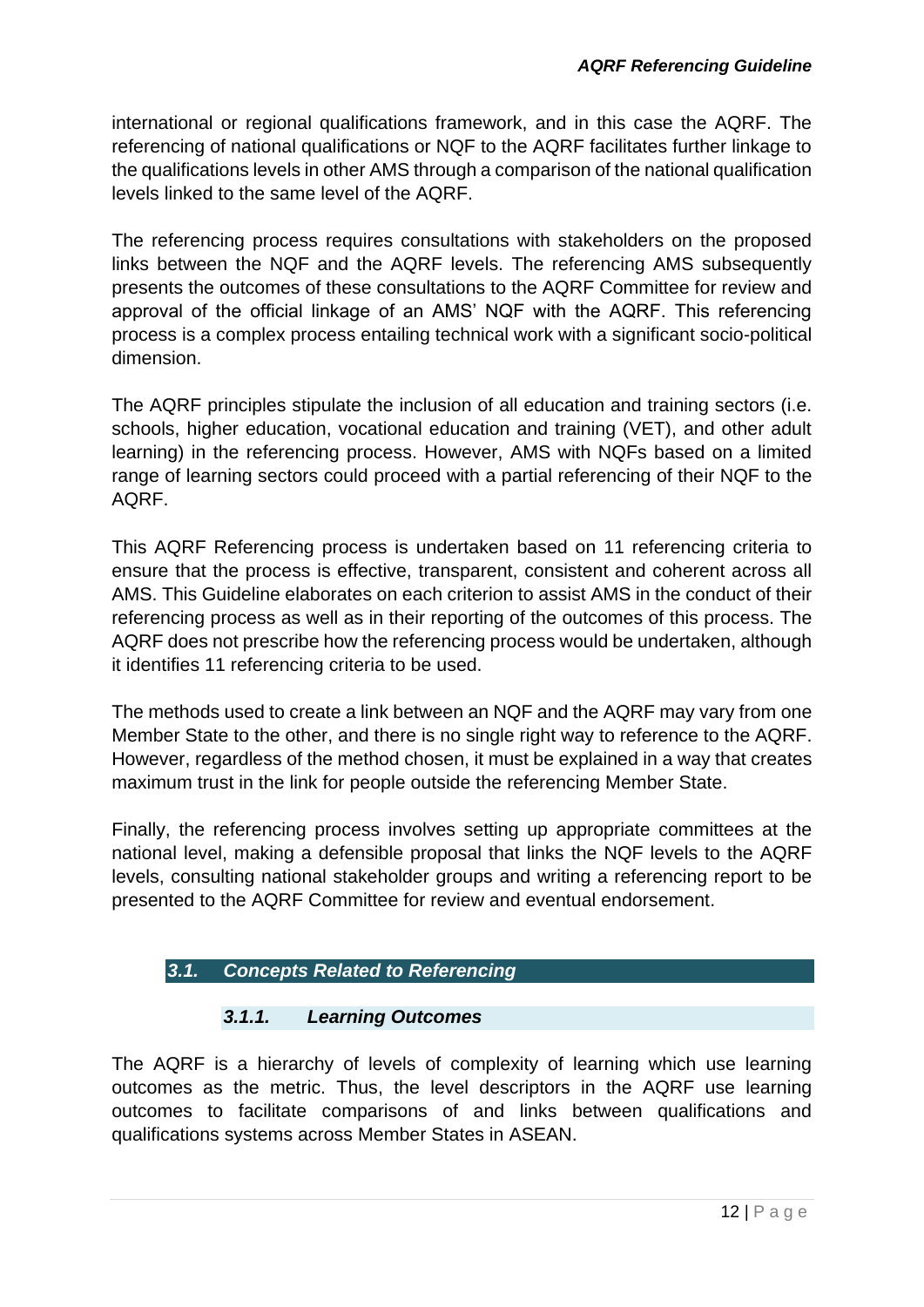The concept of learning outcomes is about what someone knows and can do after their learning. Learning outcomes are increasingly used in describing curricula, qualifications specifications, assessment processes and NQF level descriptors. Learning outcomes are also of value in the work setting. For example, learning outcomes are used in occupational standards, job profiles, and recruitment and appraisal schemes. Guidance settings, such as in writing course and job search details, and job adverts, also value learning outcomes. Last but not least, learning outcomes are valued in the personal context, for example in writing curriculum vitae (CV) and describing job experience.

The learning outcomes approach is used in the different educational sectors in different Member States to varying degrees at the level of individual qualifications, standards, assessment criteria, curricula, etc. Therefore, the process of describing the referencing would be different from one Member State to the other and from sector to sector. Some Member States will find it necessary to reference to the AQRF on the basis of both inputs and outcomes since in most practical situations both measures are considered.

Programme specifications can be supplemented with outcome information, for example:

- Competency-based systems can be supplemented with input information, such as the duration of an apprenticeship, internship or attachment programme.
- Assessment or evaluation methods can use input for completion of programmes, and outcomes for objective or external assessment or evaluation.
- Recruitment processes can use both inputs for the time a person has worked with reputable employers) and outcome information for qualifications and proofs of competence.

The task of referencing qualifications levels that are not expressed in terms of learning outcomes will require a different approach. It is critically important that the stakeholders agree on the linkages between the types of national qualifications and their corresponding NQF and AQRF level descriptors, and to produce evidence to support a referencing position.

When learning outcomes are not available for matching with an NQF or AQRF level, the technical process of referencing would inevitably be weakened, and there would be no textual analysis. The emphasis shifts to standards that are not written in terms of learning outcomes, such as common progression routes from qualifications to qualifications, and entry requirements for study at specific levels. The views of stakeholders would become more important. This social aspect of referencing and the consultations on the referencing outcomes will need to be taken more seriously in the referencing process.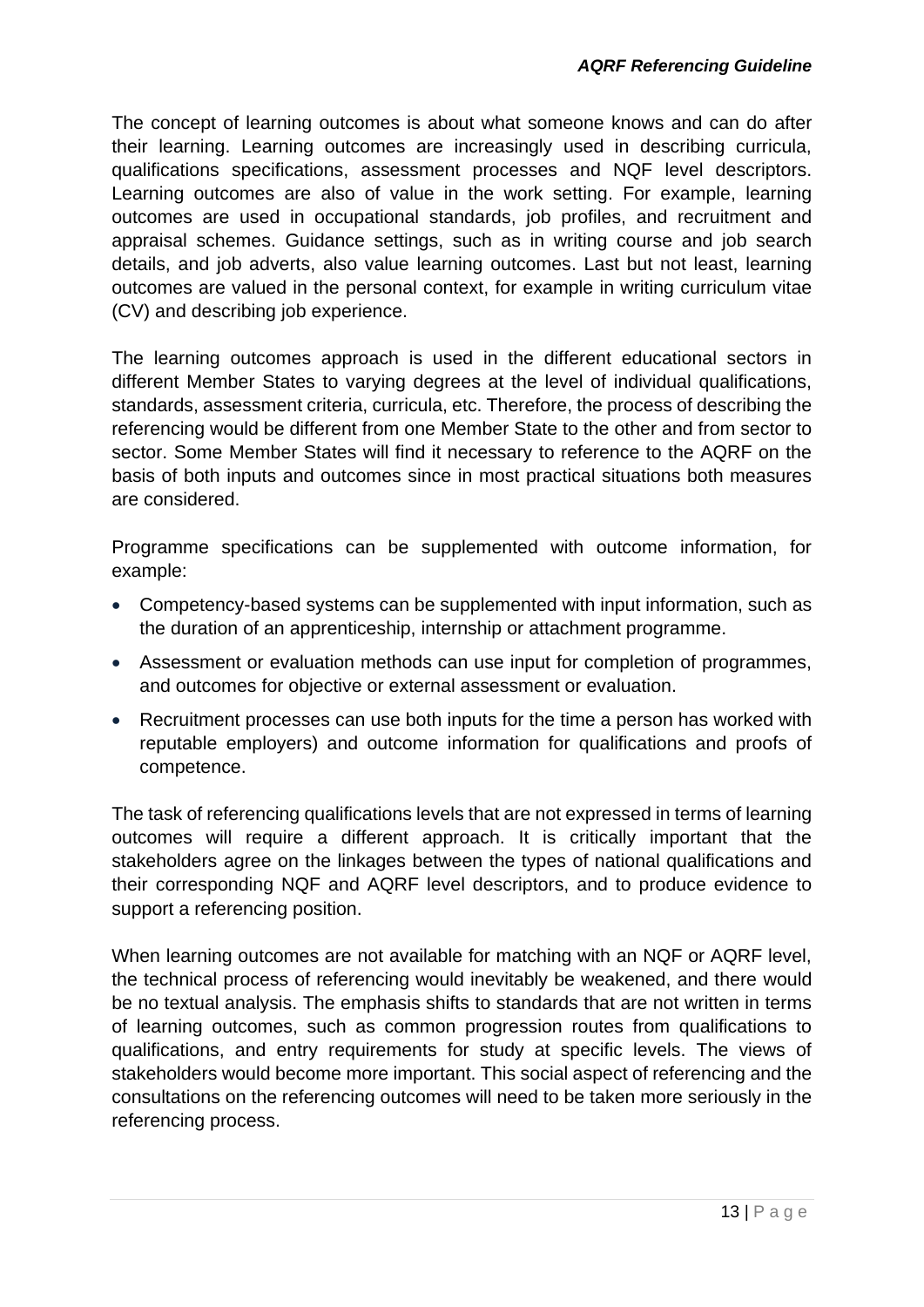# *3.1.2. The Concept of Best-Fit*

<span id="page-13-0"></span>The NQF and AQRF levels and level descriptors are rarely a perfect fit given that the objectives, purposes and priorities are different. This is likely the case even if the national levels are described in terms of learning outcomes. In Member States with NQFs, the level descriptors are normally more detailed and specific than those of the AQRF and are closely linked to the specific national context. For these reasons, it is unlikely to have a perfect correlation to the AQRF level descriptors, which are broader and more general.

The concept of best-fit has roots in the mathematical and engineering idea of finding harmony between two sets of data, or two or more devices. The main feature of the best-fit concept is that it recognises and accepts that perfect-fit is not always possible, and it is necessary to apply some judgement or approximation to link and to solve a problem. In the case of matching NQF and AQRF level descriptors, the concept of best-fit would demand a common judgement from a range of stakeholders to enhance the confidence in the outcome of the approximation. It is useful to consider using the best-fit approach for decision-making based on collective professional judgements of stakeholders.

When using the concept of best-fit to link the levels between frameworks, it is important to be mindful that the qualifications in these levels are not necessarily equal or equivalent, or carry the same value. Qualifications at the same level may vary in knowledge, skills and competencies, as well as the volume of learning and the routes to learning and the opportunities for permeability and progression

The application of the best-fit concept would be most needed where there are differences in the categories and dimensions used for structuring level descriptors, particularly in the number of levels in an NQF and the AQRF.

For the sake of confidence in the decisions made about level-to-level linkages, it is important to explain in full how best-fit is used, and why the best-fit is the best levelto-level fit. These decisions have to be explicitly elaborated in the referencing report, by indicating where the best-fit decision differs from what some stakeholders considered to be perfect-fit.

Some questions may be useful to guide the description of best-fit in referencing reports:

- Is the expression of level descriptors in the NQF suitable for the use of best-fit (i.e. the coverage of knowledge, skills and competence, or the level of detail)?
- What are the major differences in the scope of the NQF level descriptors compared to those in the AQRF? For instance, are there additional elements like description of personal value, key competences, or aspects of self-management?
- Where does a broad consideration of text in the two sets of level descriptors suggest a linkage between NQF levels and the AQRF levels?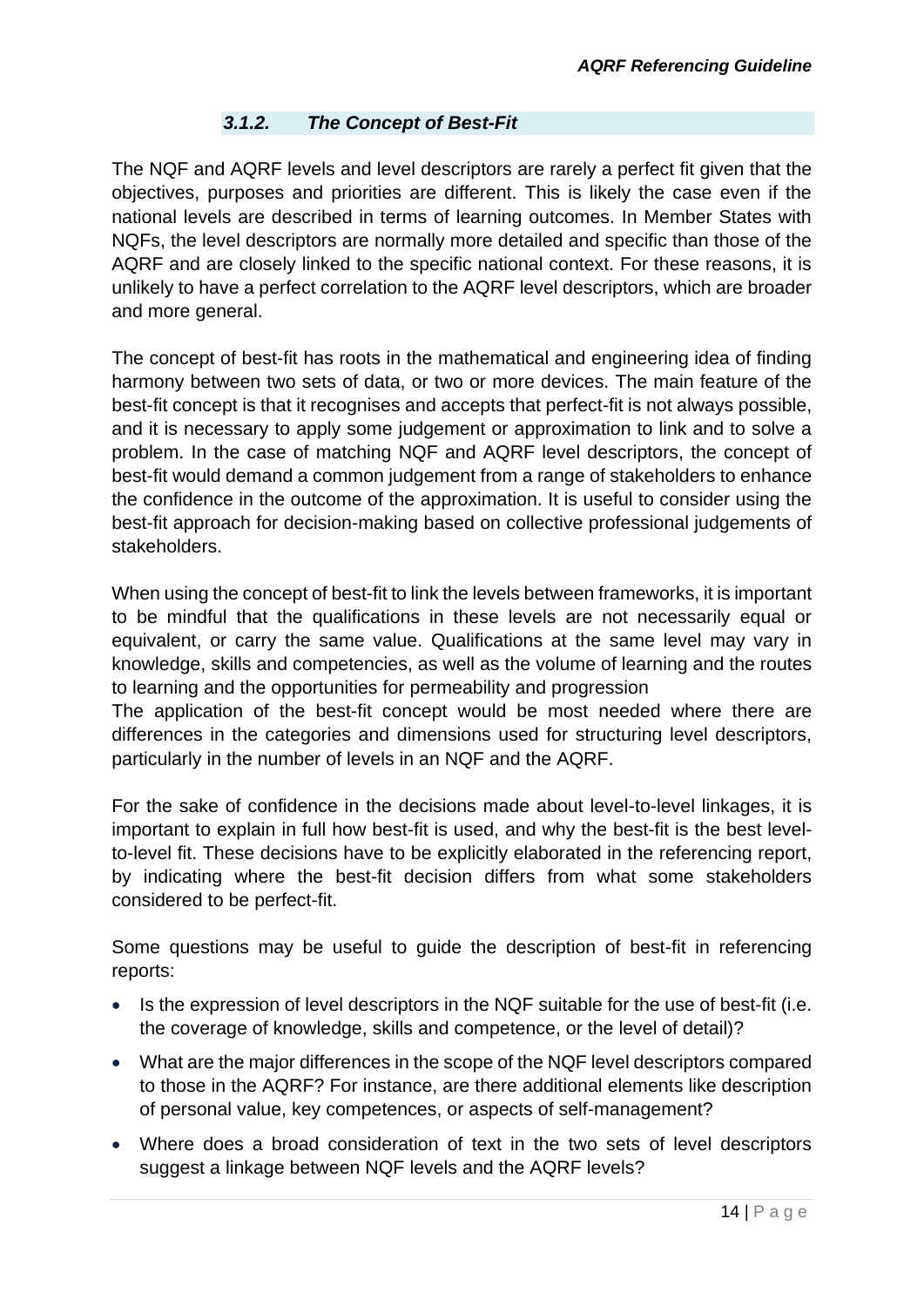- Is there a potential difference between the technical approach referencing (i.e. text analysis) and the expected referencing based on the opinion of stakeholder groups (i.e. a social approach)?
- What evidence and sources were available to support the decision-making about level-to-level referencing?
- Have stakeholder groups approved the best-fit outcomes? Is the evidence of consultation with stakeholders available?
- <span id="page-14-0"></span>• Is there evidence to demonstrate that the final referencing decision is based on collective professional judgements of stakeholders?

# *3.2. Managing the Referencing Process*

The referencing process aims to link the levels on the  $NQF<sup>6</sup>$  to those in the AQRF in a consistent, trusted and transparent manner. The transparency of the process in each Member State is important for people in other Member States to understand and trust the validity of the outcomes of the referencing process.

The referencing process should provide compelling evidence of the link between the level of an NQF or national qualifications and that of the AQRF. The management of the referencing process, including the reporting of the process to other Member States, needs to be designed to support these aims.

# *3.2.1. Stages in the Referencing Process*

<span id="page-14-1"></span>A Member State can design the referencing process in a way that suits its normal procedures and institutional structures. Regardless of the design, the process will involve eight stages.

- i. Set up the relevant body or bodies at a national level to manage the referencing process.
- ii. Develop a proposal for the level-to-level linkages between the NQF and the AQRF.
- iii. Carry out national consultations with relevant stakeholders on the basis of the proposal.
- iv. Write the referencing report responding to the 11 AQRF referencing criteria, taking into account the outcomes of national consultations and the views of international expert(s).
- v. Ensure the relevant responsible body or bodies within the referencing AMS approve the referencing report.

1

<sup>6</sup> For countries without an NQF, it is possible to link mainstream qualifications to the AQRF levels by comparing the learning outcomes of the qualifications to those in the AQRF level descriptors. This process requires the application of "best-fit", additional consultation and QA procedures.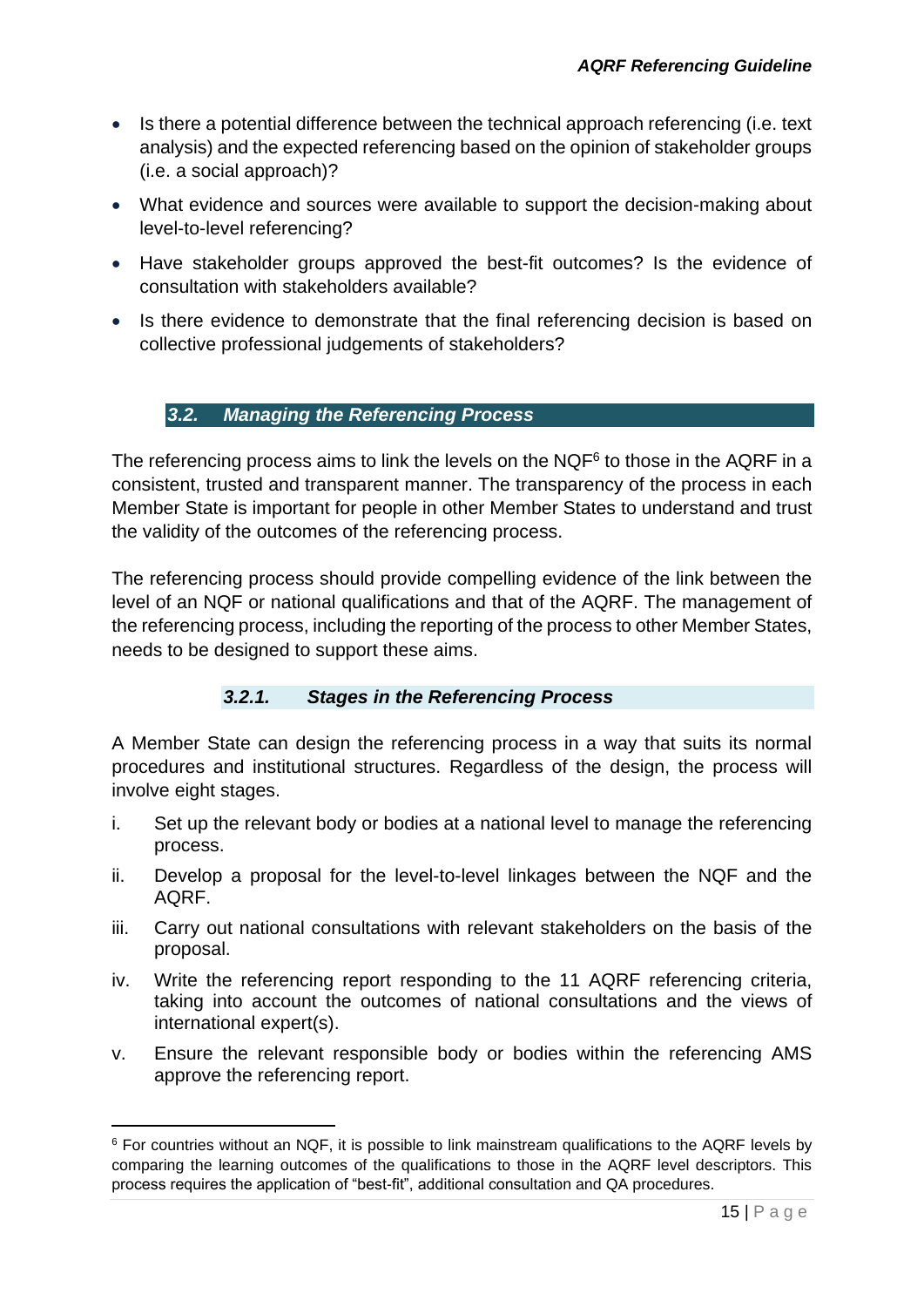- vi. Present the referencing report to the AQRF Committee with a subsequent discussion, including peer-review from other AMS.
- vii. Provide clarification and further evidence to questions and comments from the AQRF Committee.
- viii. Update the referencing report whenever changes in the NQF and in the relationship between the NQF and the AQRF occur.

#### *3.2.2. Pre-conditions for Referencing*

<span id="page-15-0"></span>Prior to conducting a formal referencing process involving stakeholders, it is necessary to ensure that the conditions are favourable for a successful outcome. For example, the AQRF is in the public domain, its key concepts are generally understood, and the development of work related to the underpinning concepts (i.e. learning outcomes) is underway.

Some pre-conditions to determine the readiness of a Member State to undertake a formal referencing process include:

- i. **The AQRF is seen in the Member State as an enhancement to regional cooperation.** There is a process underway to disseminate and examine the perceptions and value (or otherwise) of the AQRF.
- ii. **Capacity building is underway with regard to understanding and using of the AQRF**, including the creation of an official portal and a level of consultation with various agencies and bodies.
- iii. **Governance and management structures are in place or being formulate**d. This includes determining the responsible body for referencing and setting up the competent committees.
- iv. **QA in the qualifications system is effective**. Review the current quality assurance systems to include the use of learning outcomes and NQFs.
- v. **Links with other contexts for QA are clear**. Consider how national quality assurance systems, for example, the standards for programme design, interface with the AQRF structure and principles.
- vi. **There is an enhanced awareness of complementary projects**, such as Mutual Recognition Arrangements (MRAs) and other alignments. Understand the interdependence of the AQRF with those relevant projects, which need to be scoped and understood.

Creating the right conditions for a referencing process can take time. In some respects, the activities listed above are ongoing process to ensure that the AQRF makes a positive impact on the portability and quality of qualifications. Some Member States may consider these pre-conditions as a barrier to carrying out a referencing process in the short-term. It is, however, the responsibility of each Member State to determine if the pre-conditions are in place before initiating a referencing process.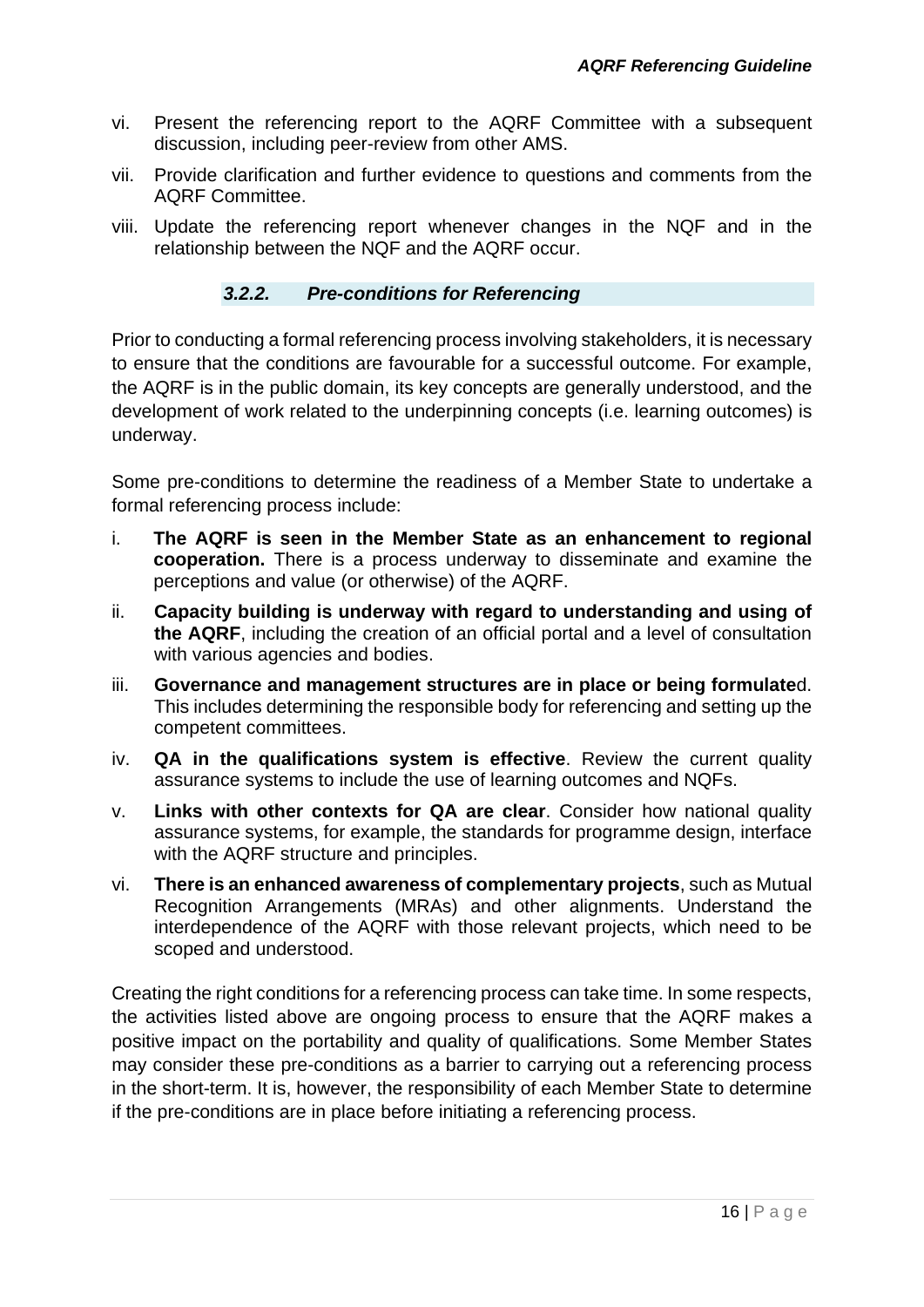#### *3.2.3. Governance*

<span id="page-16-0"></span>To determine the responsibilities of the various stakeholders in the AQRF referencing process and the production of the report, it is important to make clear who is in-charge of the process and who makes the final decisions. The roles and responsibilities of the stakeholders involved should be described in the referencing report. Normally one body, often the relevant ministry, has the final authority in the decision-making process. For some Member States with highly decentralised structure, the final decisions may need to be made by consensus. Subsequently, the final decision of the Member State shall be conveyed to the AQRF Committee by a single representative body acknowledged by all relevant stakeholders of that Member State.

At the regional level, the AQRF Committee oversees the referencing process. This Committee undertakes peer-review of the referencing reports submitted by Member States, and offers advice on how they might be made more transparent and trusted. The AQRF Committee is a high-level executive committee and engages with the complex policy and technical issues arising from the implementation of the AQRF and the evolution of a regional qualifications framework.

The AQRF Committee is able to draw on its membership for up-to-date information from each AMS, and be regarded as an authority in its decision-making. The AQRF Committee is also responsible for building the zone of trust by providing transparency through regular updates of its meeting to the relevant ministerial tracks (of trade, labour and education) as well as publication of endorsed Referencing Reports to the public.

#### *3.2.4. Stakeholders and Responsible Bodies*

<span id="page-16-1"></span>The referencing process should include all education and training sectors (e.g. schools, higher education, vocational education and training and other adult learning) according to the AQRF principles. The engagement of a full range of sectors and corresponding educational sector groups has proven to be a key factor in making regional frameworks, such as the AQRF, a success.

Some Member States may proceed with a partial or sectoral referencing of their NQF to the AQRF first. For example, the higher education qualifications framework (QF) or the QF for the VET sector may be referenced. If the NQF does not include qualifications from a full range of educational sectors, it is nevertheless useful to communicate formally with stakeholders from the sectors that do not have qualifications in the NQF. This is especially the case when the long-term goal of the NQF is for it to become inclusive of all qualifications to correspond with the breadth of scope of the AQRF.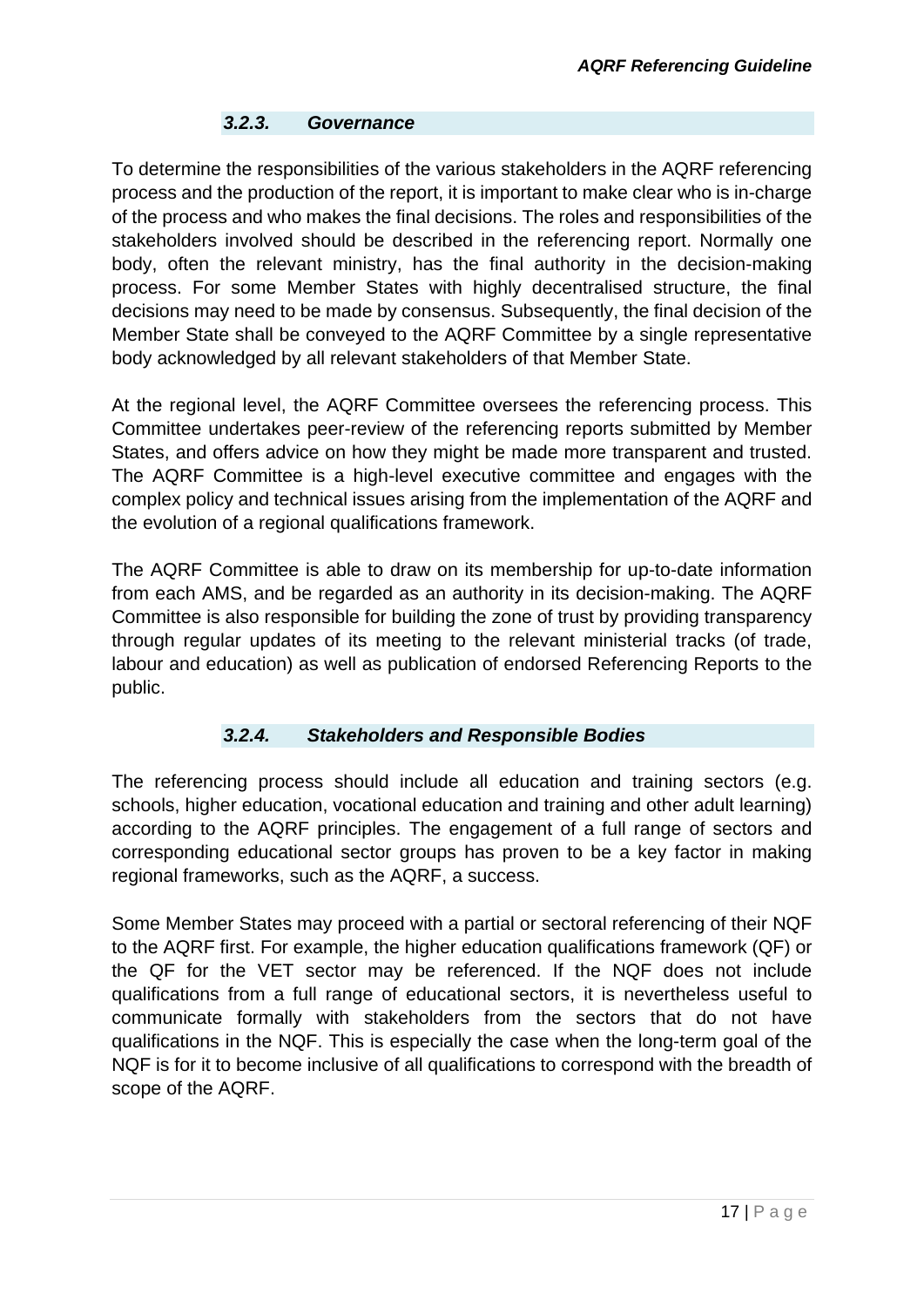The following questions are critical in this process:

- Who should be involved to contribute to the results to ensure the success of the referencing?
- How should stakeholders be involved (e.g. in form of working groups, advisory boards or in a consultation process)?
- What is the position and role of stakeholders (e.g. social partners) in the referencing process?

It is important that there is an open consultation to enable interested persons to participate. Seminars and conferences, for instance, can be designed to engage stakeholders in the referencing process and to enhance interaction between the different stakeholder groups.

The range of legitimate stakeholder groups could include the following:

- A government ministry or agency in the capacity of leading and/or managing
- Education experts (in various education and training sectors and levels general education, VET, higher education, further education and training, etc.), including:
	- curriculum and assessment experts
	- learning providers or institutions
	- teachers and trainers
	- learners
- Social partners, including:
	- Employers
	- Trade unions
	- Professional bodies
	- Licensing bodies
- Organisations awarding qualifications
- Organisations responsible for qualifications recognition
- A wider range of government bodies responsible for qualifications in their respective areas (e.g. ministries of youths, agriculture and social security)
- Non-governmental organisations, including volunteering organisations and charities that may be in charge of specific qualifications
- Education and training funding agencies
- Qualifications agencies
- QA agencies and/or bodies with similar responsibilities
- Research community, particularly international expert and technical consultants.

#### *3.2.5. National AQRF Committee*

<span id="page-17-0"></span>The National AQRF Committee (NAC) is the body that interfaces between the national policymaking bodies and qualifications agencies on one hand, and with the AQRF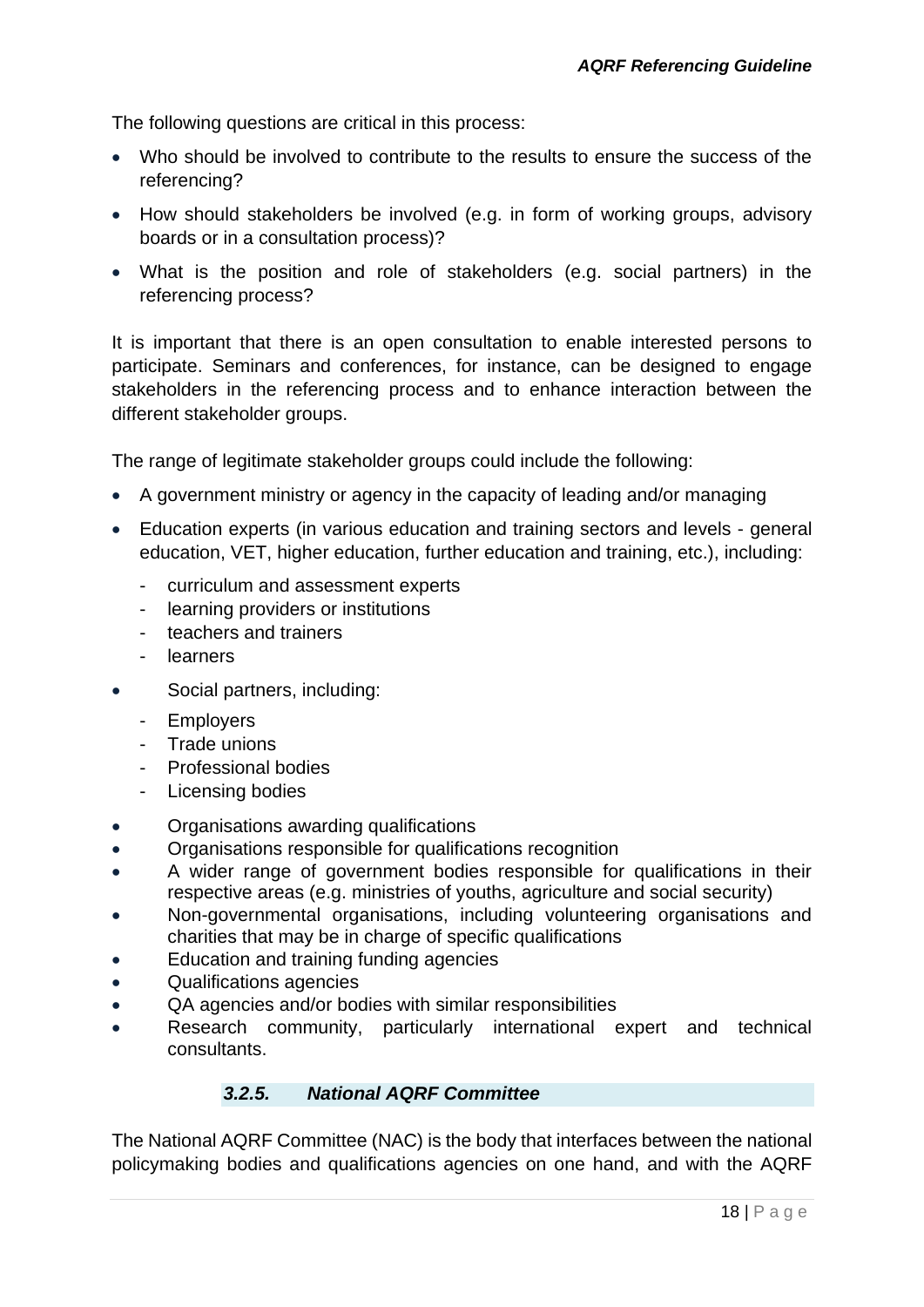Committee on the other hand. The NAC considers information and issues from the AQRF Committee, and is the single source of national information provided to the AQRF Committee on the progress of its referencing to the AQRF.

The NAC should be the representative of the main stakeholders in the qualification systems in the Member State (within the constraints of keeping membership to a manageable level). The discussions in the NAC can be considered to be well informed, expert and cognisant of policy positions in the Member State.

The NAC will be responsible for the referencing report, although not necessarily be responsible for writing the report or conducting the referencing process. The NAC is responsible for all aspects of the national link with the AQRF, including the referencing process. Its role includes guiding the referencing process and the referencing outcome (i.e. the level-to-level linkage and the referencing report).

The membership is best made up of the leaders of the main bodies involved or their nominated representatives. The NAC in some Member States may request another body to carry out the referencing process. However, this will not devolve the responsibility of the NAC for the referencing report and the referencing outcome. The referencing report and outcome must be approved by the NAC.

The terms of reference (TOR) of the NAC can vary according to each Member State's preferred arrangements. Generally, the NAC responds to the following TOR:

- i. To discuss the most effective ways to reference to the AQRF and promote its use for national and international recognition and comparability of qualifications standards as well as the alignment of qualifications standards and frameworks.
- ii. To consider the design of a referencing process that will inspire trust in the qualifications and qualifications framework in the Member State.
- iii. To discuss and agree on a provisional level-to-level linkage between the NQF and the AQRF.
- iv. To consider the results of a national consultation on the provisional linkage and amend the proposal if necessary.
- v. To approve a draft referencing report to be submitted to the AQRF Committee for review.
- vi. To consider the discussion of the referencing report during the reviewing process of the AQRF Committee, and to agree on any amendments.

The chairpersonship of the NAC is an important role. The chairperson may become a public face of the referencing process. In some Member States, this will be best seen as a government figure, possibly from the ministry of education. In other Member States, the preference is for a person independent of government to chair the panel, possibly the leader of a non-government organisation or an industry leader.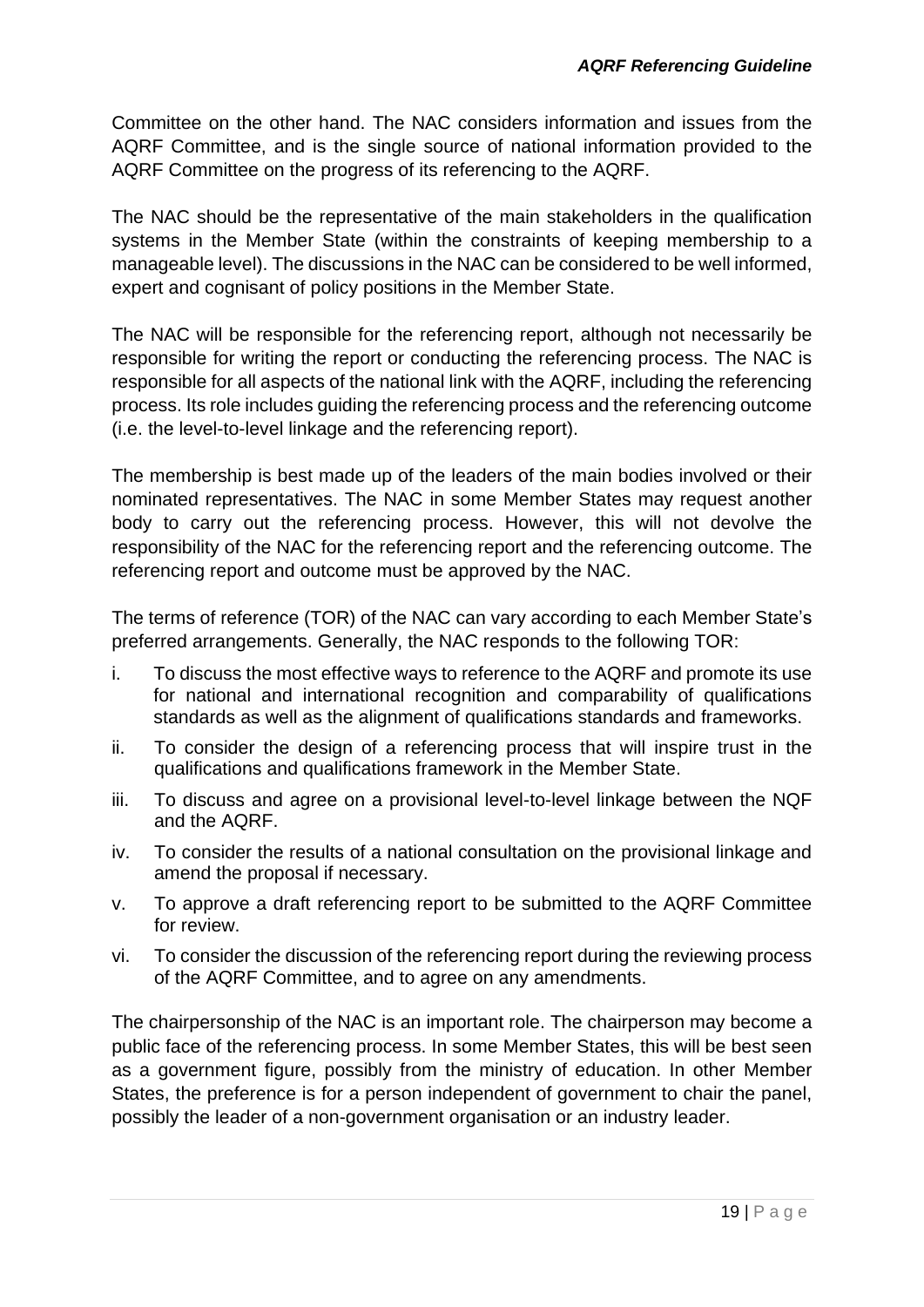The membership of the NAC is the remit of the Member States. The composition of the NAC should include representatives of the stakeholders listed above. These members should be selected based on their expertise and the role to be undertaken. A checklist for the AQRF referencing process is included in **Appendix 1**.

#### *3.2.6. Involvement of International Experts*

<span id="page-19-0"></span>Through the development and implementation of the AQRF, opportunities were created for international exchanges and cooperation in the forms of meetings and discussion of the emerging framework. International experts from non-ASEAN countries could contribute and engage in exchanges by being invited to take part in the referencing process. Such involvement and engagement may include:

- i. offering advice on the transparency of the referencing process and external benchmarks for levels, and
- ii. communicating the referencing outcomes to an international audience.

It is the decision of the referencing AMS on how to best use international experts. It is useful for referencing AMS to indicate the reasons and motivation to involve and engage international experts from non-ASEAN countries in their referencing process. Member States could choose experts by considering the following points:

- i. Should the international expert come from a country with similar educational and training structures as the referencing AMS (i.e. "like-minded expert")? In this way, the international expert would not require much time to appreciate or understand the qualifications system. Alternatively, AMS might choose an international expert from a country with a very different education and training structure instead, so that he or she would be able to provide feedback on the referencing report (i.e. if the information is understandable and clear for someone not familiar with the system)
- ii. Should the international expert come from a country where there is existing cooperation (i.e. the country with whom the referencing AMS has significant mobility of learner and/or worker)? The international expert, however, could come from a country where cooperation should be established or intensified.
- iii. Should the international expert have specific competence in one or more of the following areas: (i) general education, (ii) VET, and (iii) higher education, to complement the expertise of the referencing AMS experts?
- iv. Should the international expert be familiar with other NQFs or regional frameworks?
- v. Should the international expert be familiar with the AQRF and have experience in working on the international level?
- vi. Should the international expert be proficient or at least be able to communicate in the referencing AMS' language or lingua franca?

Preferably, the international experts are open-minded and have the ability to provide constructive feedback to national referencing bodies as "critical friends". It is important that the international experts demonstrate the ability to exercise professional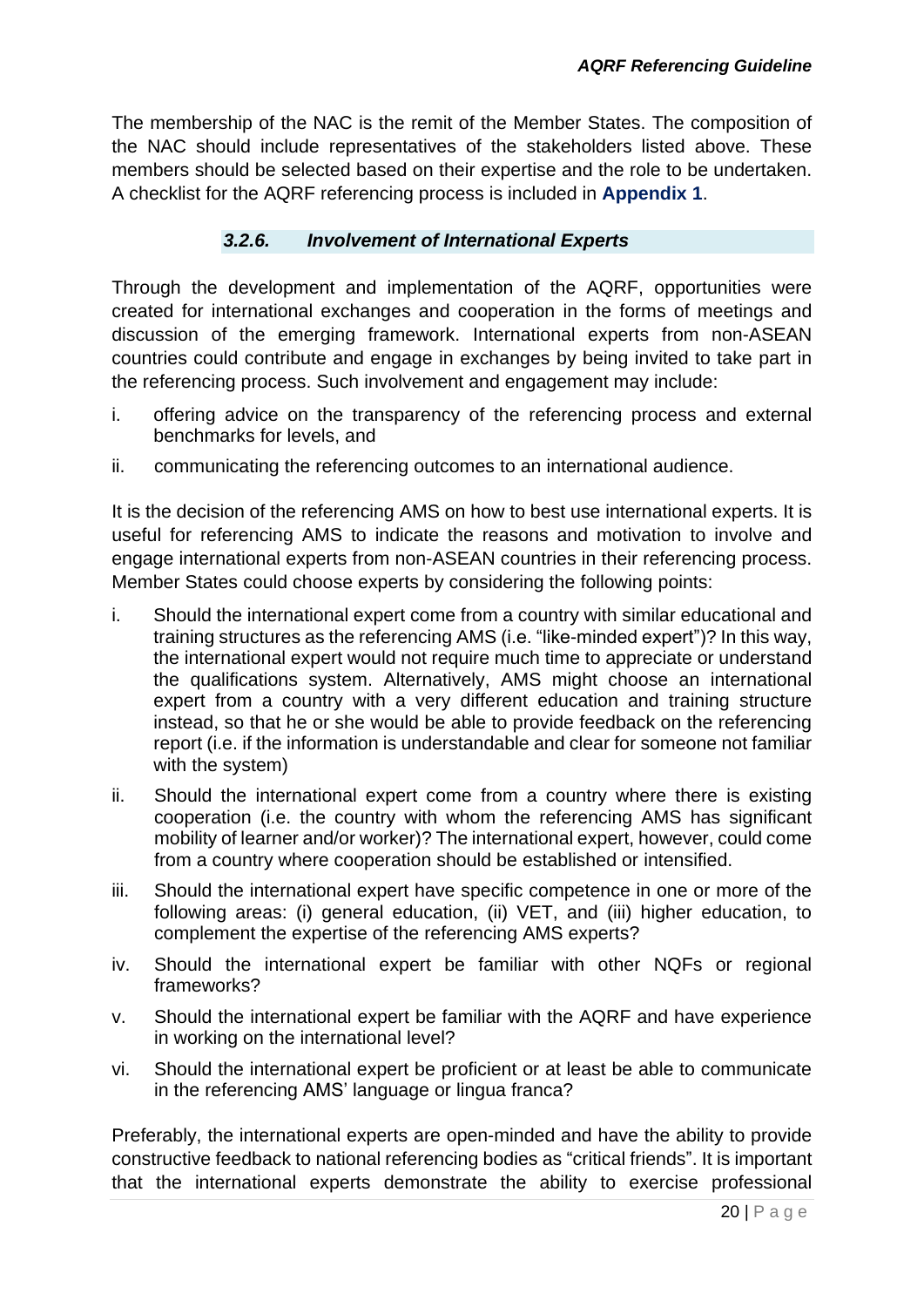judgement to balance transparency and openness, and are mindful of the need to keep sensitive information confidential (e.g. issues or challenges arising from the referencing process).

The decision to include a formal statement from the international expert in the referencing report depends on the message the national authority in charge of the referencing report wants to communicate.

Positive statements from international experts could be useful to enhance the credibility of the referencing process and report. However, a constructive statement from the international expert highlighting critical issues and areas for improvements could enhance the transparency and credibility of the referencing process and report. It is the decision of the referencing AMS to include and what kind of statements from the international experts to be included in the referencing report.

When involving the international experts, it is useful and helpful that the referencing AMS provides them with a briefing and relevant documents that could facilitate their understanding of the qualifications system, as well as the motivation and intention to undertake the referencing process. The opportunity to meet the main national stakeholders involved in the referencing process is important to help the international experts to understand and appreciate the different perspectives.

# *3.2.7. Important Roles of ASEAN Observers*

<span id="page-20-0"></span>Using observers from another ASEAN Member State(s) is a unique feature of the AQRF referencing process. This is to facilitate and enhance mutual trust, as well as build capacity within the region. At least one representative from other AMS shall be invited to participate in the referencing process.

The decision about how to best use ASEAN observers depends on the referencing AMS. Similar to the engagement of an international expert, it would be useful for referencing AMS to indicate their reasons and motivation for inviting the ASEAN observers. It is also helpful for the ASEAN observers to be provided with a briefing and relevant documents that will help them better understand the qualifications system, as well as the motivation and intention to undertake the referencing process. Opportunities to meet the main national stakeholders are also important to help the ASEAN observers understand and appreciate the different perspectives.

# *3.2.8. Structure of the Referencing Report*

<span id="page-20-1"></span>The referencing report should contain all relevant information on the results of the referencing of national qualifications levels to the AQRF, and to refer to further resources for evidence including the QA system. Minimum structure of the report is as follows: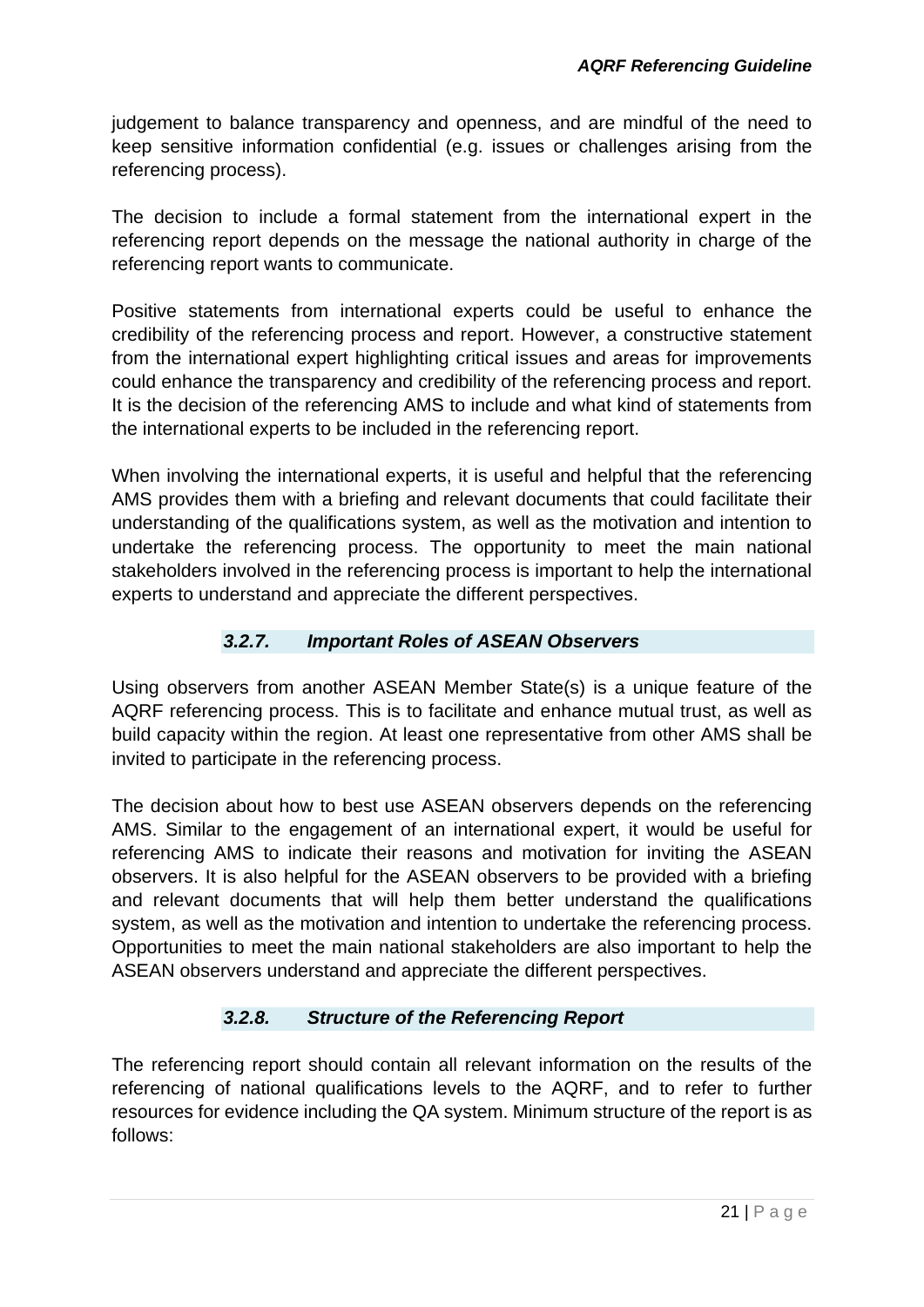

#### *3.2.9. Submission and Review of the Referencing Report*

<span id="page-21-0"></span>The process for submitting and reviewing the referencing report is as follows:



*Note: The numbers represent week before the AQRFC meeting*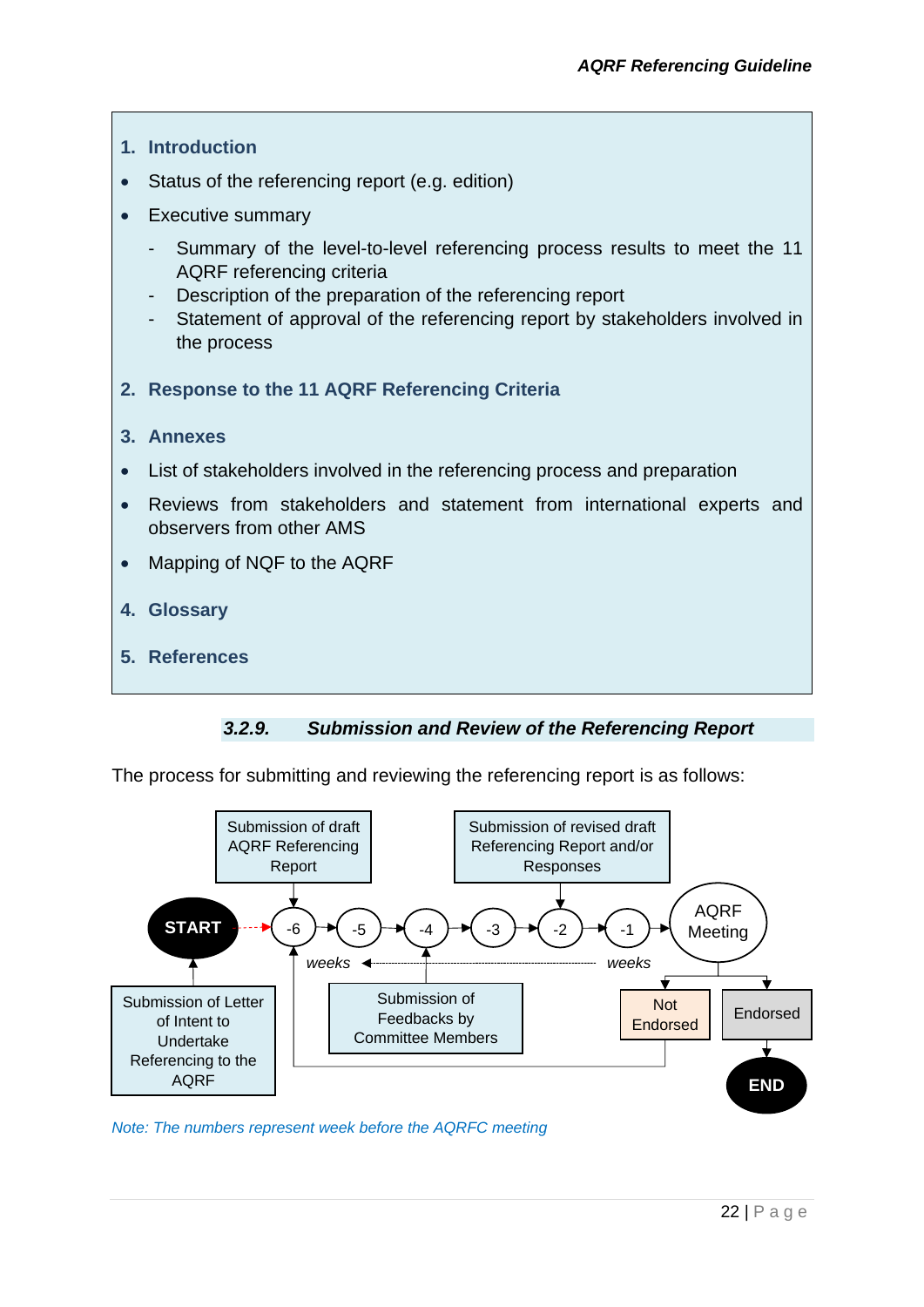# *Submission of Letter of Intent to Undertake Referencing to the AQRF*

AMS who is interested to undertake referencing to the AQRF is requested to submit an official **Letter of Intent to Undertake Referencing to the AQRF** to the AQRF Committee through its Secretariat. This would be the only official letter documenting the interest and commitment of the Referencing AMS to undertake the referencing. A written acknowledgement signed off by the Chair and Vice-chair of the AQRF Committee will be issued upon receipt of the original copy of the letter(s) by the Secretariat. All official letters shall be deposited with the Secretariat, and scanned copies shall be circulated to the AQRF Committee.

# *Submission of Draft AQRF Referencing Report*

The Referencing AMS submitted its draft partial or full **AQRF Referencing Report**  once ready and received official approval at its national level for presentation to the AQRF Committee. The partial or full AQRF Referencing Reports shall be submitted to the AQRF Committee through the AQRF Secretariat, at least **six (6) weeks** before the upcoming AQRF Committee meeting.

# *Submission of Feedbacks by Committee Members*

AQRF Committee Representatives from each AMS shall submit their specific written feedbacks on the each of the criterion in the submitted full or partial AQRF Referencing Report based on the guidelines stipulated above. The feedbacks shall be circulated to the AQRF Committee, through the Secretariat, at least **four (4) weeks** before the upcoming AQRF Committee meeting.

# *Submission of revised draft Referencing Report and/or Responses*

The Referencing AMS may submit a revised draft Referencing Report and/or response to the feedbacks from other AMS at least **two (2) weeks** before the upcoming AQRF Committee meeting.

# *Endorsement by the Committee*

During the AQRF Committee Meeting, the Referencing AMS and the other AMS may exchange further clarifications on the draft Referencing Report and the feedbacks received. For full draft AQRF Referencing Report, the Committee will decide whether the draft is endorsed or will need to be further amended.

If a draft AQRF Referencing Report requires further amendment, the revised Referencing Report shall be re-submitted in accordance with the cycle of six weeks prior to the meeting as stipulated in the flowchart above.

Once the draft full AQRF Referencing Report is endorsed by the AQRF Committee, the progress shall be notified to the three (3) ASEAN Ministers namely, the ASEAN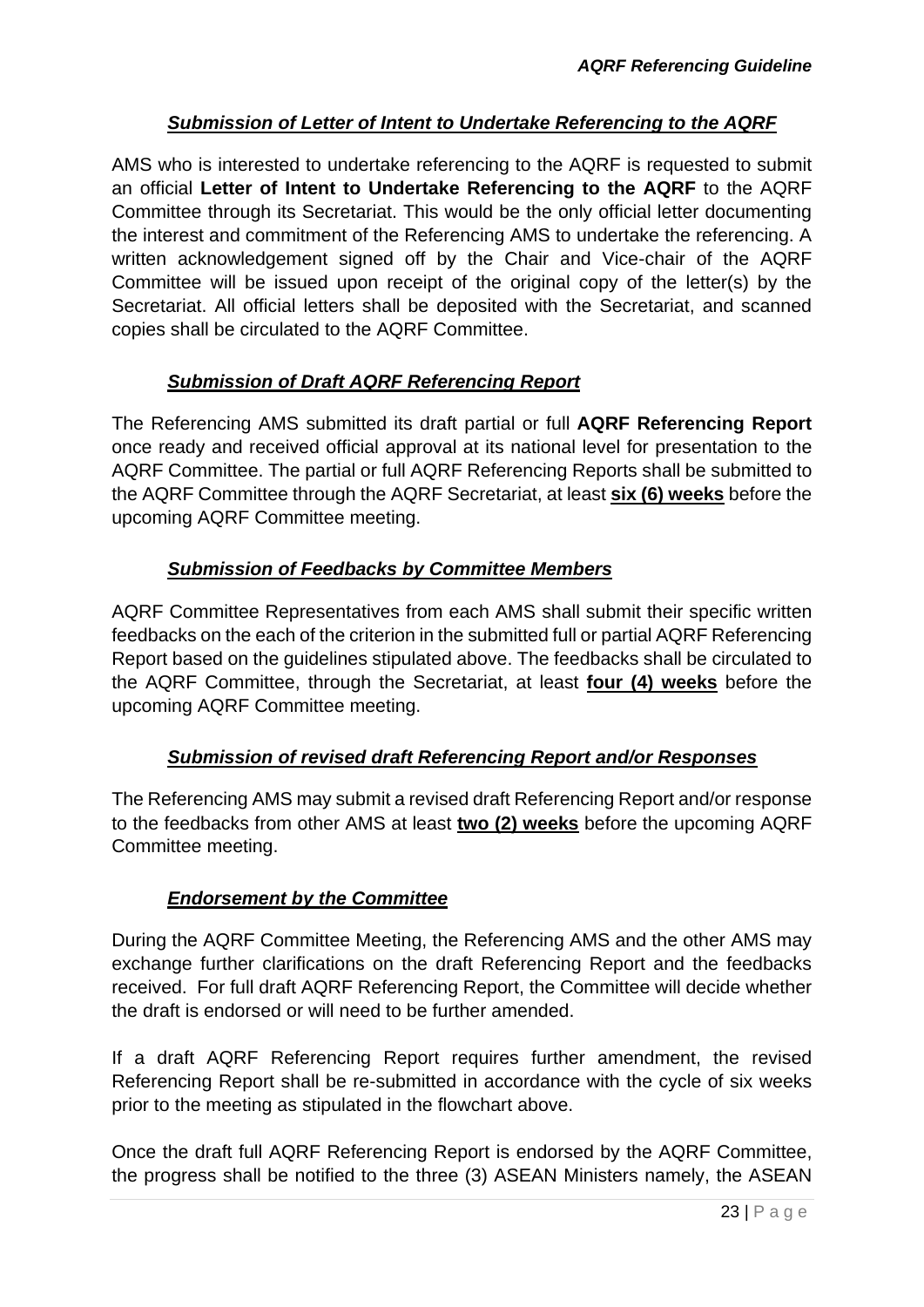Economic Ministers (AEM), the ASEAN Education Ministers (ASED), and the ASEAN Labour Ministers (ALMM through their respective Senior Officials.

Upon final endorsement by the AQRF Committee, the full AQRF Referencing Report, as may be further fine-tuned by the referencing AMS for minor editorial errors, shall be published on the referencing AMS' website as well as the AQRF webpage<sup>7</sup>.

To ensure the AQRF and the qualifications systems remain relevant, effective, consistent and transparent, the referencing AMS shall provide an update once every three (3) years or sooner on the changes, if any, and/or the progress in specific areas identified in their respective AQRF Referencing Reports to the AQRF Committee. An example would be the status and progress on developing a register of qualifications or adopting a learning outcomes approach.

# <span id="page-23-0"></span>**4. THE AQRF REFERENCING CRITERIA**

1

The 11 AQRF referencing criteria agreed by all AMS are the means of bringing consistency to the referencing process. A referencing AMS is requested to address each criterion from a national perspective, and to report the national position to other AMS in a referencing report. Once all the referencing criteria are met to the satisfaction of the AQRF Committee and duly endorsed, the qualifications levels in the Member State can be considered formally linked to those of the AQRF, and the referencing process for that Member State is, therefore, considered complete.

|                         | <b>Criterion</b>                                                                                                                                                                                                                                                              |
|-------------------------|-------------------------------------------------------------------------------------------------------------------------------------------------------------------------------------------------------------------------------------------------------------------------------|
| 1                       | The structure of the education and training system is described.                                                                                                                                                                                                              |
| $\overline{2}$          | The responsibilities and legal basis of all relevant national bodies involved in<br>the referencing process are clearly determined and published by the main<br>public authority responsible for the referencing process.                                                     |
| 3 <sup>5</sup>          | The procedures for inclusion of qualifications in the national qualifications<br>framework or for describing the place of qualifications in the national<br>qualifications system are transparent.                                                                            |
| $\overline{\mathbf{4}}$ | There is a clear and demonstrable link between the qualifications levels in the<br>national qualifications framework or system and the level descriptors of the<br>AQRF.                                                                                                      |
| 5                       | The basis in agreed standards of the national framework or qualifications<br>system and its qualifications is described.                                                                                                                                                      |
| 6                       | The national quality assurance system(s) for education and training that<br>refer(s) to the national qualifications framework or system are described. All<br>of the bodies responsible for quality assurance state their unequivocal<br>support for the referencing outcome. |

<sup>&</sup>lt;sup>7</sup> The AQRF webpage is currently at this link: [http://asean.org/asean-economic-community/sectoral](http://asean.org/asean-economic-community/sectoral-bodies-under-the-purview-of-aem/services/asean-qualifications-reference-framework/)[bodies-under-the-purview-of-aem/services/asean-qualifications-reference-framework/](http://asean.org/asean-economic-community/sectoral-bodies-under-the-purview-of-aem/services/asean-qualifications-reference-framework/)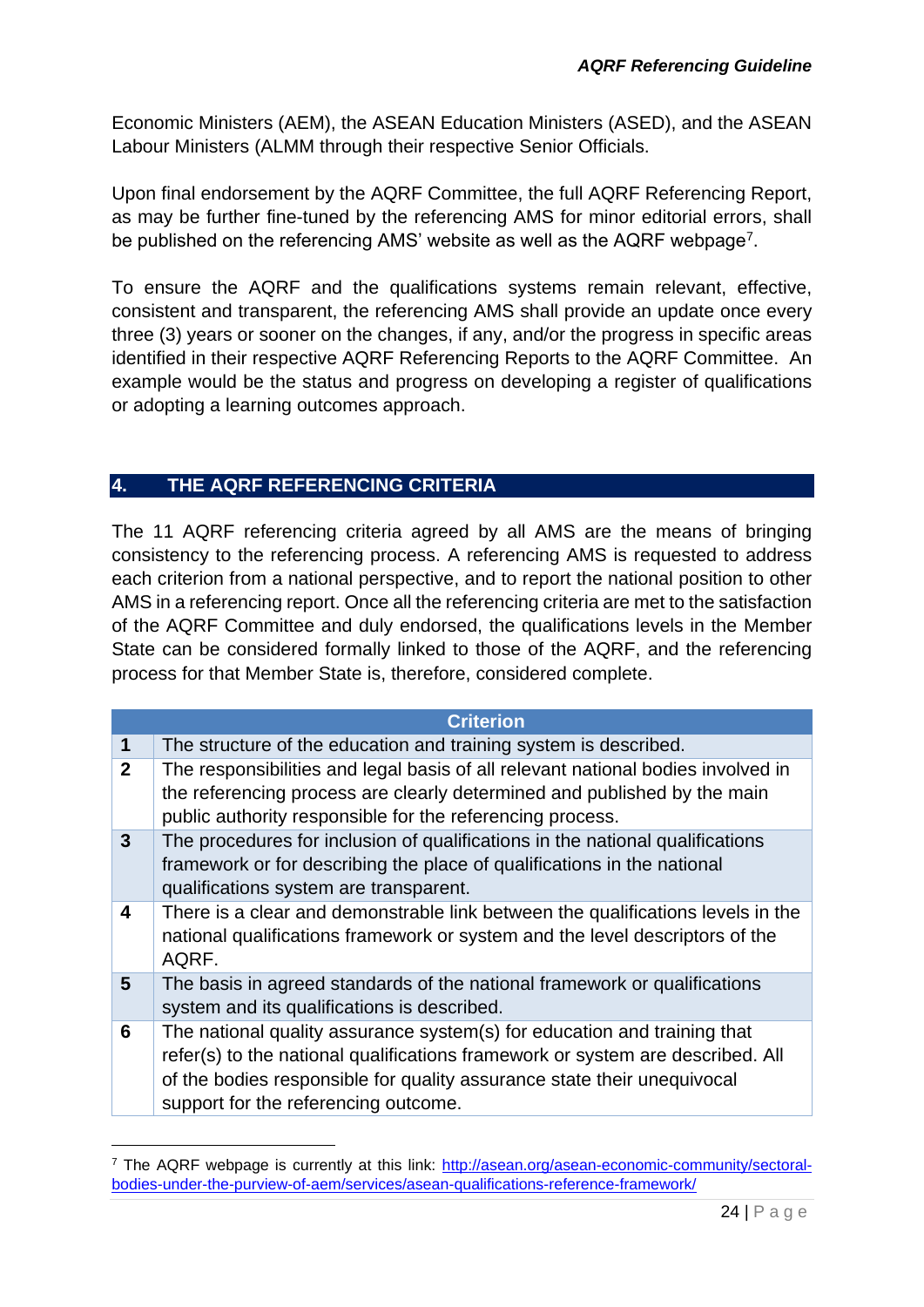|                | <b>Criterion</b>                                                               |
|----------------|--------------------------------------------------------------------------------|
| $\overline{7}$ | The process of referencing has been devised by the main public authority and   |
|                | has been approved by the main stakeholders in the qualifications system.       |
| 8              | People from other countries who are experienced in the field of qualifications |
|                | are involved in the referencing process and its reporting.                     |
| 9              | One comprehensive report, setting out the referencing and the evidence         |
|                | supporting it shall be published by the competent national bodies and shall    |
|                | address separately and in order each of the referencing criteria.              |
| 10             | The outcome of referencing is published by the ASEAN Secretariat and by        |
|                | the main national public body.                                                 |
| 11             | Following the referencing process, all certification and awarding bodies are   |
|                | encouraged to indicate a clear reference to the appropriate AQRF level on      |
|                | new qualification documents issued.                                            |

The 11 AQRF referencing criteria are written in general terms, and require interpretation by referencing AMS. To support Member States in their referencing processes, this section focuses on the elaboration and amplification of each criterion.

Given the possibility of duplication of information and the interlinkages between criteria, the referencing report should be structured in a way that it responds to the criteria in sequence from Criterion 1 to Criterion 11, with appropriate cross-referencing.

<span id="page-24-0"></span>*CRITERION 1 The structure of the education and training system is described*

**Purpose:** to help outsiders understand the education and training system better – too much detail can confuse.

**Information required:** The essential structure of the system covering ages, stages and pathways of education and training, including formal, non-formal and informal learning should be described in the outline. Linkages between these pathways and major progressions should be clear. General statistics on the education and training sector should be included for better appreciation of the size, diversity and complexity of the system in focus.

For people from other countries to appreciate the national response to the other referencing criteria, it is essential that they understand how the national qualifications system is currently structured, and how it operates within the broader education and training system. The national qualifications systems are always complex as they have evolved for many years, and this makes the creation of a simple yet comprehensive description of the current position a challenging task. A historical account of the evolution of the education and training system and the qualifications system is only useful here if it explains what outsiders might consider anomalies in structures and terminology.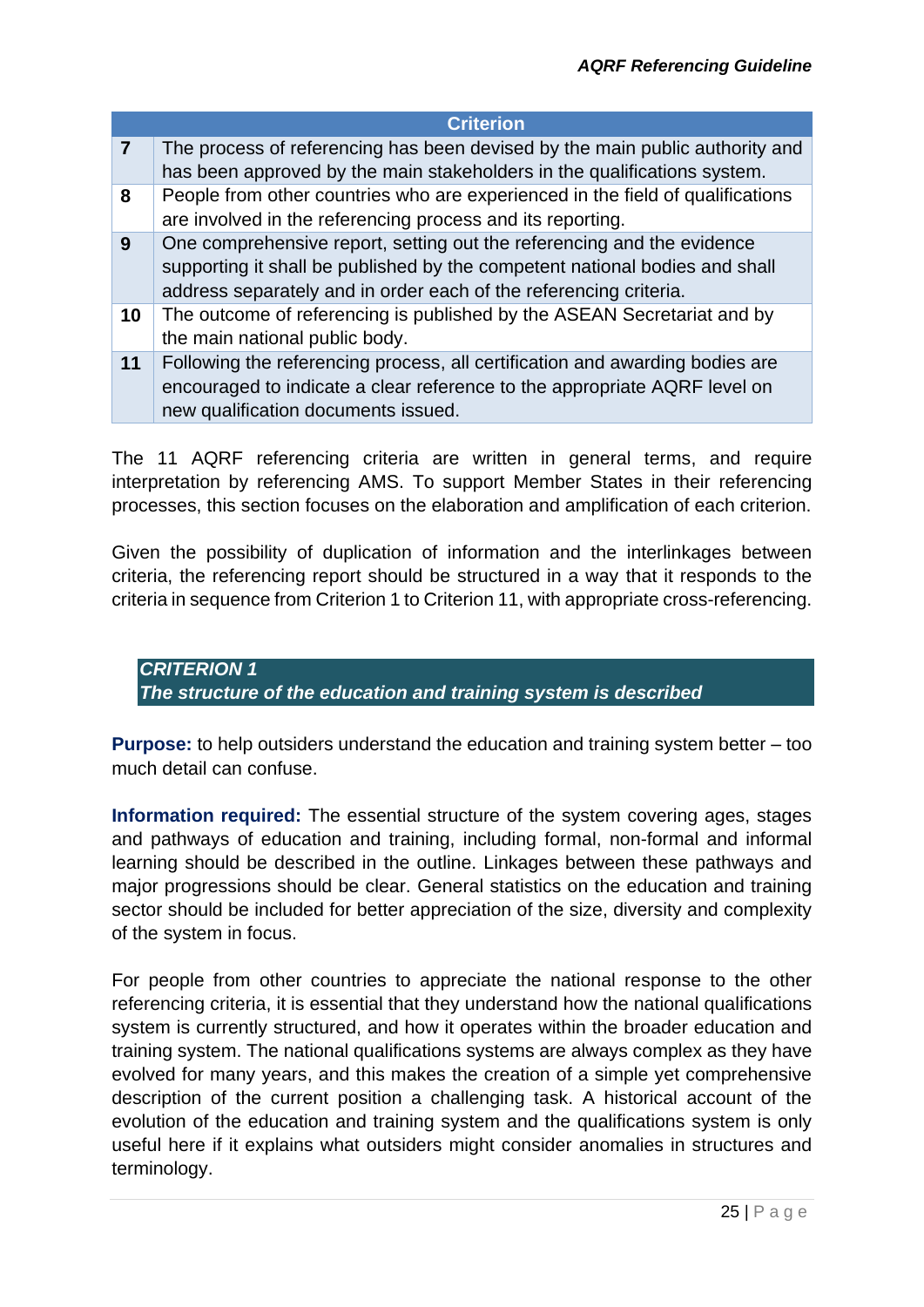The description should cover the essential basic structure of the qualifications system covering ages, stages, institutions and pathways of education and training, including formal, non-formal and informal learning opportunities. Linkages between these pathways and major progression routes should be clear. Where possible general statistics should be included that shows the number of people and qualifications that are involved in the different stages and pathways. A diagrammatic representation of the education and training system and the qualifications systems is often useful.

Some questions to consider when responding to criterion 1 include:

- Does the description cover the basic structure of the current education and training system?
- Is the overview an accurate reflection of the current status of the education and training system including current reforms?
- Is the description of the education and training system clear and is the level of detail appropriate for a reader from the other country?
- Does the overview include a diagrammatical representation of the system? If so, is it clear and easily understood?
- Are statistical data included so that the relative size of the sectors and levels of participation and qualifications are clear?
- Does the overview accurately describe the linkages between the education and training sectors?
- Does the overview outline the pathways and major progression routes, including non-formal and informal learning?
- How does the NQF, where one is available, encompass the qualifications and qualifications levels in the AMS? Include the NQF levels in the diagrammatic representation of the levels, the progressions, the pathways etc.
- To what extent has the NQF been implemented in the education and training sectors?
- <span id="page-25-0"></span>• How are foreign qualifications addressed in the national education and training system described?

#### *CRITERION 2*

*The responsibilities and legal basis of all relevant national bodies involved in the referencing process are clearly determined and published by the main public authority responsible for the referencing process*

**Purpose:** To show the breadth of (official) support for the outcome of the referencing process and the report itself.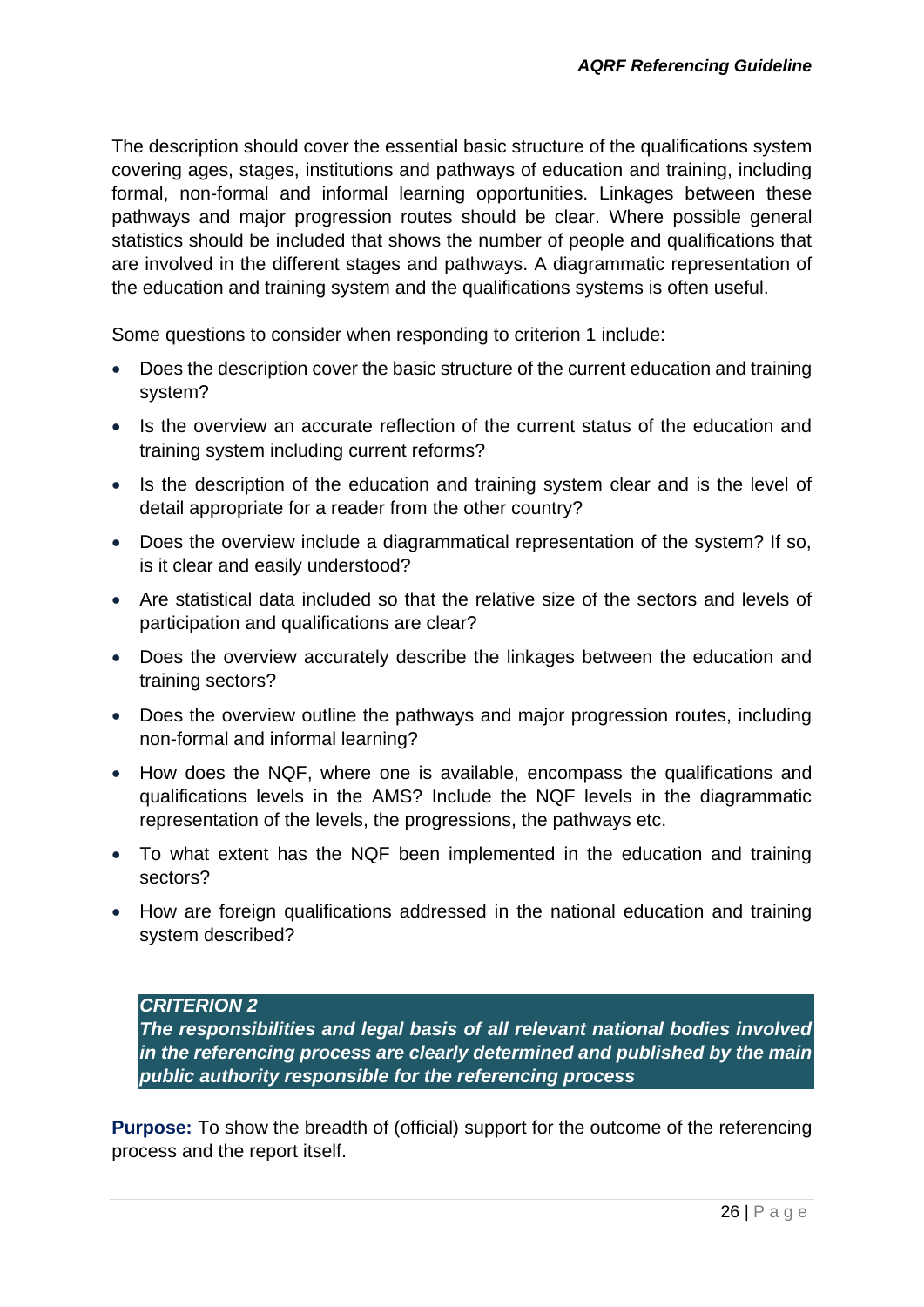**Information required:** Institutional structures are different across Member States. It is, therefore, necessary to take into account all bodies that have a role in the referencing process, and to make clear their roles for international readers.

Where a large number of relevant national bodies are involved, the summary of their roles and responsibilities would be sufficient to be included in the referencing report in response to this criterion. More detailed information can be included in an Annex. Any reference to the legal basis could include web-links. There is no requirement to include copies of legislations.

Types of functions and roles of relevant national bodies:

- Bodies responsible for governing the processes through which nationally recognised qualifications are designed and awarded
- Bodies that support the labour market relevance of education and training
- Bodies responsible for QA of design and award of qualifications in the NQF
- Bodies managing and maintaining a QF (if one exists)
- Bodies responsible for the recognition of foreign qualifications and providing information on qualifications in the NQF
- Representatives of institutions awarding qualifications
- Representatives of those using qualifications (employers, learners)

The referencing report needs to make clear that all relevant bodies have been consulted and had an opportunity to engage with the referencing process. It follows that the national referencing panel should include members representing the abovelisted types of bodies. Where the referencing role is assigned to a division or subdivision of a larger national body, the referencing AMS should focus on the focal division with an appropriate explanation of the interface with the larger or national body.

Some questions to consider when responding to criterion 2 include:

- Does the report list the bodies that have been involved in the referencing process?
- Are responsibilities of these bodies clear, especially those of the lead bodies?
- Is the representation of the key committees/ panels/working groups explained?
- Does the report demonstrate that all the responsible bodies were consulted and engaged (or were provided with the opportunity to engage) in the referencing process?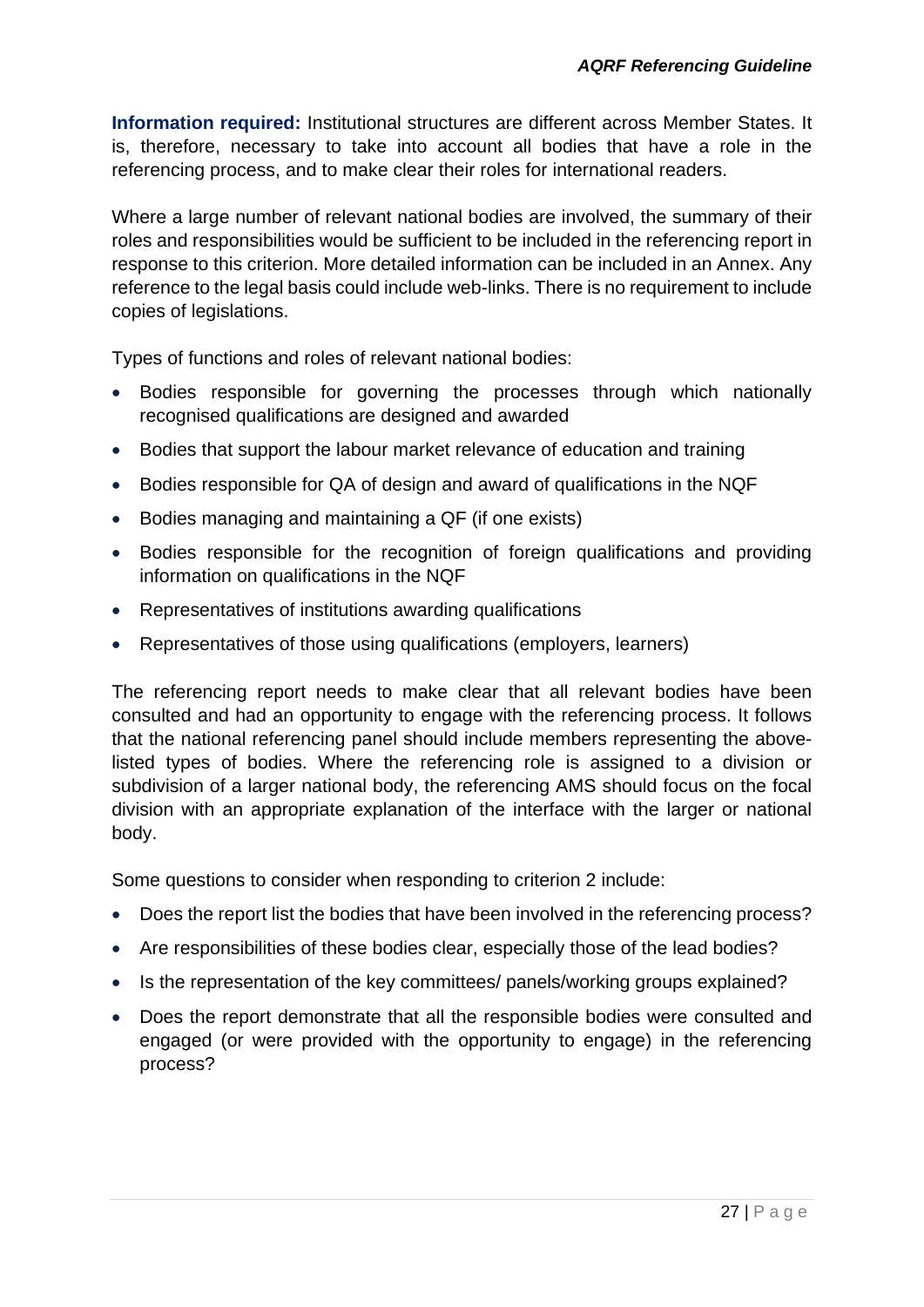#### <span id="page-27-0"></span>*CRITERION 3*

*The procedures for inclusion of qualifications in the national qualifications framework or for describing the place of qualifications in the national qualifications system are transparent*

**Purpose:** To make people outside the Member State understand how a qualification is allocated to a level in the qualifications framework, or a place in a hierarchy in the qualifications system.

**Information required:** The qualifications that exist in the Member State are described in terms of the education provision in the Member State, and how they are located at an NQF level, where one exists. Allocating specific qualifications to an NQF level brings meaning to the NQF for citizens, and through the referencing process to the AQRF level. It is, therefore, critically important that the ways a qualification is located at an NQF level in the referencing process are described clearly and in full, and that examples are provided to illustrate how the rules governing the process are applied. The NQF level of all the major qualifications (or types) needs to be evident in the referencing report.

The following questions may be helpful to elaborate on the link between qualifications in the Member State with an NQF level:

- What criteria and procedures are used to make the decisions on the inclusion and level of individual qualifications in the NQF? This might involve legal arrangements, sectoral regulations or quality assurance committees, encompassing formal, nonformal and informal learning.
- What is the technical evidence that supports such decisions? This might involve the use of analysis of learning outcomes in qualifications and level descriptors. Are the decision making processes transparent, professional and independent?
- What other evidence is used to support such decisions? For example, the views of business sectors, the national traditions in qualifications levels or the analysis of progression pathways.
- If social evidence is used, how is the evidence from different sources combined, perhaps involving the best-fit principle, to formulate a single decision about the level of a qualification?

The principles and the methodologies of the technical analysis of the relationship between the descriptors of individual qualifications and the NQF levels may not only differ from one Member State to the other, but also between the different education and training sub-systems in the Member State as they follow the logic of the subsystem concerned. Therefore, the principle or concept of best-fit may also be interpreted differently. Hence, it is useful to elaborate in the referencing report on how the principle or concept of best-fit apply when the qualification level of a certain qualification is determined, and whether this differs across the range of education sectors?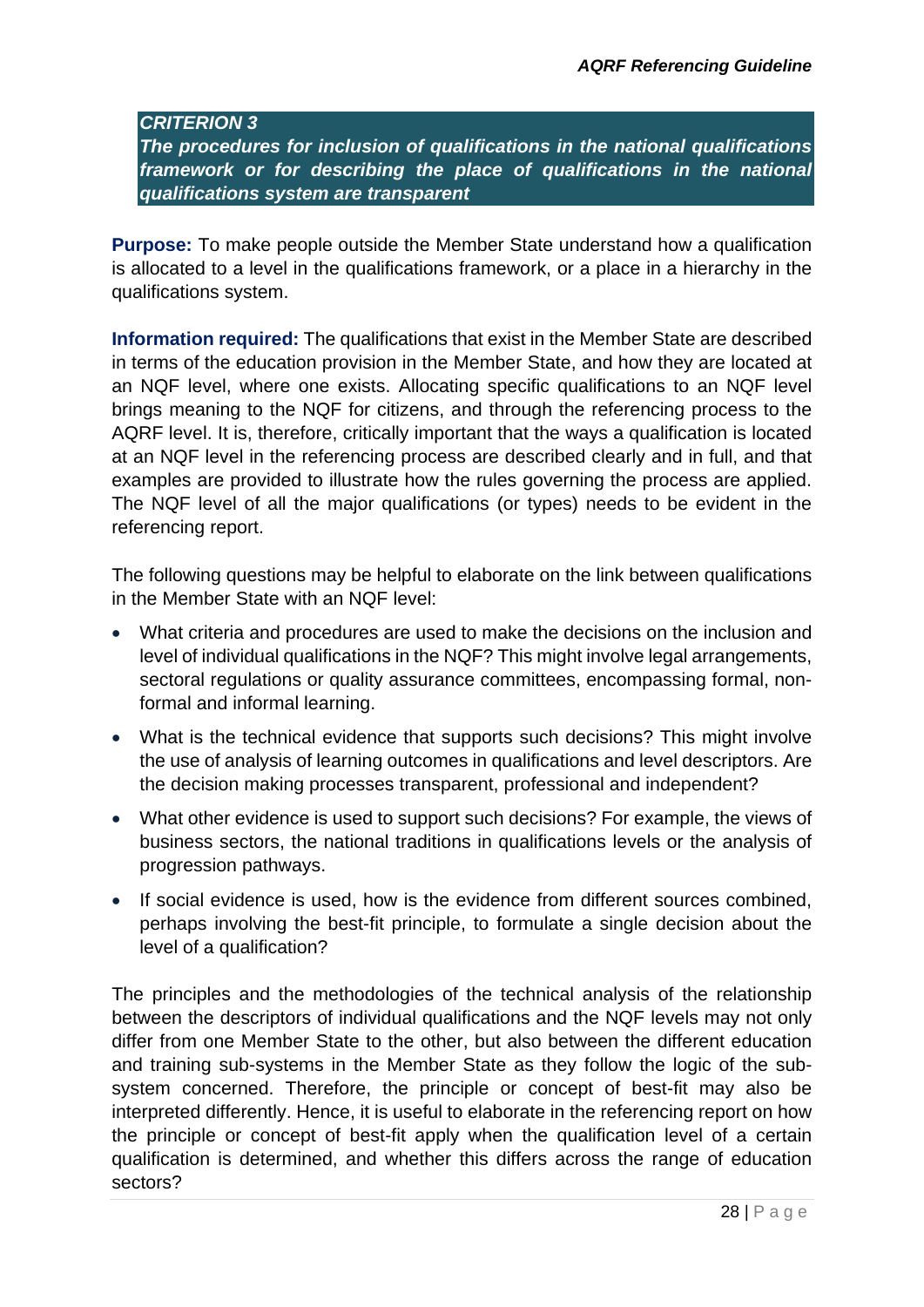# *National Qualifications and National Registers*

Information on the legal implementation status, scope, guiding principles of the framework and its qualifications is crucial for a better understanding of the NQF that is referenced to the AQRF. Member States normally include qualifications awarded in the formal education and training system in their NQFs. The NQFs, however, do not always cover all sub-systems of the education and training system, and similarly, not all qualifications from a specific sub-system may be included in the framework. Therefore, referencing reports need to make clear whether general or basic education, VET, higher education and other subsystems that are part of the formal education and training are all covered by the NQF. The referencing report needs to provide information on what kind of qualifications remain outside the formal system and the NQF, and describe any future steps that are planned.

NQF (whether established or newly formed) is part of QA arrangements, and is a tool to support quality. For example, NQF can be used as a "gateway" for approved quality assured qualifications. Phrases such as "This qualification is in the NQF" arise from this QA function. Entry to such frameworks is governed by criteria, and transparency of the referencing process is enhanced if such criteria are included in referencing reports.

National registers, catalogues or databases are used in many Member States. They store information on qualifications, qualifications standards, certificates, degrees, diplomas, titles and/or awards. International enquiries about qualifications can be referred to these databases. It is useful if they are publicly available on designated websites. The databases usually include definitions of all officially recognised qualifications, and it is common to have each qualification ascribed to an NQF level. It is also useful to include information in the register or database, where one exists, in the referencing report.

NQF in most Member States is still developing at the time of the referencing processes. Ideally, the NQF would be fully established so that it is clearly a public statement of qualifications levels in use in the Member State. In a partially established NQF, the level-to-level linkage with the AQRF may be more difficult to establish. For these new or partially established NQF, the referencing report should make clear the state or status of the NQF implementation, and what the next stages are expected to achieve.

For new and partially established NQFs, the most important task of the referencing process remains the development and full implementation of the NQF, and wherever possible, without the distraction of referencing. It should also be borne in mind that the attention of the international experts involved in referencing might be directed towards the new NQF design and issues arising. This can be partly justified since the levels that are established are important for the AQRF referencing process.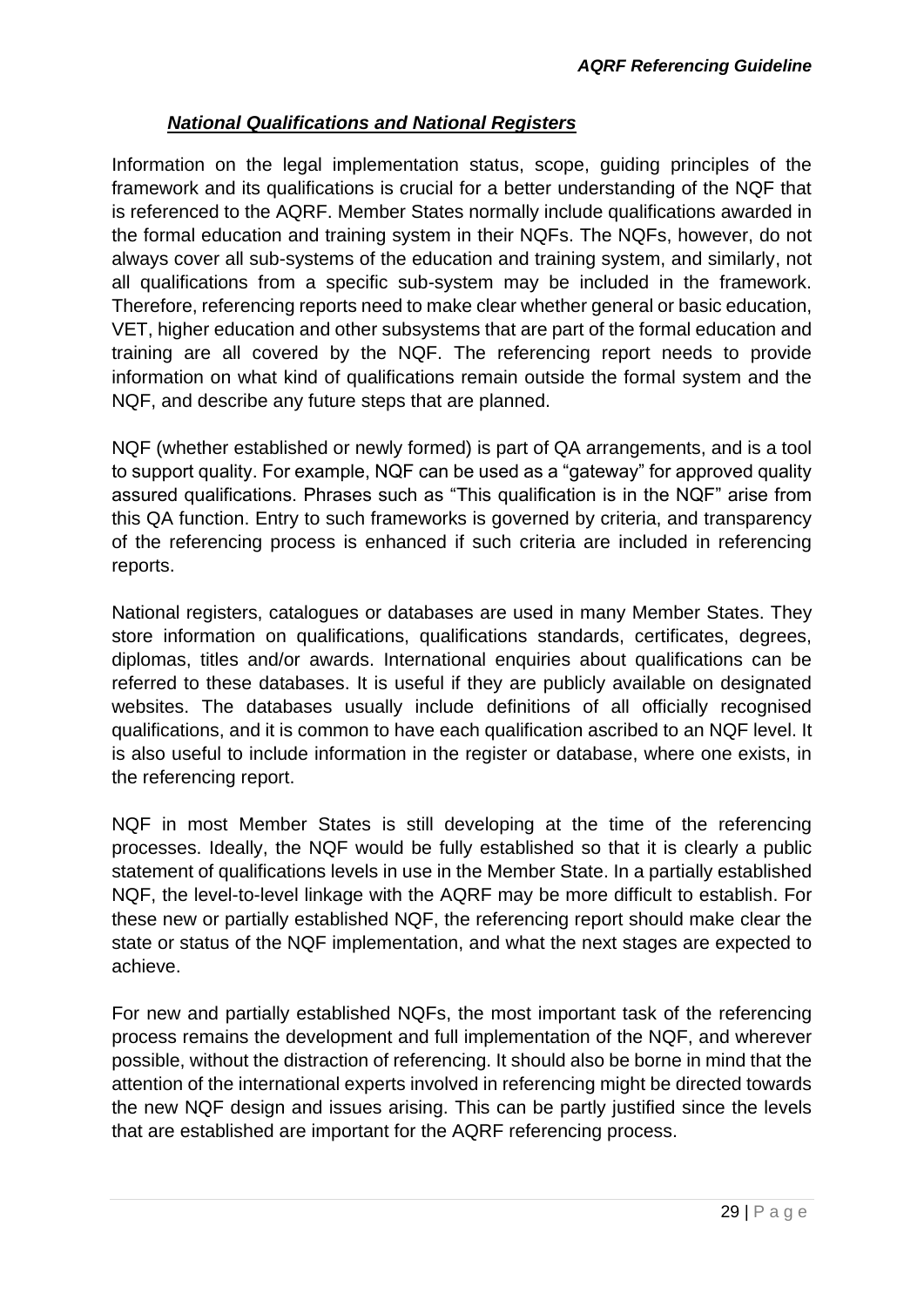Where there is no explicit NQF with descriptors that are detailed and tailored to national qualifications, it is necessary to demonstrate how the learning outcomes for main qualifications, sometimes called reference qualifications, correspond to the AQRF level descriptors.

Some questions to consider when responding to criterion 3 taking into account the above-mentioned points, include:

- Does the report explain the structure, scope and status of the implementation of an NQF?
- Does the report make clear the current implementation status of allocating qualifications to levels of the NQF?
- Does the report clearly outline the criteria and procedures used to make the decisions on the inclusion and the level of individual qualifications or qualification types in the NQF?
- Does the report outline which body is responsible for this role, including any legal arrangements?
- Does the report explain why the qualifications from an education sector are not included in the NQF?
- Does the report outline the technical evidence that supports the decisions of allocating qualifications to levels?
- Does the report explain the extent to which the learning outcomes embedded in qualification specifications and level descriptors are used to allocate qualifications to levels?
- Does the report include any other evidence used to support such decisions? For example, social factors such as the views of business sectors, the national traditions in qualifications levels or the analysis of actual progression pathways?
- If social evidence is used, does the report explain how the evidence from different sources is combined, perhaps involving the best-fit principle, to formulate a single decision about the level of a qualification?
- <span id="page-29-0"></span>• Is the report describing the allocation of qualifications to NQF levels in a way which is clear to a reader from another country?

# *CRITERION 4*

*There is a clear and demonstrable link between the qualifications levels in the national qualifications framework or system and the level descriptors of the AQRF*

**Purpose:** To establish a convincing and trusted link between the NQF or qualification system levels and the AQRF levels.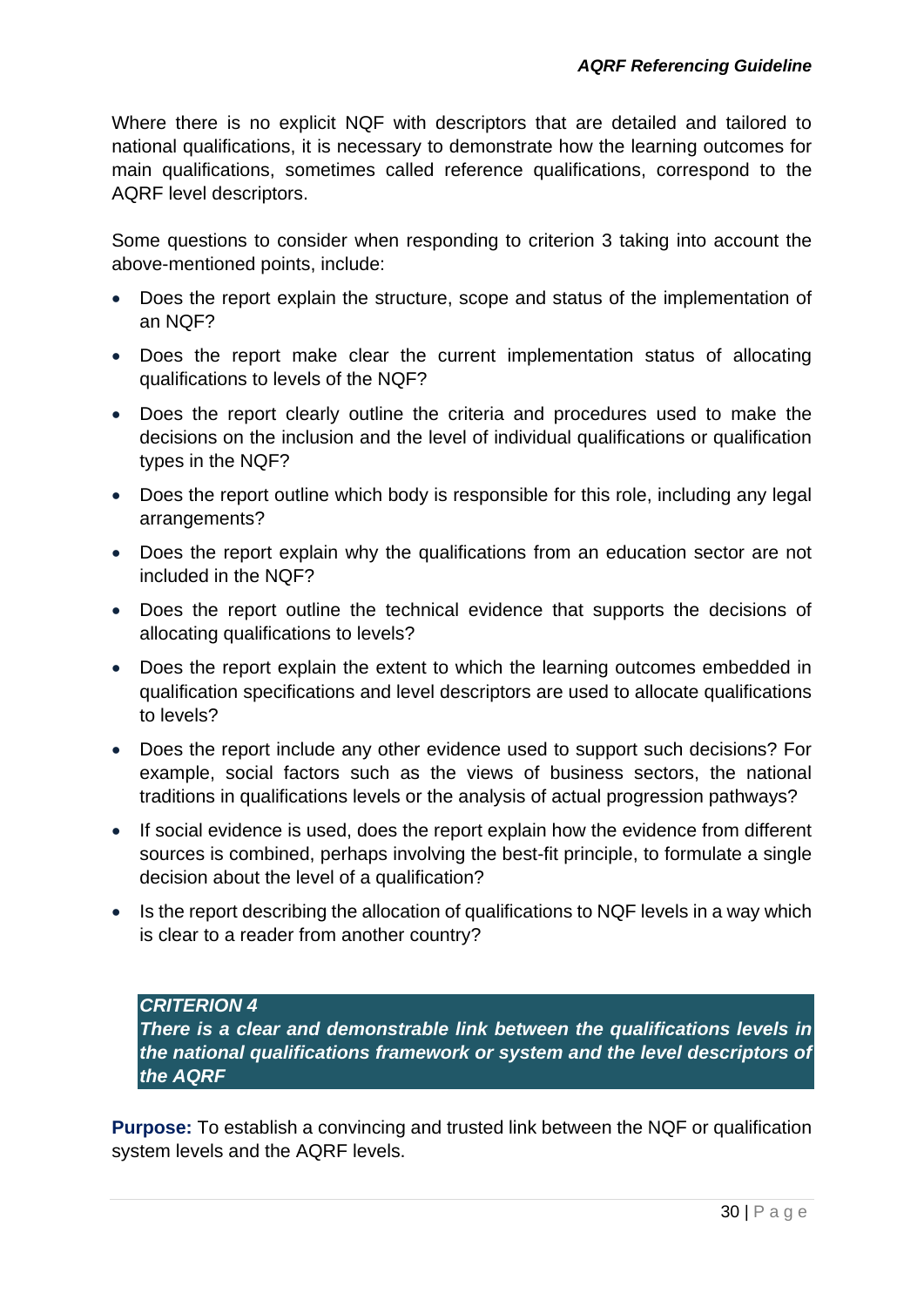**Information required:** A clear statement of the agreed link or relationship between the national qualifications systems and the AQRF levels is made. Referencing AMS can be creative in presenting information on the linkages between the NQF and the AQRF in a clear and demonstrable manner. Where an NQF exists, the levels in the framework should be used. The procedure for matching or linking the levels needs to be described in detail. This procedure should be robust and transparent, and is useful to include explanations of assumptions, approximations and professional judgements in the referencing report.

Together with Criterion 3, this Criterion is possibly the pivotal point of what makes a quality referencing outcome. For a clear and demonstrable link to be established, there needs to be an understanding of the AQRF and NQF levels, and how they relate. When this understanding is established, the procedure for linking levels needs to be described. This procedure should be robust and transparent, probably including a careful application of a "best-fit" process.

# *The General Nature of the AQRF*

The AQRF levels are general models of progression in learning that may, in some circumstances, appear to be limited. For instance, the AQRF level descriptors do not make reference to personal qualities or transversal skills. The AQRF is necessarily general to accommodate a range of descriptions of national qualifications levels. NQF level descriptors might include additional categories than the two domains of the AQRF. NQF can also be more specific, and the level descriptors often reflect a Member State's view of what is valued in qualifications.

To have a good understanding of each AQRF and NQF levels, it is necessary to appreciate that a level is probably more than the sum of the parts (i.e. domains) that make it up (i.e. knowledge, skills, application and competence). An appreciation of a level comes from reading across the descriptors. This creates a narrative meaning, that is, the knowledge (i.e. facts, principles and concepts) that can be used with these skills (i.e. cognitive and practical) in this kind of context, indicating levels of autonomy and responsibility.

The AQRF levels are also in a hierarchy where the content of one level is assumed to include the content of lower levels. Each level descriptor, therefore, describes the additional or higher demands for that particular level of learning.

Having established a clear and demonstrable link between each national level to an AQRF level, it is important that this link is explained to a wide range of audience, such that all assumptions and approximations are made clear. In demonstrating the link between the levels, it might be useful to provide examples of qualifications that make the link clearer in the referencing report for national and international readers.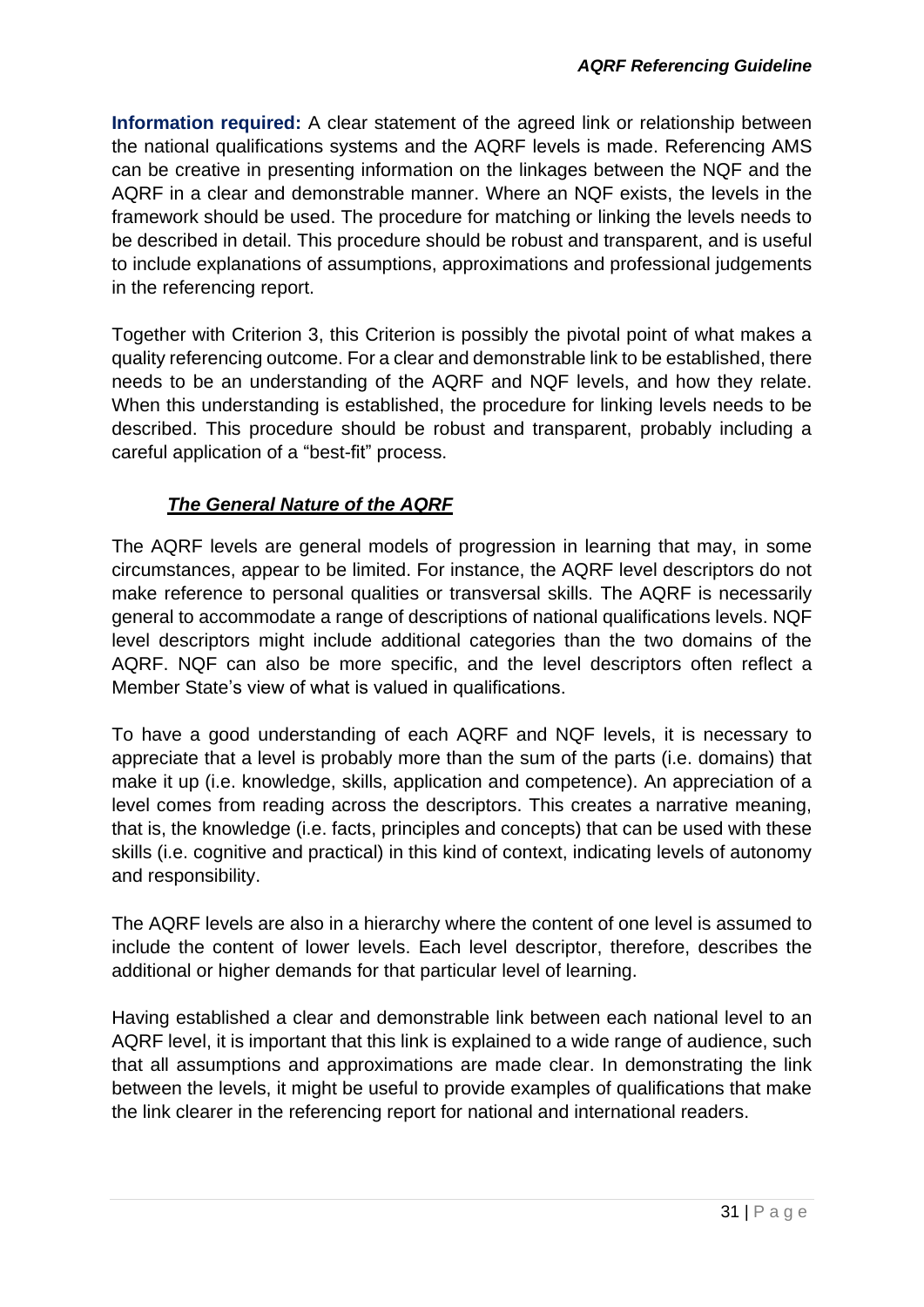The creation of an NQF that meets national expectations well can be a challenge in the referencing process. The following differences will require the application of the best-fit principle or concept:

- **Differences in levels:** Member States may have more or fewer levels than the AQRF
- **Differences in categories of descriptors:** Member States may have defined the domains of level descriptors in a different way that are used in the AQRF
- **Differences in descriptors:** descriptors of qualification levels need to reflect accurately the common understanding of the users of the qualifications. This is likely to require that, as an NQF is interpreted by a sector, the descriptors will become more specific to that sector,
- **Different kinds of qualifications:** comprehensive NQFs usually also reflect the different kinds of qualifications that are used in other countries.

Where there is a problem with the process of allocating qualifications to the NQF, there is a tendency for it to be considered as an issue with the NQF-to-AQRF referencing process, instead of being resolved at the NQF stage. For example, where a qualification is comfortably located in an NQF, but the consequential AQRF level becomes problematic.

# *Technical and Social Approaches to Referencing*

Technical aspects of referencing involve a detailed analysis of the text of the level descriptors of the NQF and the AQRF. The process aims to show the similarities or differences between the sets of level descriptors for a particular level. It can also involve the analysis of any supportive documentation for a qualification type where a qualification type defines an NQF level (i.e. the specifications of Bachelor degrees where these are a main qualification at the NQF level).

The technical approach to referencing works best when the NQF descriptors are based on learning outcomes. Sometimes this is not the case, and technical referencing does not properly reflect the way a Member State understands its qualifications link to the AQRF levels. In this case, the major stakeholder groups can be consulted about the ways the levels relate to one another. Sometimes data from recruiters for jobs and courses can indicate how they see the best level-to-level relationship. This approach is termed social referencing.

This social approach may lead to a different level-to-level linkage than the technical analysis of descriptors and qualification types. In the social analysis, it is important to take into account evidence gathered from stakeholders and published literature on the value and status of key or major qualifications, and present this evidence in support of the proposed referencing. Sometimes the results of this social analysis might appear more transitory than the outcomes of a technical analysis process. However, the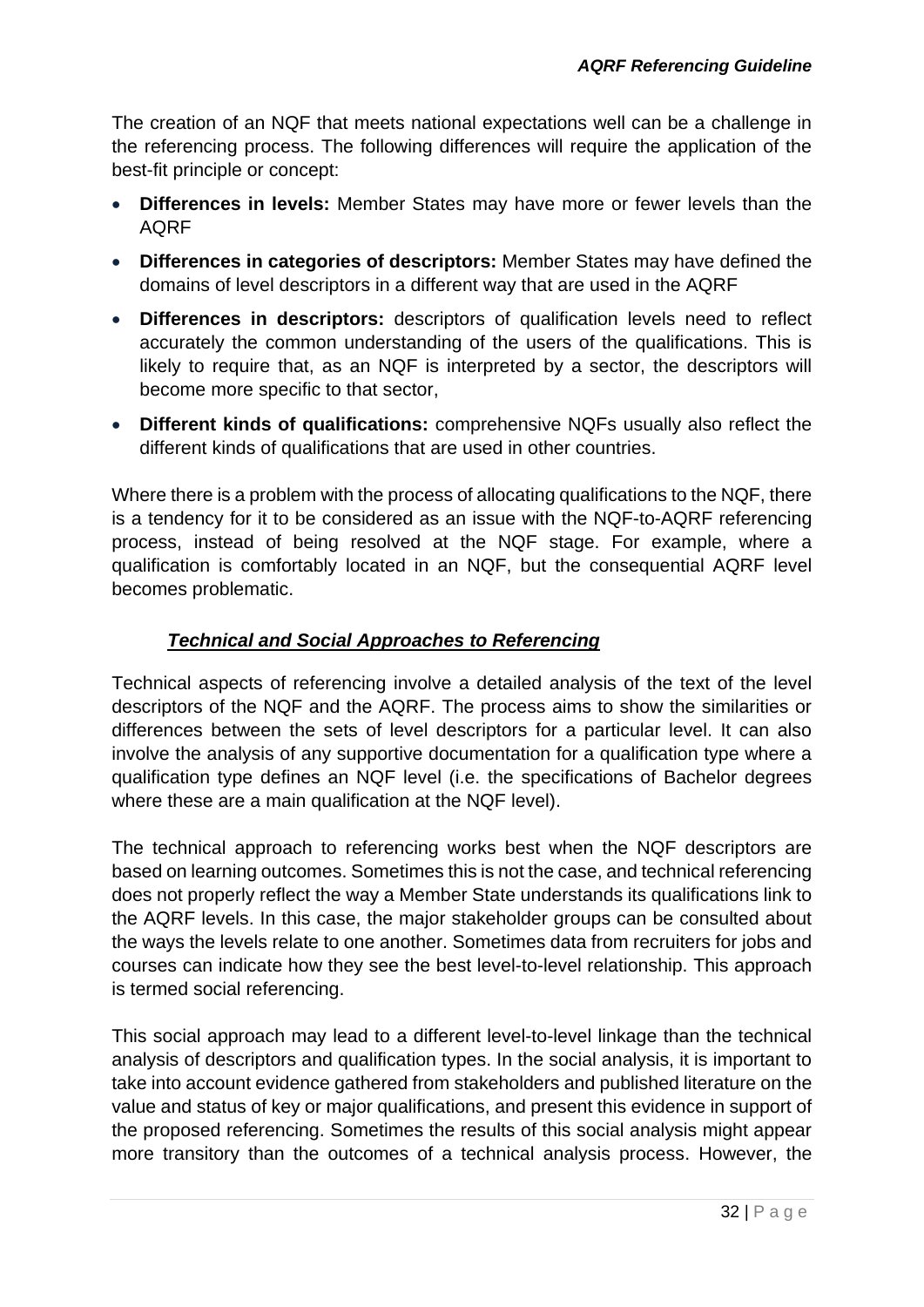value-added of the social analysis is to develop and enhance trust amongst stakeholders, and to maintain the confidence of citizens in the outcomes.

If the links between the NQF and the AQRF levels are derived from technical and social considerations, it leads to different outcomes, and the process of "best-fit" may be necessary. This will include considerations on the weights given to the technical and social dimensions in making the final referencing decisions.

Some questions to consider when responding to criterion 4 include:

- Does the report explain the basis of linking levels in the national qualifications system or NQF to the AQRF level descriptors?
- Are there structural differences between the AQRF and the national system of NQF that need to be underlined, for example, differences in numbers of levels, differences in the number and nature of domains of level descriptors?
- Is the procedure for the linking of qualifications levels in the AMS to the AQRFlevels clearly described?
- Does the procedure include an explanation of assumptions, approximations and professional judgements?
- If it was necessary to use best-fit, is there an explanation of any issues that could not be resolved?
- Is there confidence in the established links between the NQF (or qualifications system) levels and the AQRF levels? If not, why not? What work needs to be completed to engender full trust in the outcome?

#### <span id="page-32-0"></span>*CRITERION 5*

*The basis in agreed standards of the national framework or qualifications system and its qualifications is described*

**Purpose:** To give insights to people in and outside the Member State into how agreed standards of qualifications are fixed and maintained.

**Information required:** Whenever possible these standards should be based on the principle of learning outcomes. They should include achievements standards, credit arrangements, and other methods of validation where these are available.

Understanding how NQF or the qualifications system supports the consistent quality of qualifications is crucially important to people outside the Member State who want to compare qualifications through the AQRF mechanism. The basis in agreed standards is likely to involve:

- National education standards which are used for teaching in schools and colleges;
- Standards which specify outcomes of learning programmes;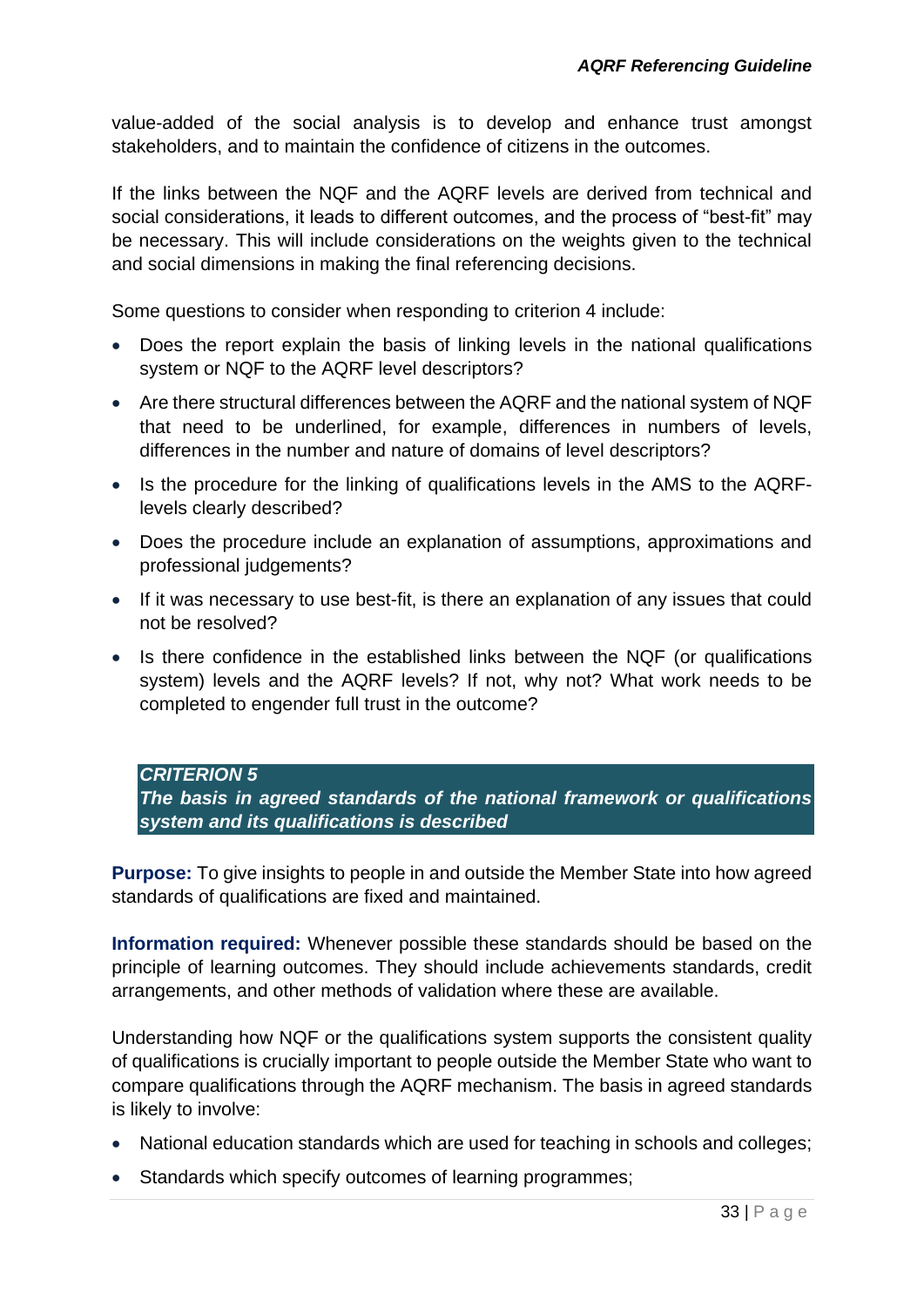- Validation standards which are used to specify how validation should be carried out;
- Standards which show how a modular programme and unit-based assessment (sometimes called credit systems) should be carried out;
- National occupational standards which are used for specifying jobs, work processes, vocational qualifications and training programmes;
- Standards designated by trade organisations which are used to unify products and services used or produced in the industry; and
- Standards defined by higher education institutions which include programme content and assessment processes.

These standards can be expressed in different ways. However, the AQRF supports the use of learning outcomes. As more standards are expressed as learning outcomes or competencies<sup>8</sup>, it is likely that the trust shown in the standards will increase.

Describing qualifications in terms of learning outcomes is part of reforms in many countries. This means these countries, sectors and institutions are in transition from learning inputs to using learning outcomes. They will be referencing to the AQRF using national benchmarks or standards that are not yet explicit in terms of learning outcomes. In some cases, benchmarks (i.e. level descriptors) based on learning outcomes will be used, but without being fully implemented at the level of qualifications. These countries, therefore, need to develop trust by explaining these implicit standards carefully and clearly to users outside the country. The conditions that need to be met in terms of standards and QA will need to be included in referencing reports to reassure others that the country is moving towards a generalised use of learning outcomes.

Some Member States have national systems for the validation of non-formal and informal learning, and some have national credit systems. The functions of systems to validate non-formal and informal learning, and the ways credit systems work need to be made explicit in the referencing report. They are important for opening up qualifications systems to national and international users. It is particularly important to explain how validation processes and credit systems are related to the NQF.

Some Member States may also have agreements or processes around recognition of formal learning such as credit transfer arrangements that are unrelated to national credit system. Such arrangements should be explained with a clear indication of its scale.

Some questions to consider when responding to criterion 5 include:

1

<sup>&</sup>lt;sup>8</sup> Competencies can be considered as a type of learning outcomes. When a competence is defined, the learning outcomes are expressed in a context of application or learning, and is assessed in that context.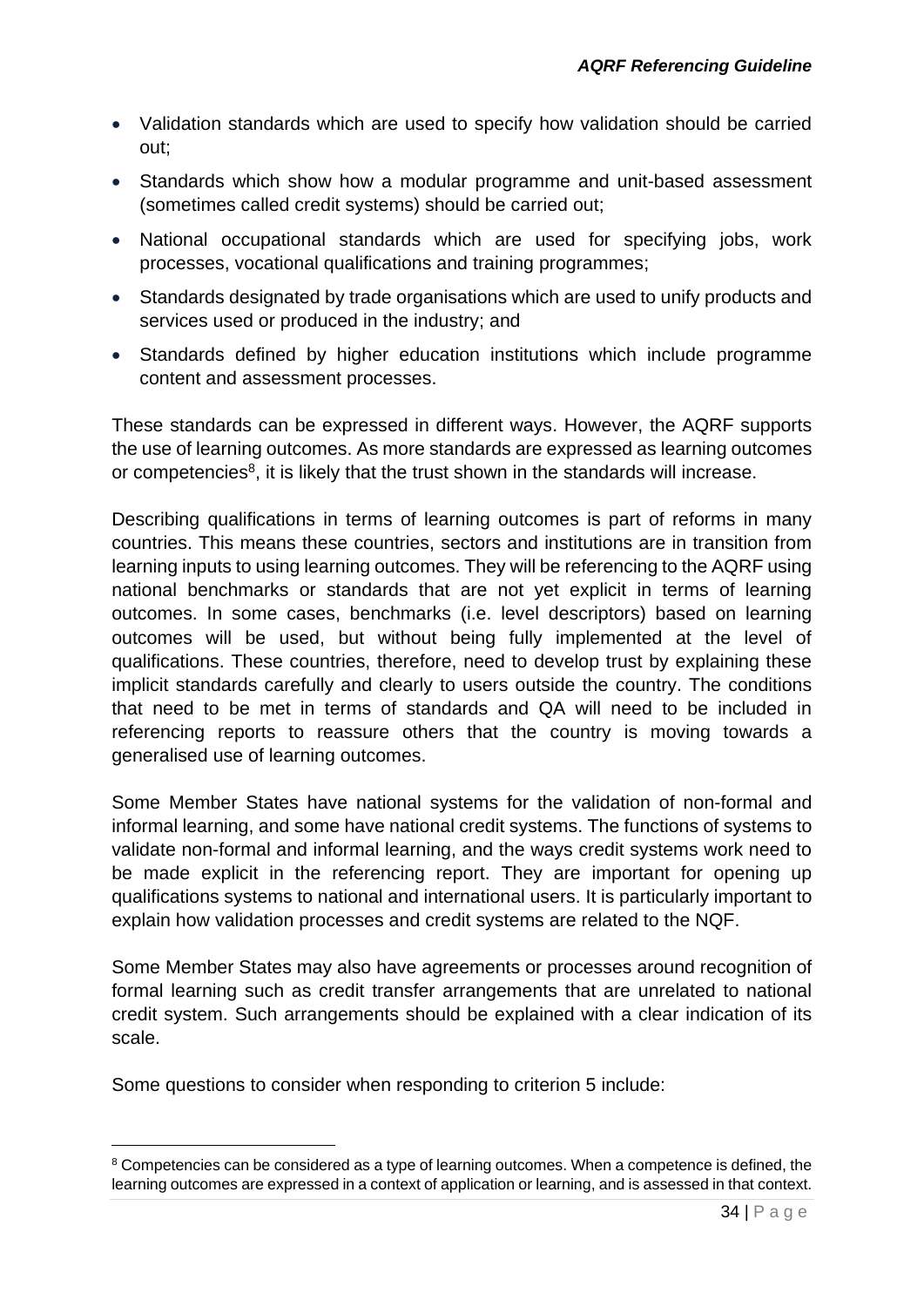- Has the report clearly described the range of standards that are currently used in the qualifications system, for example, published educational and occupation standards, assessment or qualification standards, standards used by businesses?
- Does the report explain how the sets of standards are applied to ensure consistency of the quality of qualifications?
- Does the report clearly describe the role learning outcomes in the standards used?
- Has the report explained the plans for continuous improvement of the quality of qualifications?
- Has the report clearly outlined how non-formal and informal learning is validated so that outcomes can be recognised alongside those from other routes to qualifications?
- Has the report clearly described the use of credits and outlined the level of implementation of a credit system?
- <span id="page-34-0"></span>• Has the report adequately outlined how the NQF is used to support validation processes and credit systems?

# *CRITERION 6*

*The national quality assurance system(s) for education and training refer(s) to the national qualifications framework or system are described. All of the bodies responsible for quality assurance state their unequivocal support for the referencing outcome*

**Purpose:** To help develop trust in national qualifications and provide confidence to users of the AQRF.

**Information required:** Referencing reports need to explain the main national quality assurance system(s) that operate in the education, training and qualifications system. Other QA measures that could be addressed include, for example: (i) qualifications requirements for teachers and trainers, (ii) accreditation and external evaluation of providers or programmes, and (iii) relationship between bodies responsible for quality assurance from different levels and with different functions.

Presenting QA processes for international readers is a challenging task. There are several reasons for this. First, much of QA is based on implicit agreements and processes, and therefore makes it difficult to describe formally. A second reason is that sometimes there is no single body with responsibility for all QA, such that several bodies that manage the process over a specific sector or a sub-system often carry out this function. A third reason is that documentation is usually a diverse body of texts with little obvious linkage between them. Member States that have referenced their qualifications systems confirm that the referencing process is an opportunity to bring coherence to QA arrangements. This is possible because all the main QA bodies have been involved in referencing.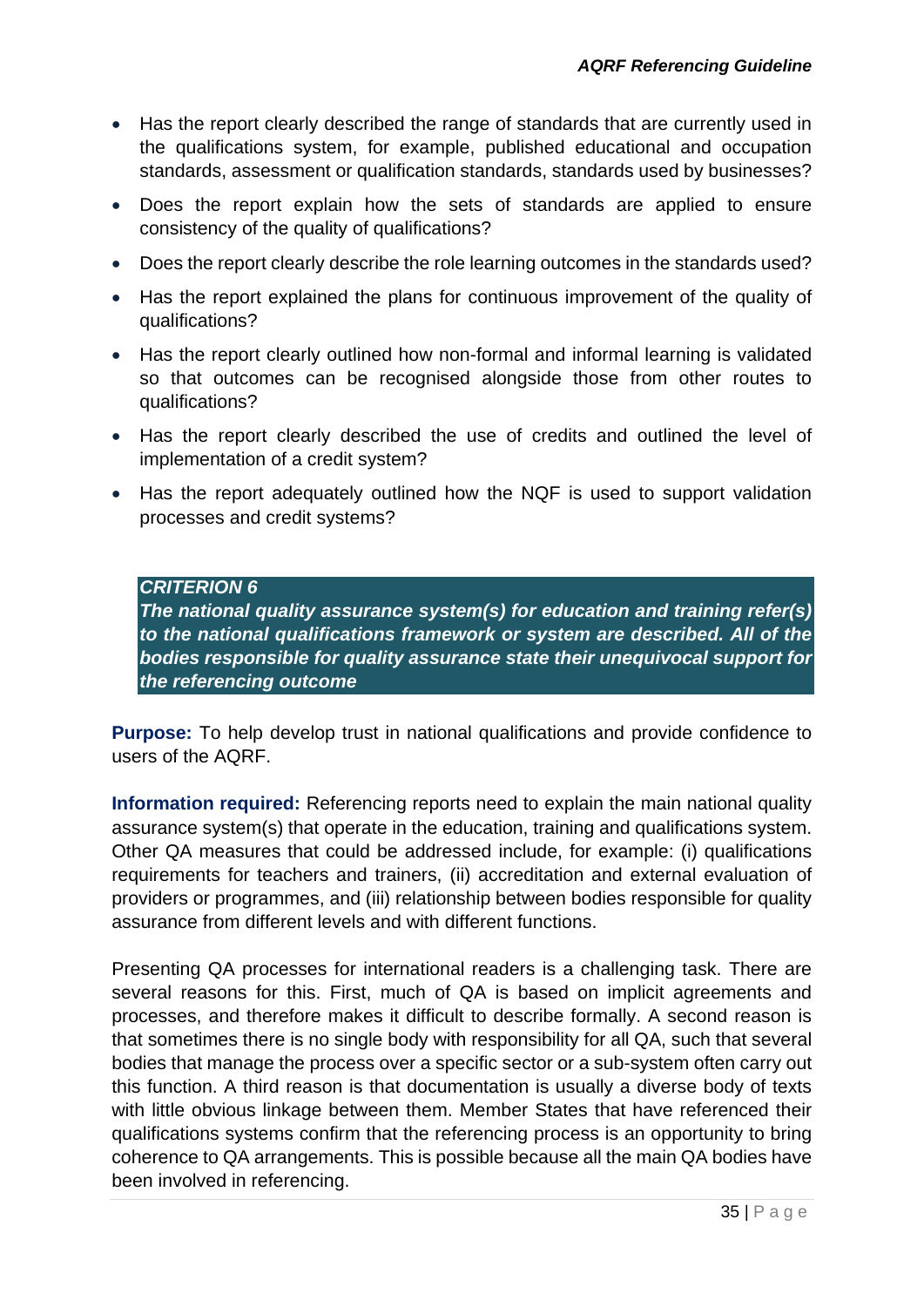# *Quality Assurance Bodies*

A range of competent QA bodies are important to the referencing process, such as but not limited to the following:

- the government ministries;
- qualifications bodies, particularly those with national oversight of the system or of the major sectors (i.e. general/basic, vocational, higher education), including bodies that assess learning, validate non-formal and informal learning and issue awards and certificates;
- QA bodies that set standards for learning in general, vocational and higher education, and those that evaluate institutions or programmes;
- bodies that set occupational, vocational and educational standards in the Member State or employment/education sector;
- bodies that manage the development and implementation of NQF, especially the NQF that regulate standards in sectors and nationally; and
- bodies that disburse public funds to learning institutions and require compliance with quality criteria.

Benchmarks for evaluating QA processes for all education and training sectors may be based on but not limited to the following quality assurance frameworks:

- East Asia Summit Vocational Education and Training Quality Assurance Framework (includes the quality principles, agency quality standards and quality indicators)
- International Network for Quality Assurance Agencies in Higher Education (INQAAHE) Guidelines of Good Practice for Quality Assurance
- ASEAN Quality Assurance Framework (AQAF), ASEAN Quality Assurance Network (AQAN)

The QA benchmark is not intended to assess the level of QA of the referencing AMS. This Criterion is about describing the current situation of the QA, and it may outline how the referencing AMS' QA is encouraging the implementation of learning outcomes. The benchmark can be used to support the analysis and identifying any gaps.

# *Quality Assurance in Action*

Some attention should be paid to explaining the scope or breadth of the QA system(s) in the Member State and how they work. Particularly in relation to using learning outcomes in QA: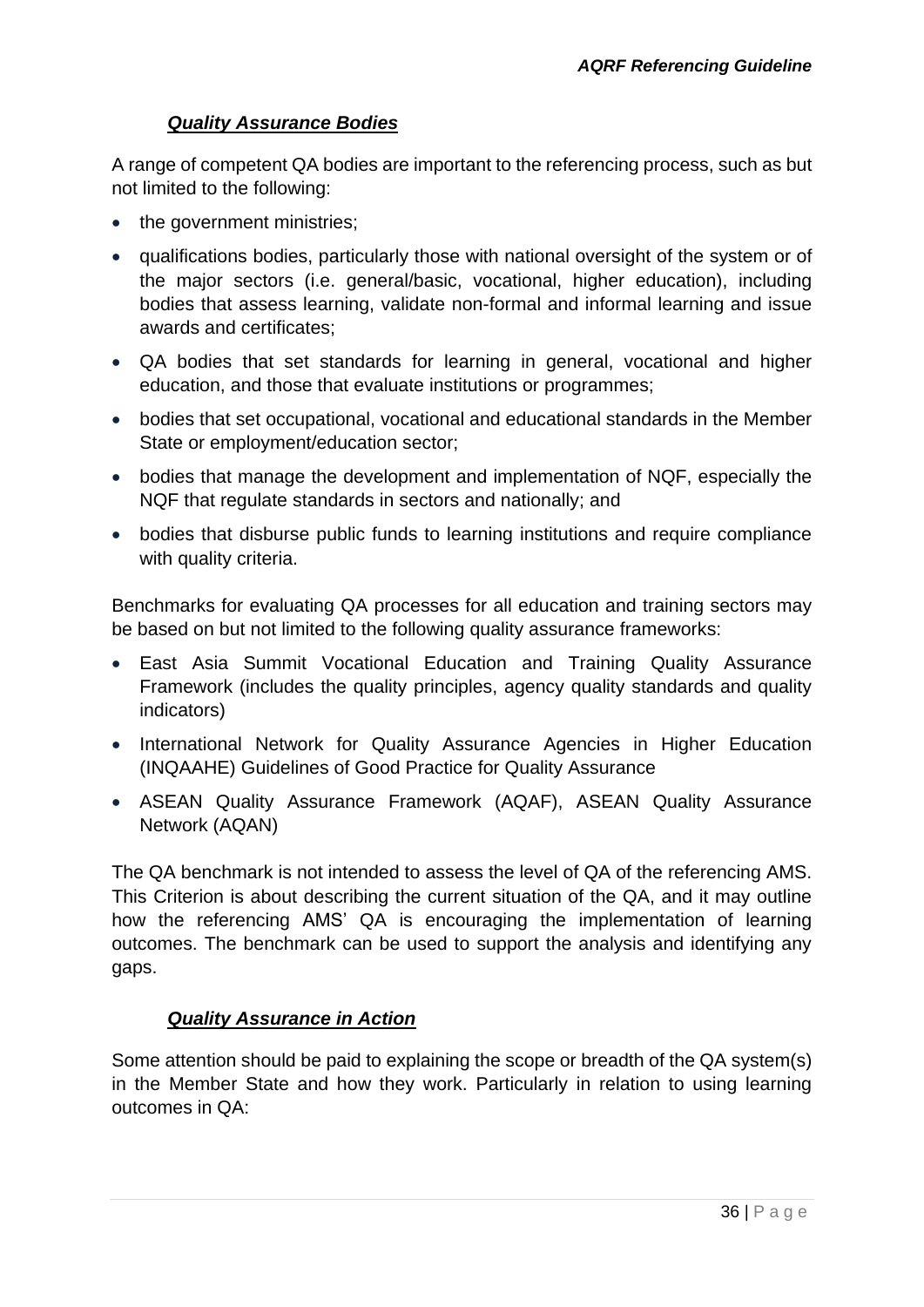- **Planning**: defining learning outcomes to ensure their relevance
- **Implementing**: using learning outcomes in teaching, learning and testing, as well as grading individuals
- **Reviewing**: assessing the extent to which learning outcomes have been achieved
- **Feedback**: evaluating the planned learning outcomes to ensure they are relevant for users in the labour market, teaching and assessment. This is useful for updating learning outcomes based on this feedback and data.

QA bodies are key stakeholders in the referencing process and are required to agree with the level-to-level referencing, as well as the way the QA system in the Member State is described. This includes the laws, regulations, procedures, and areas for improvement.

Some questions to consider when responding to criterion 6 include:

- Have the quality assurance systems for education and training been described in a way which is likely to be understood by someone from another country? In particular, have the quality assurance systems for qualifications included in the NQF been fully described?
- Have all the stages of internal or external checking against standards been described, including any informal or implicit arrangements?
- Does the referencing report explain how the quality assurance systems work in practice, including reference to the use of learning outcomes and educational and/or occupational standards in planning and reviewing?
- Have all of the bodies that are responsible for quality assurance, including those indirectly involved in the NQF processes, such as teacher training institutions and the financing of educational institutions, been identified and are their roles explained?
- Where international bodies conduct QA activities either in lieu of or in addition to, national QA practices, such practices should be adequately explained with the data on scale of such practices.
- Has each body expressed its full support for the proposed level-to-level match between the NQF for qualification system and the AQRF as it is described in the referencing report?
- Have the quality assurance processes been benchmarked against an international quality assurance framework or principles such as the ASEAN Quality Assurance Framework?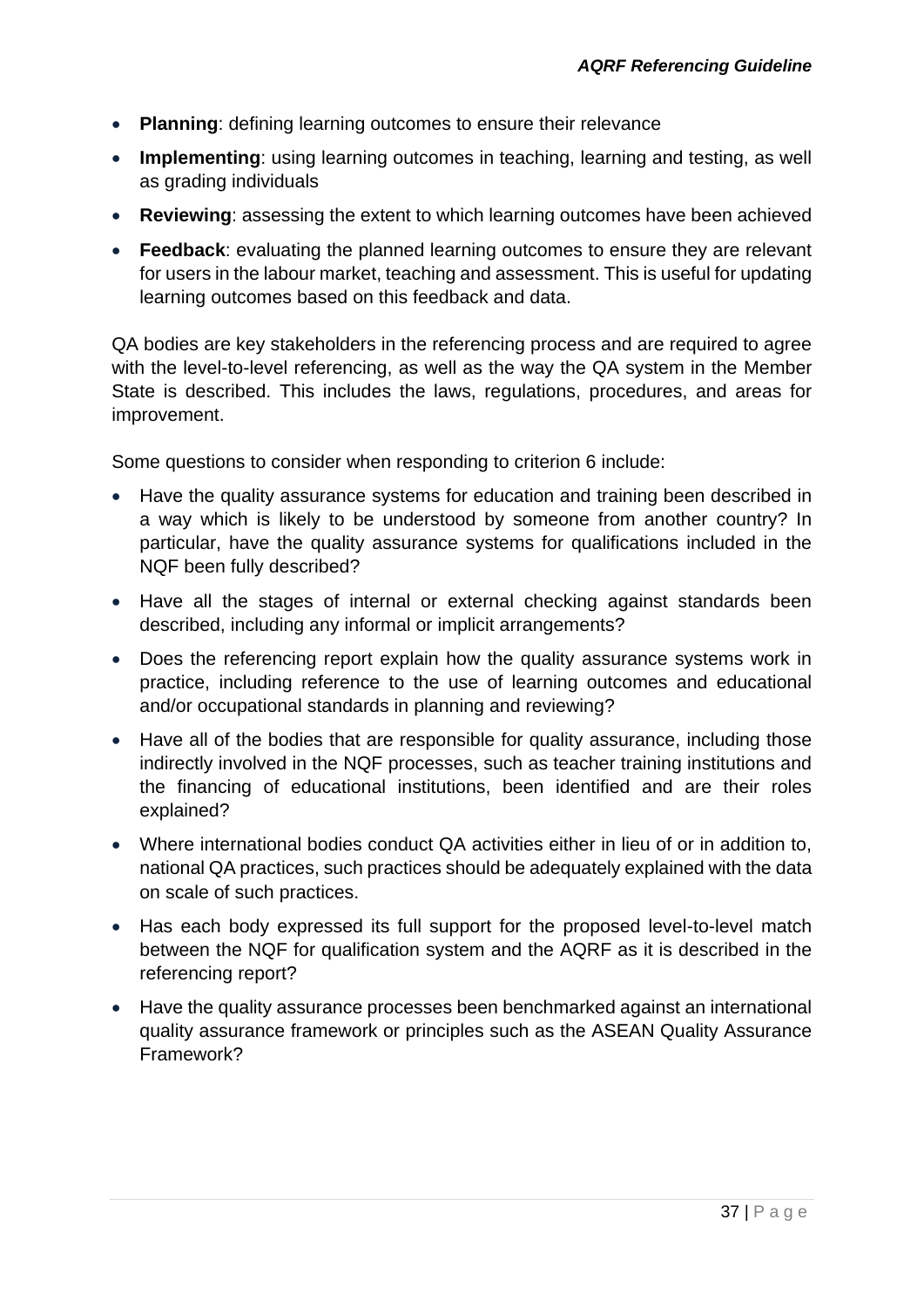#### <span id="page-37-0"></span>*CRITERION 7*

*The process of referencing has been devised by the main pubic authority and has been approved by the main stakeholders in the qualifications system*

**Purpose:** To provide users of the AQRF with the confidence that the national approach is indeed inclusive and consultative, and is approved at the highest level of government and the key high-level actors in the qualifications system.

**Information required:** A statement is required that describes the management process used to provide a valid, reliable and trusted outcome of referencing. The statement needs to describe the body (i.e. the NAC) with overall responsibility for the referencing process and its official link with government in the Member State.

One body may lead and manage the referencing process, but this body will need to work with a range of bodies that have a legitimate interest in the qualifications system. These have been identified in the response to Criterion 2. These bodies need to make a clear statement of support for the outcome of the referencing work and the way it is reported.

Some questions to consider when responding to criterion 7 include:

- Has the main public authority devised the process for referencing?
- Are the main stakeholders clearly identified?
- Is the approval of the main stakeholder groups explicit in the report?
- <span id="page-37-1"></span>Do any major stakeholder groups sit outside the referencing process?

#### *CRITERION 8*

*People from other countries who are experienced in the field of qualifications are involved in the referencing process and its reporting*

**Purpose:** To provide additional transparency in the referencing process and the reporting of its outcomes through the engagement of international experts.

**Information required:** The referencing process and report should clarify the relationship between the AQRF and the NQF or national qualifications system for a person without particular understanding of the qualifications system concerned. To support this process, at least one international expert must be involved in the referencing process to act as adviser and supporter or critical reviewer of the referencing process and its outcomes. The advice of the external persons should be given with a view to optimising the trust in the use of the AQRF as an instrument for transparency. The referencing AMS can choose how they report the involvement and comments of these international experts.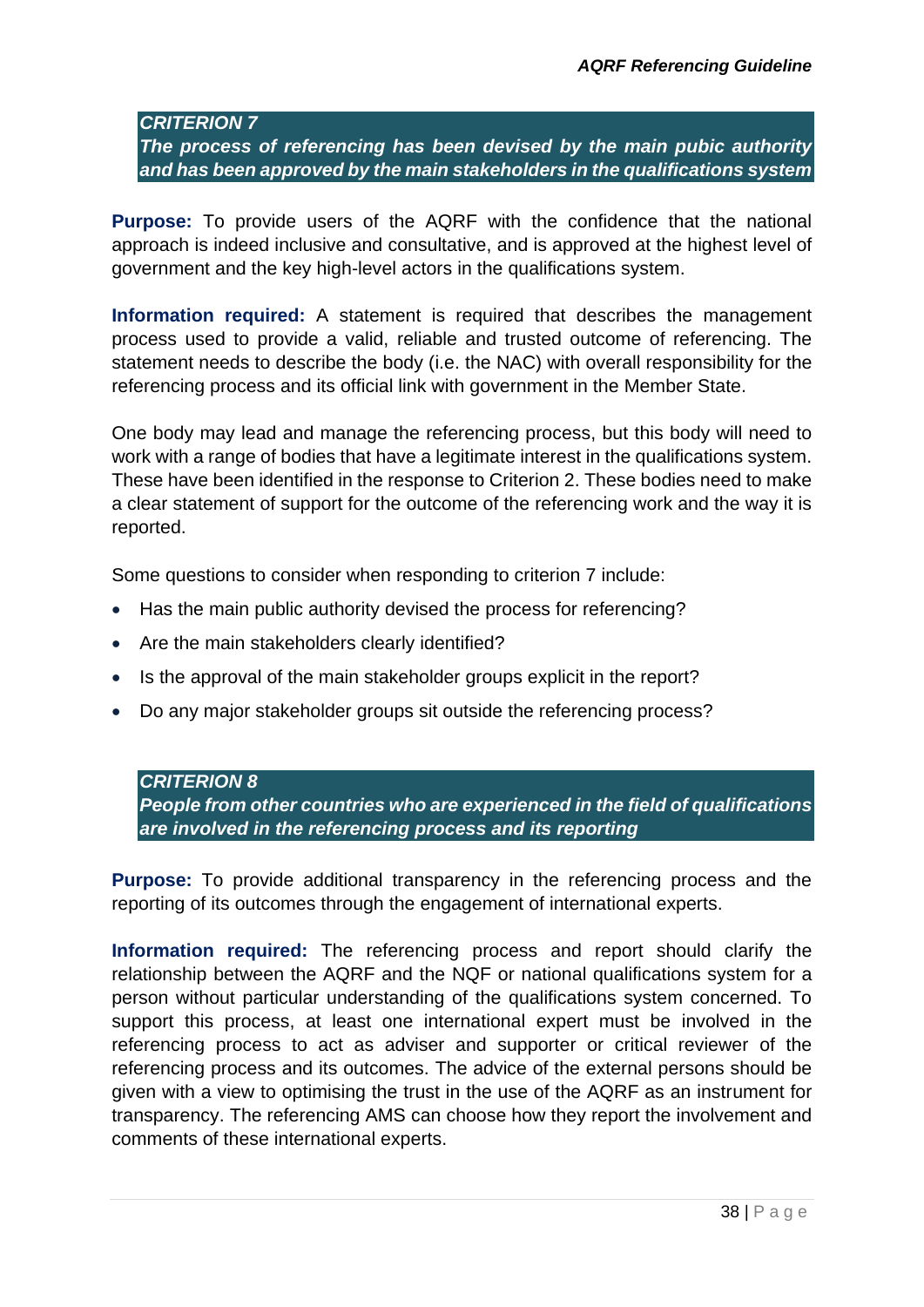The referencing report should state these international experts involved, and explain why these experts were invited, as well as how they were involved in the referencing process (i.e. roles and activities), and at what stage and how their feedbacks were taken into account.

These international experts are not required to be involved in all stages of the referencing process. However, they can be involved productively when concrete issues emerge as NQF levels are assigned to AQRF levels, and/or when a draft version of the report becomes available.

There are various options in involving international experts. They might be invited to meetings of the national referencing panel or asked to provide written feedback and recommendations. The level of engagement is for the national authorities to decide. There is no obligation on the referencing AMS to accept the advice of the international expert.

In addition to the above and unique to ASEAN, the referencing AMS shall invite at least one observer from other AMS to participate in the referencing process to provide greater transparency to the process and to help develop referencing capacity in participating AMS.

Some questions to consider when responding to criterion 8 include:

- Has the referencing process included international expert(s) from other countries?
- Has the report clearly outlined the characteristics sought in the international expert(s) and show how they were selected?
- Has the report clearly outlined the role and level of participation of these experts?
- <span id="page-38-0"></span> Has the report included and clearly outlined the role of the AMS observer(s) in the referencing process?

# *CRITERION 9*

*One comprehensive report, setting out the referencing and the evidence supporting it shall be published by the competent national bodies and shall address separately and in order each of the referencing criteria*

**Purpose:** To insist on a single point of authoritative reference for those using the AQRF to compare qualifications.

**Information required:** Whatever the scope of the referencing process, this report should be written by the competent bodies, in consultation with stakeholders and agreed upon by the national committee responsible for carrying out the referencing as outlined in criterion 2. The single report should contain all relevant information on the results of the referencing of national qualifications levels to the AQRF and refer to further resources for evidence if necessary. The centrality of the set of 11 AQRF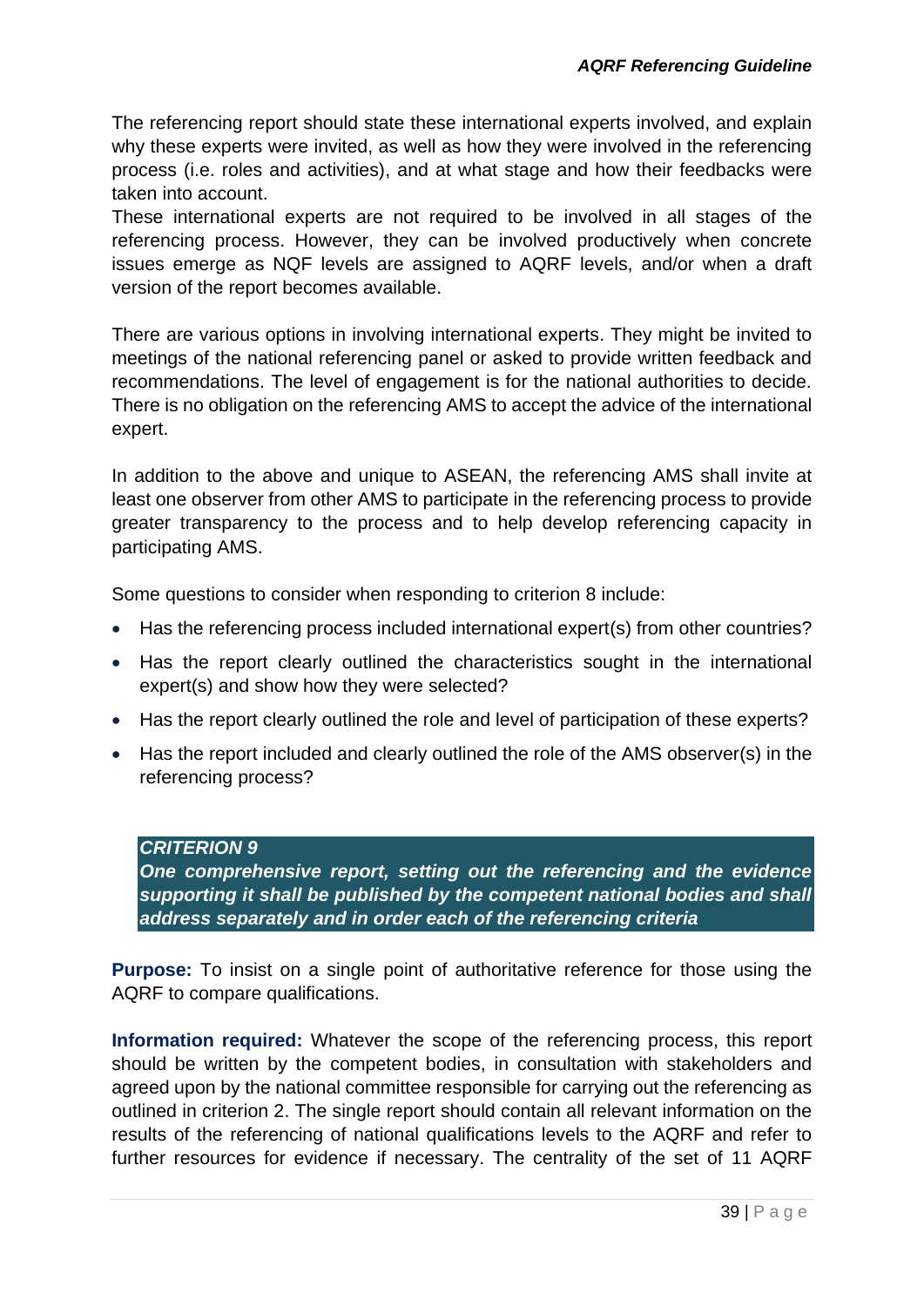referencing criteria in the referencing report is underscored in this criterion. There should be no supplementary or minority view reports.

Some questions to consider when responding to criterion 9 include:

- Is the submission of one comprehensive document?
- Are there any minority reports that challenge the contents of the referencing report?
- Does the report address each of the criterion separately and show how the criterion has been fully met by the referencing process?
- Does the report contain all relevant information on the results of the referencing of national qualifications levels to the AQRF and refer to further sources for evidence, if necessary?
- What plans does the referencing AMS have for publishing this report within the country?

Although Criterion 9, along with Criteria 10 and 11, are related to post-referencing activities, the referencing AMS shall respond to these Criteria to the best possible. Once Criteria 1 to 8 have been met, the referencing AMS shall immediately finalise its domestic processes and update Criteria 9 to 11 accordingly, including the publication of the Report at the AMS' and ASEAN Secretariat's website. With these, Criteria 9 to 11 would be automatically fulfilled.

<span id="page-39-0"></span>*CRITERION 10 The outcome of referencing is published by the ASEAN Secretariat and by the main national public body* 

**Purpose:** To make public the referencing process and its outcome.

**Information required:** A significant part of the AQRF implementation, particularly for employers, is the building up of a central resource that provides information on the results of the referencing process to a wider public.

Some questions to consider when responding to Criterion 10 include:

- What plans does the referencing AMS have for providing the finalised report to the ASEAN Secretariat?
- Is a final date for national approval been set?
- When and how will the referencing report be published?

Although Criterion 10, along with Criteria 9 and 11, are related to post-referencing activities, the referencing AMS shall respond to these Criteria to the best possible. Once Criteria 1 to 8 have been met, the referencing AMS shall immediately finalise its domestic processes and update Criteria 9 to 11 accordingly, including the publication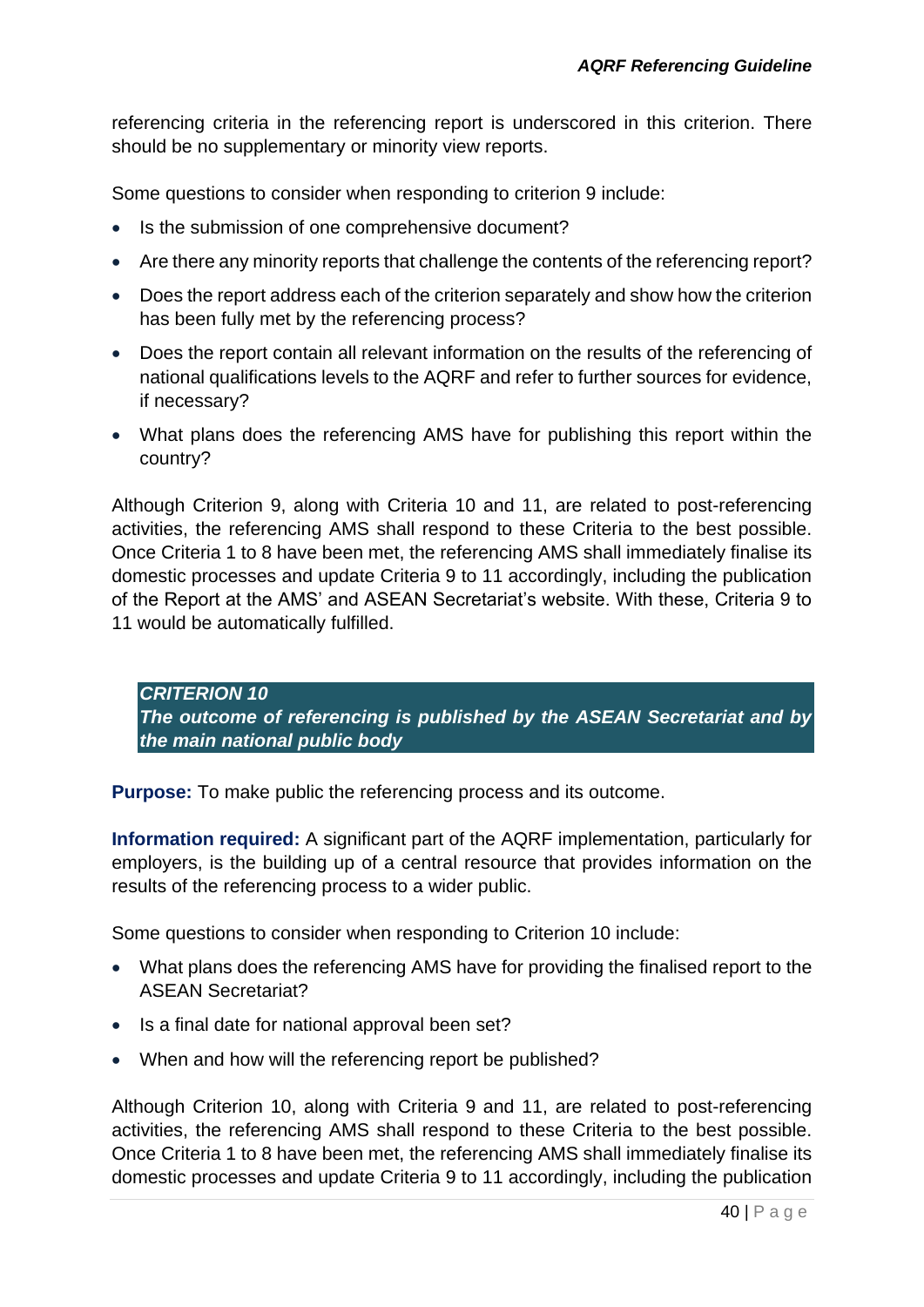<span id="page-40-0"></span>of the Report at the AMS' and ASEAN Secretariat's website. With these, Criteria 9 to 11 would be automatically fulfilled.

*CRITERION 11 Following the referencing process all certification and awarding bodies are encouraged to indicate a clear reference to the appropriate AQRF level on new qualification certificates, diplomas issued*

**Purpose:** To raise the public profile of the AQRF and its added value. It also shows in an explicit way that the AQRF is a force for cooperation and mobility of direct relevance to citizens of ASEAN.

**Information required:** Indicating an AQRF level on a certificate would help stakeholders ascertain the level of a national qualification, and facilitate comparison of qualifications from different systems (i.e. mobility of learners and workers). Once the level-to-level agreements are in place and qualifications are linked, through NQF to the AQRF levels, the AQRF can be seen as adding international currency to national qualifications. For this added value to be clear to all users, all qualifications in NQF need to be associated with an AQRF level.

Some questions to consider when responding to Criterion 11 include:

 Has the referencing AMS affirmed that it will encourage certification and awarding bodies to provide clear reference to the AQRF levels on its certification documents?

Although Criterion 11, along with Criteria 9 and 10, are related to post-referencing activities, the referencing AMS shall respond to these Criteria to the best possible. Once Criteria 1 to 8 have been met, the referencing AMS shall immediately finalise its domestic processes and update Criteria 9 to 11 accordingly, including the publication of the Report at the AMS' and ASEAN Secretariat's website. With these, Criteria 9 to 11 would be automatically fulfilled.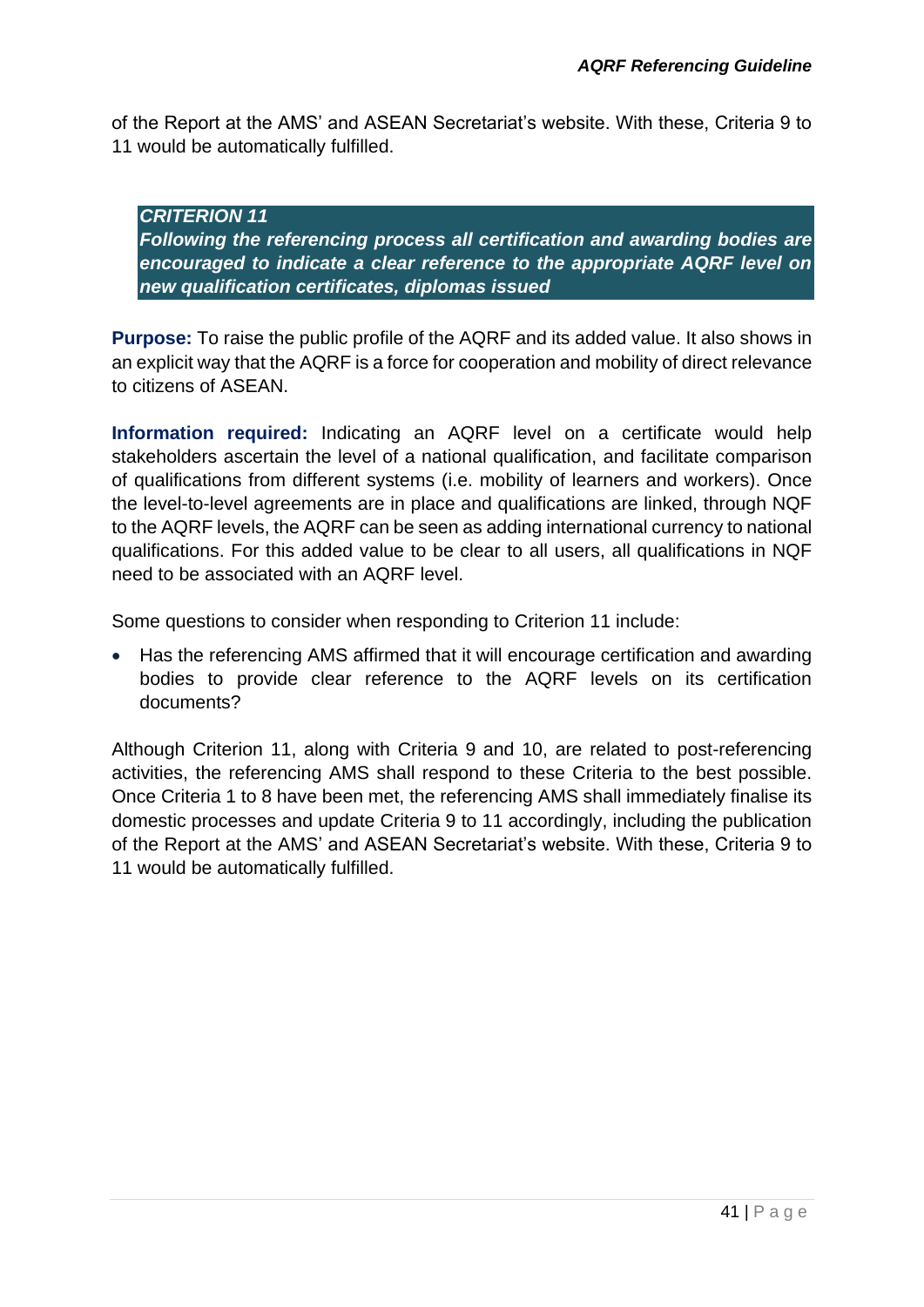# <span id="page-41-0"></span>**QUESTIONS ARISING FROM THE REFERENCING PROCESS**

Questions will arise in the course of the referencing process. Below is the list of common questions identified by ASEAN Member States with answers.

| <b>Questions</b>                                                                                                       | <b>Answers</b>                                                                                                                                                                                                                                                                                                                                                                                                                                                                                                                                                                                                                                                                                                                                                                                                                                                 |
|------------------------------------------------------------------------------------------------------------------------|----------------------------------------------------------------------------------------------------------------------------------------------------------------------------------------------------------------------------------------------------------------------------------------------------------------------------------------------------------------------------------------------------------------------------------------------------------------------------------------------------------------------------------------------------------------------------------------------------------------------------------------------------------------------------------------------------------------------------------------------------------------------------------------------------------------------------------------------------------------|
| How long does a<br>referencing process<br>take?                                                                        | There is no one way of carrying out a referencing<br>process. The criteria are common, but Member States will<br>have different ways of showing how its referencing<br>process meets each criterion. Some Member States need<br>to spend time longer than others in consulting and<br>building consensus. Institutional structures are more<br>complex in some Member States. The process might take<br>6 months in some Member States, and two years or more<br>in others. Having the pre-conditions for referencing in<br>place before the process begins and having a well-<br>prepared referencing committee helps speed up the<br>process.                                                                                                                                                                                                                |
| Why does a Member<br>State have to have an<br><b>NQF</b> before the<br>referencing process<br>can begin?               | NQF is extremely helpful for referencing and can help<br>make the process more transparent and trusted. It is<br>possible to link a qualifications system to the AQRF levels<br>by considering the hierarchy of major qualifications in the<br>Member State. However, this will entail a lot of<br>consultations with stakeholders, and gathering robust<br>evidence to support a match between major qualifications<br>and the AQRF level descriptors.<br>It is better to spend time developing an NQF and making<br>sure it is properly populated with qualifications than to<br>rush into a referencing process before the NQF is built<br>and well understood by stakeholders, including citizens.<br>Member States developing an NQF at the same time as<br>referencing it to the AQRF have to judge the optimum<br>time to spend on these two processes. |
| Is it easier to<br>reference one sector<br>at a time or reference<br>all education and<br>training sectors at<br>once? | Much depends on the NQF. Member States aiming to<br>make a comprehensive approach to referencing will have<br>developed an NQF that is comprehensive in covering all<br>the education and training sectors. The level descriptors<br>will be meaningful and accepted by all education and<br>training sectors, and the sectors will have qualifications<br>associated with certain NQF levels. This is the basic<br>position. Aiming for a comprehensive approach to                                                                                                                                                                                                                                                                                                                                                                                           |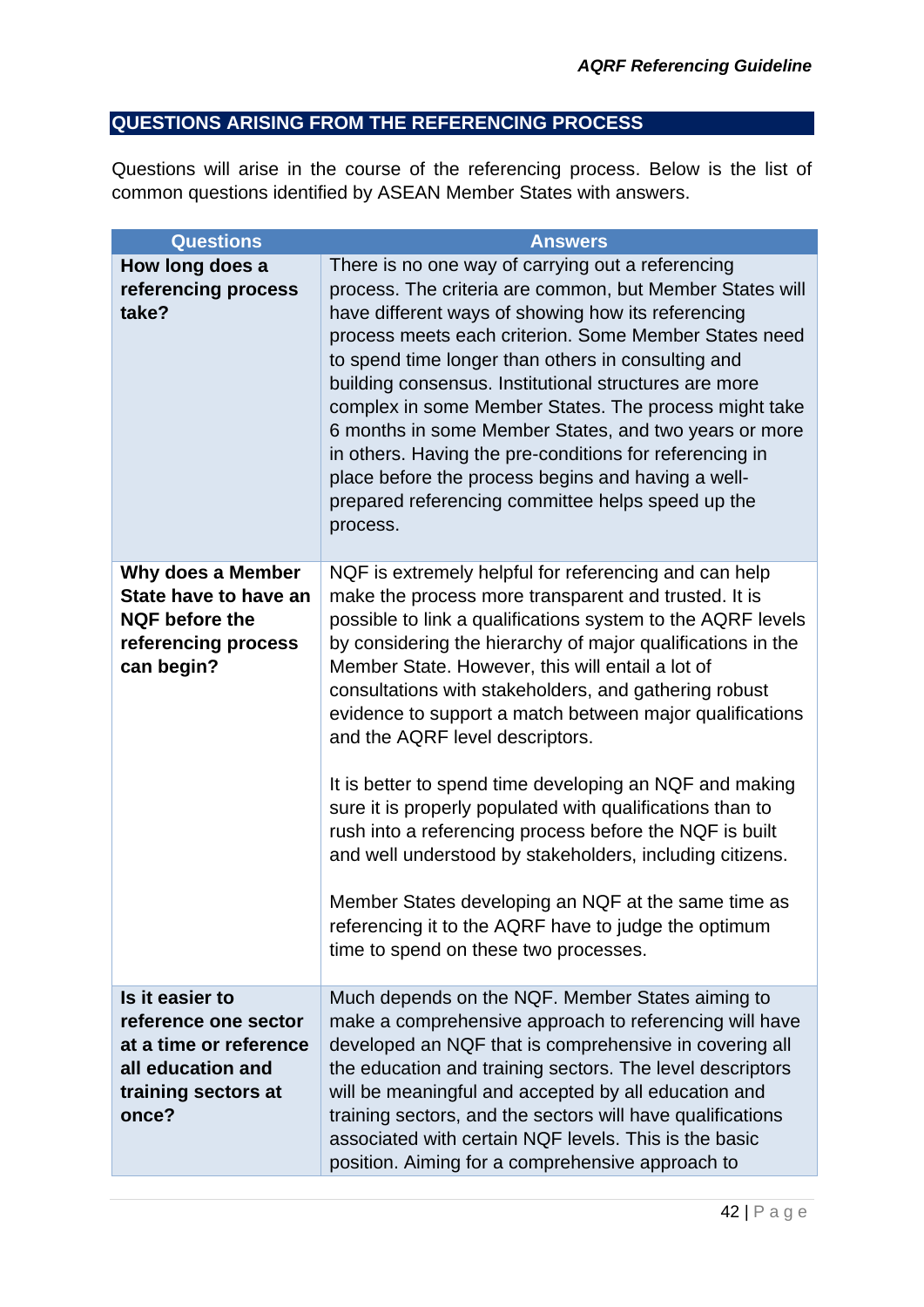| <b>Questions</b>                                                                                                                               | <b>Answers</b>                                                                                                                                                                                                                                                                                                                                                                                                                                                                                                                                                                                                                                                                                                                                                                                                                                   |
|------------------------------------------------------------------------------------------------------------------------------------------------|--------------------------------------------------------------------------------------------------------------------------------------------------------------------------------------------------------------------------------------------------------------------------------------------------------------------------------------------------------------------------------------------------------------------------------------------------------------------------------------------------------------------------------------------------------------------------------------------------------------------------------------------------------------------------------------------------------------------------------------------------------------------------------------------------------------------------------------------------|
|                                                                                                                                                | referencing without a comprehensive NQF is challenging<br>as it presumes that each sector will see the position of<br>other sectors in relation to its own qualifications structure.<br>If the NQF is a sectoral one, it is better to reference this<br>sector first, and take care to disseminate the results to<br>other sectors.                                                                                                                                                                                                                                                                                                                                                                                                                                                                                                              |
| In order to start<br>referencing is<br>political commitment<br>necessary?                                                                      | Yes. NQF is a national entity, and a referencing position<br>is important national information that will be used<br>internationally. Political approval enhances the status of<br>the referencing outcome and supports a higher level of<br>trust.<br>The added value for the NQF that is referenced to the<br>AQRF to a Member State is significant. Political<br>commitment makes it easier for stakeholder groups to<br>capitalise on this added value, for example in developing<br>trade agreements, and in the use of the NQF for<br>supporting recognition.                                                                                                                                                                                                                                                                               |
| There may be<br>resistance to the<br>referencing process<br>from specific<br>stakeholder groups.<br>How can this<br>resistance be<br>overcome? | In some cases, it is possible to trace the resistance to an<br>earlier stage of NQF development. Possibly, one group<br>feels its position is undermined by another group, or<br>possibly has a sense of bias towards one sector or<br>another. It is best to ensure that all groups have been<br>appropriately consulted in the NQF development process.<br>Where there is resistance, the root of the problem needs<br>to be identified. This could be due to poor management<br>structures, poor communications, poor understanding of<br>the need for full engagement, or protection of privileged<br>positions. Solutions would depend on the nature of the<br>problems.<br>A general response is to dissolve existing consultative<br>arrangements and establish new membership and TOR<br>for the committee carrying out the referencing. |
| Is it possible to<br>reference without a<br>referencing<br>committee?                                                                          | Yes. However, a referencing outcome which has been<br>determined without consulting the main stakeholders is<br>unlikely to command a high level of trust. If a referencing<br>committee is not used, much work will be needed with                                                                                                                                                                                                                                                                                                                                                                                                                                                                                                                                                                                                              |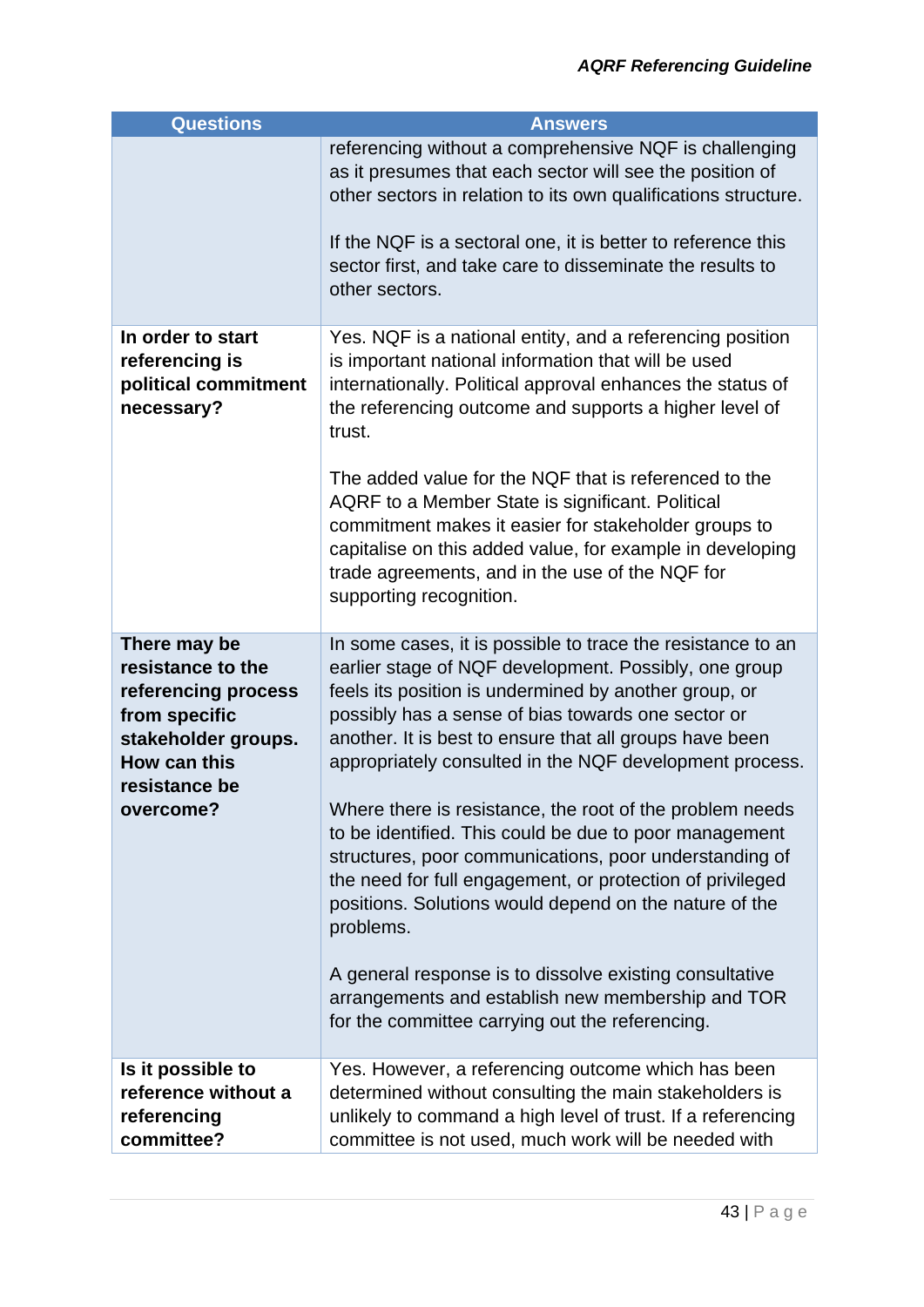| <b>Questions</b>                                                                             | <b>Answers</b>                                                                                                                                                                                                                                                                                                                                                                                                                     |
|----------------------------------------------------------------------------------------------|------------------------------------------------------------------------------------------------------------------------------------------------------------------------------------------------------------------------------------------------------------------------------------------------------------------------------------------------------------------------------------------------------------------------------------|
|                                                                                              | stakeholders and the international community to establish<br>trust in the outcome.                                                                                                                                                                                                                                                                                                                                                 |
| Does referencing<br>lead to automatic<br>recognition of<br>qualifications in<br>another AMS? | No. The AQRF referencing simply links the national<br>qualifications levels of AMS to this common regional<br>framework, and helps in the understanding of the levels of<br>other Member States. Recognition of qualification by a<br>body in another country may be easier after referencing,<br>but not quaranteed. More information about the<br>qualifications and its level is needed before any<br>recognition can be given. |
| What triggers a<br>review of a Member<br><b>State referencing</b><br>report?                 | The Member State decides when its report needs to be<br>updated. There is no schedule for review, or shelf-life of a<br>report. The decision to update may be based on a<br>significant change in the NQF, a development in the<br>education, training and qualification system or a growing<br>appreciation that the current report does not adequately<br>describe the Member State's position with the AQRF.                    |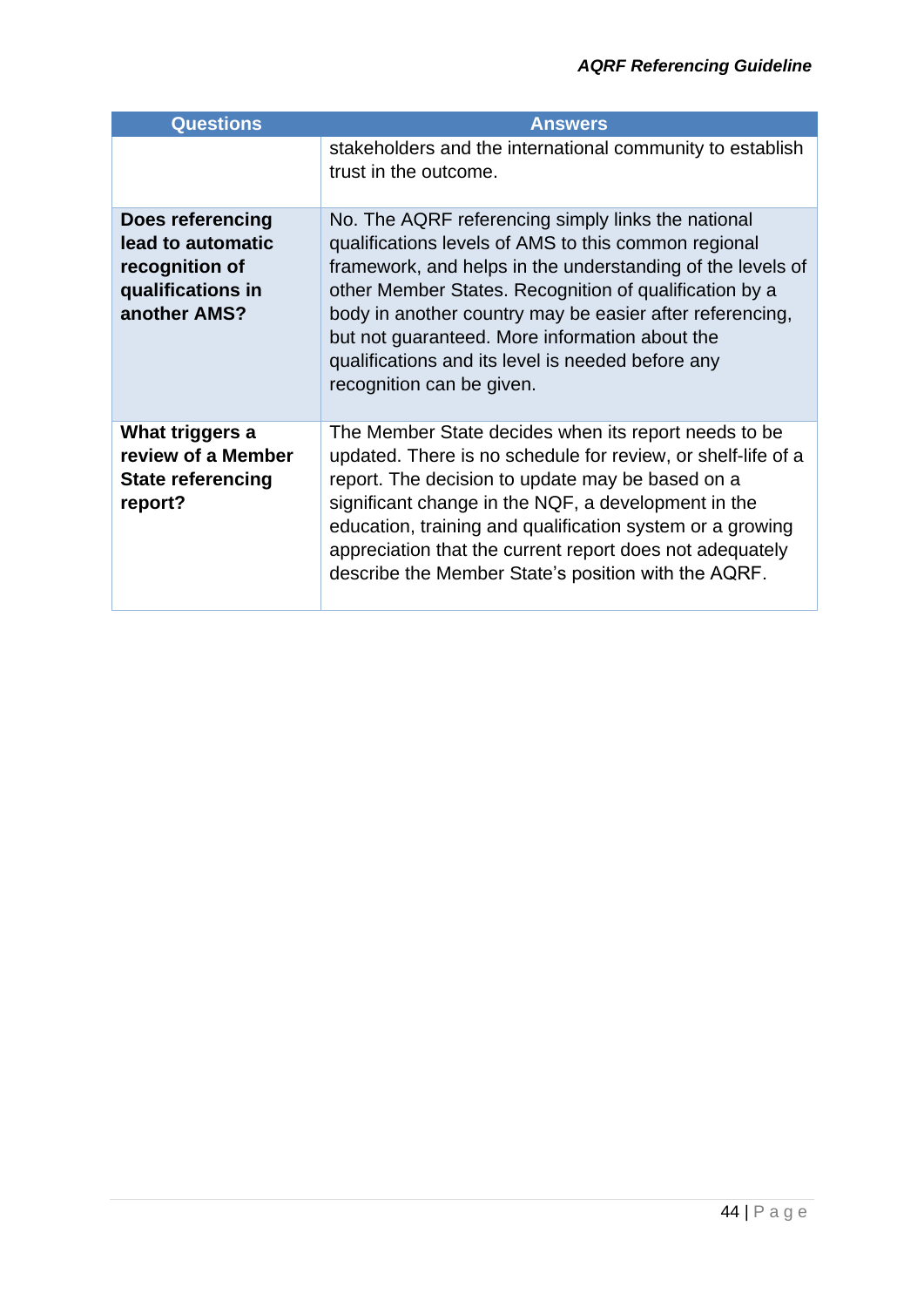#### <span id="page-44-0"></span>**Appendix 1. Checklist for the Referencing Process**

#### **Pre-conditions for Referencing**

- Is the AQRF seen in the Member State as an enhancement to regional cooperation?
- Is capacity building underway on the understanding and use of the AQRF?
- Are governance and management structures in place or being formulated?
- Is the QA in the qualifications system effective?
- Are the links with other contexts for QA clear?
- Is there enhanced awareness of complementary projects, such as MRAs and other alignments?

# **1. The National AQRF Committee (NAC)**

- How will members be identified?
- How will their individual contributions be optimised?
- Will they need to be an independent voice or a representative voice?
- Who will be the chairperson?
- What is the role and authority of the chairperson?

#### **2. Managing the referencing process**

- What will be the managing agency?
- What will be the management structure?
- How will the parts of the management structure operate and interface?
- What will be the timeline for the referencing process?
- What kind of financing support will be needed, for example for consultation, experts, gathering and analysing evidence?
- Will there be a national ambassador for the AQRF work?
- How will the work on this project linked with other projects in the qualifications system (national and international)?

# **3. Stakeholders**

- What is the understanding of the AQRF and/or NQF by stakeholders, and does it need to be improved in view of making consultation meaningful?
- What are the main stakeholder bodies in the qualifications system?
- How will each body's contributions be optimised?
- What will be their role in managing their own constituencies?

# **4. Making a proposal for the referencing process**

- Who will generate the first proposal: an expert, a small group of experts?
- What methodologies will they use?
- How will the social and technical dimensions be applied together in the referencing process?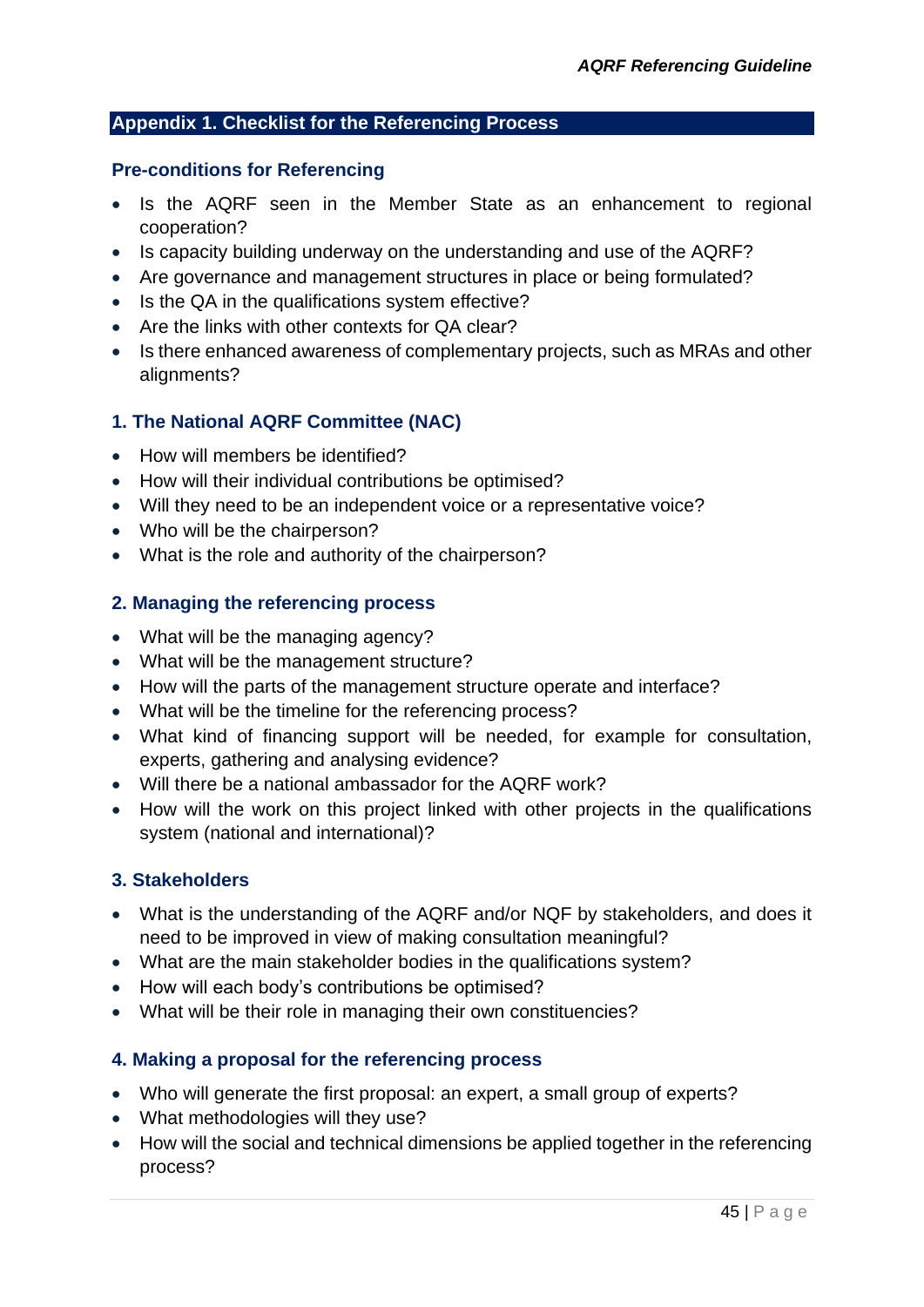- How will best-fit be used?
- How widely will the first proposal be tested?

#### **5. International experts**

- How many international experts will be used?
- At what stage of the process will they be engaged?
- What are the priorities for their contributions?
- What will be the profile of the experts and reasons for the selection?

#### **6. Communications**

- What is the level of awareness of the AQRF and/or NQF issues in the Member State?
- Has sufficient communication towards stakeholders been carried out before consultation?
- What needs to be communicated (what are the key stakes for the Member State / different types of actors)?
- How can these issues be communicated in an accessible manner?
- What resources are available?

# **7. Consulting**

- Will the first proposal be the focus of a full national consultation or a more limited consultation?
- What forms will the consultation take (surveys, events, face-to-face meetings)?
- How will the results be analysed and reported?
- Are there key groups or organisations that must respond to provide the appropriate validation of the referencing?

#### **8. Decisions on a final level-to-level referencing**

- How will a firm proposal for level-to-level referencing be made?
- Are there key stakeholders who must be given priority for the agreement?
- How will referencing issues be resolved?

#### **9. Reporting the outcome of referencing**

- Who will structure the report?
- Who will write it?
- How will it be signed off as a national agreement?
- Who will present it to the AQRF Committee?
- How will comments from the AQRF Committee be taken into account?

#### **10. General communications and dissemination**

- What events and publications will be needed?
- What web-based information will be made available?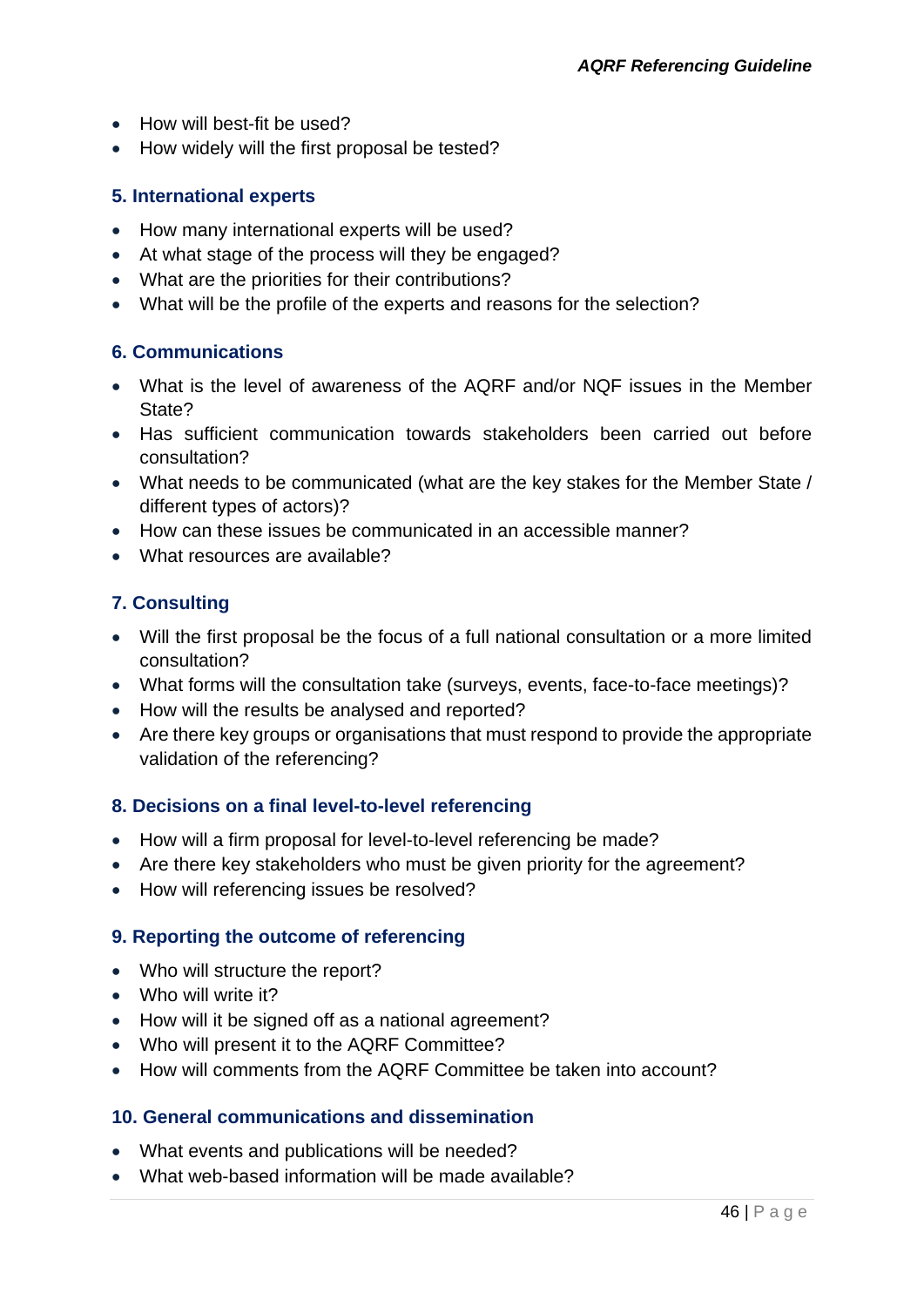- How will the referencing (and examples of qualifications) be included in the AQRF portal?
- Who will deal with questions on the referencing process and outcomes?
- What international dissemination is needed?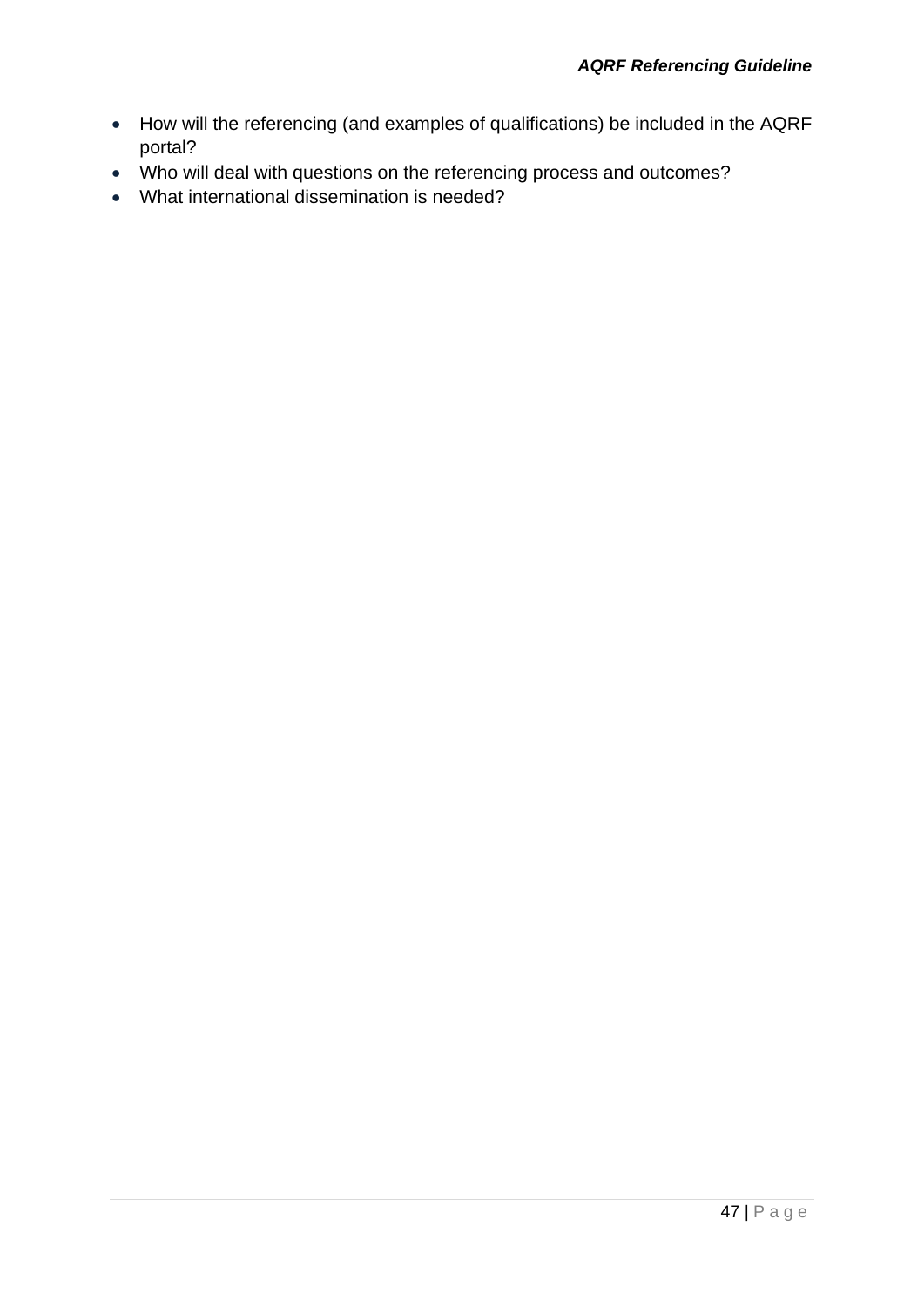# <span id="page-47-0"></span>**Appendix 2. The AQRF Level Descriptors**

| <b>Level</b>            | <b>Knowledge and Skills</b>                                                                                                                                                                                       | <b>Application and Responsibility</b>                                                                                                                                                                                                                                                                                                                                                                |
|-------------------------|-------------------------------------------------------------------------------------------------------------------------------------------------------------------------------------------------------------------|------------------------------------------------------------------------------------------------------------------------------------------------------------------------------------------------------------------------------------------------------------------------------------------------------------------------------------------------------------------------------------------------------|
| 8                       | • is at the most advanced and<br>specialised level and at the<br>frontier of a field<br>• involve independent and<br>original thinking and research,<br>resulting in the creation of new<br>knowledge or practice | • are highly specialised and complex<br>involving the development and testing<br>of new theories and new solutions to<br>resolve complex, abstract issues<br>• require authoritative and expert<br>judgment in management of research<br>or an organisation and significant<br>responsibility for extending<br>professional knowledge and practice<br>and creation of new ideas and/or<br>processes. |
| $\overline{7}$          | • is at the forefront of a field and<br>show mastery of a body of<br>knowledge<br>• involve critical and<br>independent thinking as the<br>basis for research to extend or<br>redefine knowledge or practice      | • are complex and unpredictable and<br>involve the development and testing<br>of innovative solutions to resolve<br>issues<br>• require expert judgment and<br>significant responsibility for<br>professional knowledge, practice and<br>management                                                                                                                                                  |
| 6                       | • is specialised technical and<br>theoretical within a specific<br>field<br>• involve critical and analytical<br>thinking                                                                                         | • are complex and changing<br>require initiative and adaptability as<br>well as strategies to improve activities<br>and to solve complex and abstract<br>issues                                                                                                                                                                                                                                      |
| 5                       | • is detailed technical and<br>theoretical knowledge of a<br>general field<br>• involve analytical thinking                                                                                                       | • are often subject to change<br>• involve independent evaluation of<br>activities to resolve complex and<br>sometimes abstract issues                                                                                                                                                                                                                                                               |
| $\overline{\mathbf{4}}$ | • is technical and theoretical with<br>general coverage of a field<br>• involve adapting processes                                                                                                                | • are generally predictable but subject<br>to change<br>involve broad guidance requiring<br>some self- direction and coordination<br>to resolve unfamiliar issues                                                                                                                                                                                                                                    |
| 3                       | • includes general principles and<br>some conceptual aspects<br>• involve selecting and applying<br>basic methods, tools, materials<br>and information                                                            | • are stable with some aspects subject<br>to change<br>• involve general guidance and require<br>judgment and planning to resolve<br>some issues independently                                                                                                                                                                                                                                       |
| $\overline{2}$          | • is general and factual<br>• involve use of standard actions                                                                                                                                                     | • involve structured processes<br>• involve supervision and some<br>discretion for judgment on resolving<br>familiar issues                                                                                                                                                                                                                                                                          |
| 1                       | • is basic and general<br>• involve simple, straightforward<br>and routine actions                                                                                                                                | • involve structured routine processes<br>• involve close levels of support and<br>supervision                                                                                                                                                                                                                                                                                                       |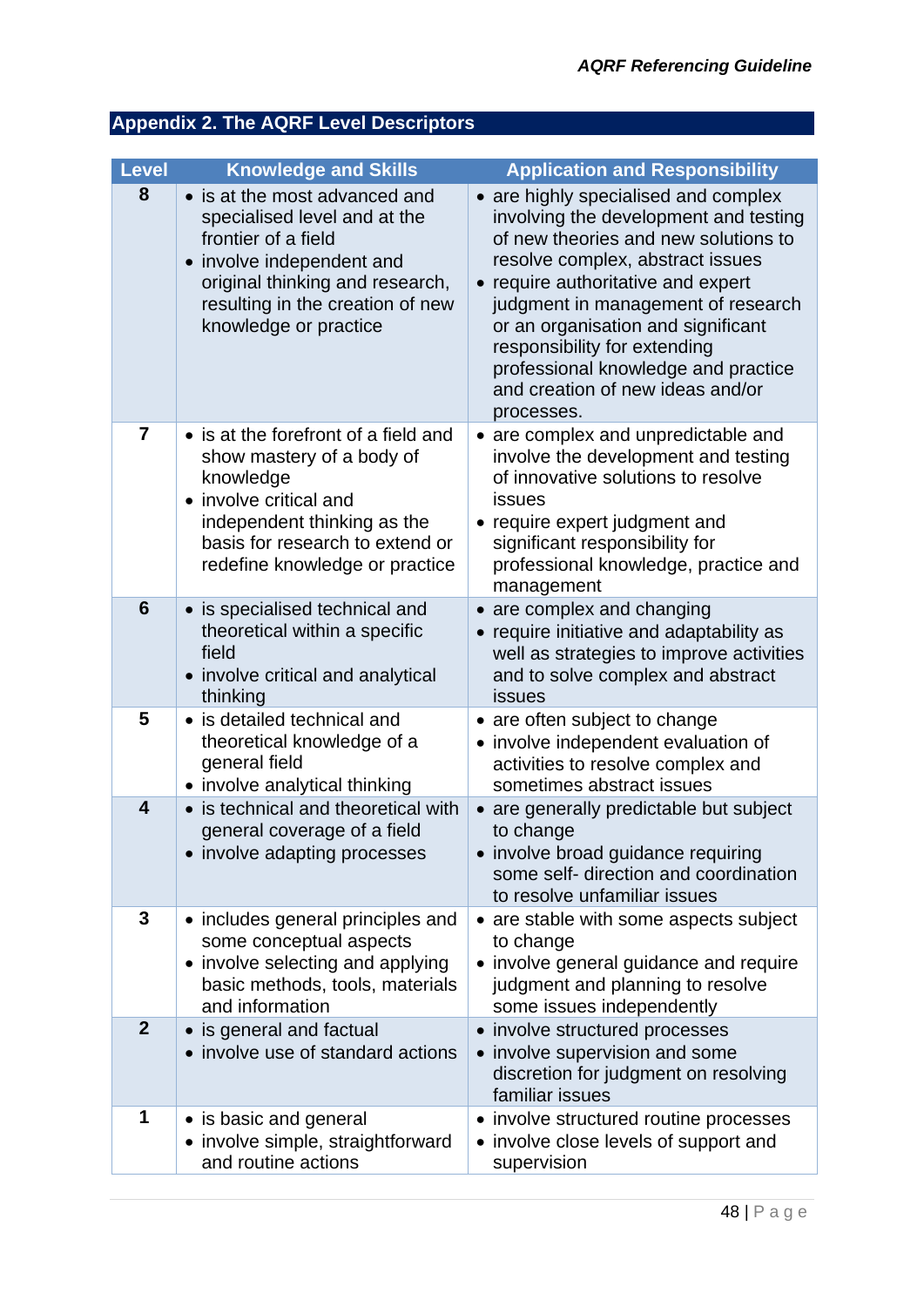#### <span id="page-48-0"></span>**Appendix 3. Useful Resources**

#### *ASEAN official documents and publications*

ASEAN (2016), "ASEAN Guiding Principles for Quality Assurance and Recognition of Competency Certification Systems", ASEAN Secretariat, Jakarta [https://asean.org/storage/2012/05/Guiding-Principles-for-Quality-Assurance-and-](https://asean.org/storage/2012/05/Guiding-Principles-for-Quality-Assurance-and-Recognition-of-Competency-C....pdf)[Recognition-of-Competency-C....pdf](https://asean.org/storage/2012/05/Guiding-Principles-for-Quality-Assurance-and-Recognition-of-Competency-C....pdf)

ASEAN (n.d.), ASEAN Qualifications Reference Framework [https://asean.org/asean-economic-community/sectoral-bodies-under-the-purview-of](https://asean.org/asean-economic-community/sectoral-bodies-under-the-purview-of-aem/services/asean-qualifications-reference-framework/)[aem/services/asean-qualifications-reference-framework/](https://asean.org/asean-economic-community/sectoral-bodies-under-the-purview-of-aem/services/asean-qualifications-reference-framework/)

ASEAN (2015), "ASEAN Qualifications Reference Framework" [https://asean.org/wp-content/uploads/2017/03/ED-02-ASEAN-Qualifications-](https://asean.org/wp-content/uploads/2017/03/ED-02-ASEAN-Qualifications-Reference-Framework-January-2016.pdf)[Reference-Framework-January-2016.pdf](https://asean.org/wp-content/uploads/2017/03/ED-02-ASEAN-Qualifications-Reference-Framework-January-2016.pdf)

ASEAN (2016), "ASEAN Qualifications Reference Framework Governance and Structure Document,"

[https://asean.org/wp-content/uploads/2017/03/ED-01-AQRF-Governance-and-](https://asean.org/wp-content/uploads/2017/03/ED-01-AQRF-Governance-and-Structure-document.pdf)[Structure-document.pdf](https://asean.org/wp-content/uploads/2017/03/ED-01-AQRF-Governance-and-Structure-document.pdf)

ASEAN (2017), "Briefing Paper No. 1 - Qualifications Frameworks and Quality Assurance Systems", Briefing Paper, No. 1, ASEAN Secretariat, Jakarta [https://asean.org/wp-content/uploads/2017/03/AQRFC-2-23-BP-No.-1-on-QFs-and-](https://asean.org/wp-content/uploads/2017/03/AQRFC-2-23-BP-No.-1-on-QFs-and-QAS-for-publicationrev-26-June-2017.pdf)[QAS-for-publicationrev-26-June-2017.pdf](https://asean.org/wp-content/uploads/2017/03/AQRFC-2-23-BP-No.-1-on-QFs-and-QAS-for-publicationrev-26-June-2017.pdf)

ASEAN (2016), "Concept Note No. 1 - Non-formal and Informal Learning", Concept Note, No. 1, ASEAN Secretariat, Jakarta [https://asean.org/wp-content/uploads/2017/03/DD-02-Concept-Note-1-on-AQRF-](https://asean.org/wp-content/uploads/2017/03/DD-02-Concept-Note-1-on-AQRF-Non-formal-and-informal-learning-January-2016.pdf)[Non-formal-and-informal-learning-January-2016.pdf](https://asean.org/wp-content/uploads/2017/03/DD-02-Concept-Note-1-on-AQRF-Non-formal-and-informal-learning-January-2016.pdf)

ASEAN (2016), "Concept Note No. 2 – Learning outcomes and qualifications frameworks", Concept Note, No. 2, ASEAN Secretariat, Jakarta [https://asean.org/wp-content/uploads/2017/03/DD-03-Concept-Note-2-on-AQRF](https://asean.org/wp-content/uploads/2017/03/DD-03-Concept-Note-2-on-AQRF-learning-outcomes-January-2016.pdf)[learning-outcomes-January-2016.pdf](https://asean.org/wp-content/uploads/2017/03/DD-03-Concept-Note-2-on-AQRF-learning-outcomes-January-2016.pdf)

AQRF website:

[https://asean.org/asean-economic-community/sectoral-bodies-under-the-purview-of](https://asean.org/asean-economic-community/sectoral-bodies-under-the-purview-of-aem/services/asean-qualifications-reference-framework/)[aem/services/asean-qualifications-reference-framework/](https://asean.org/asean-economic-community/sectoral-bodies-under-the-purview-of-aem/services/asean-qualifications-reference-framework/)

# *European Training Foundation (ETF) papers*

A selection of ETF documents related to qualifications systems, VET quality assurance and VET governance:

[http://www.etf.europa.eu/web.nsf/pages/publications\\_by\\_topic](http://www.etf.europa.eu/web.nsf/pages/publications_by_topic)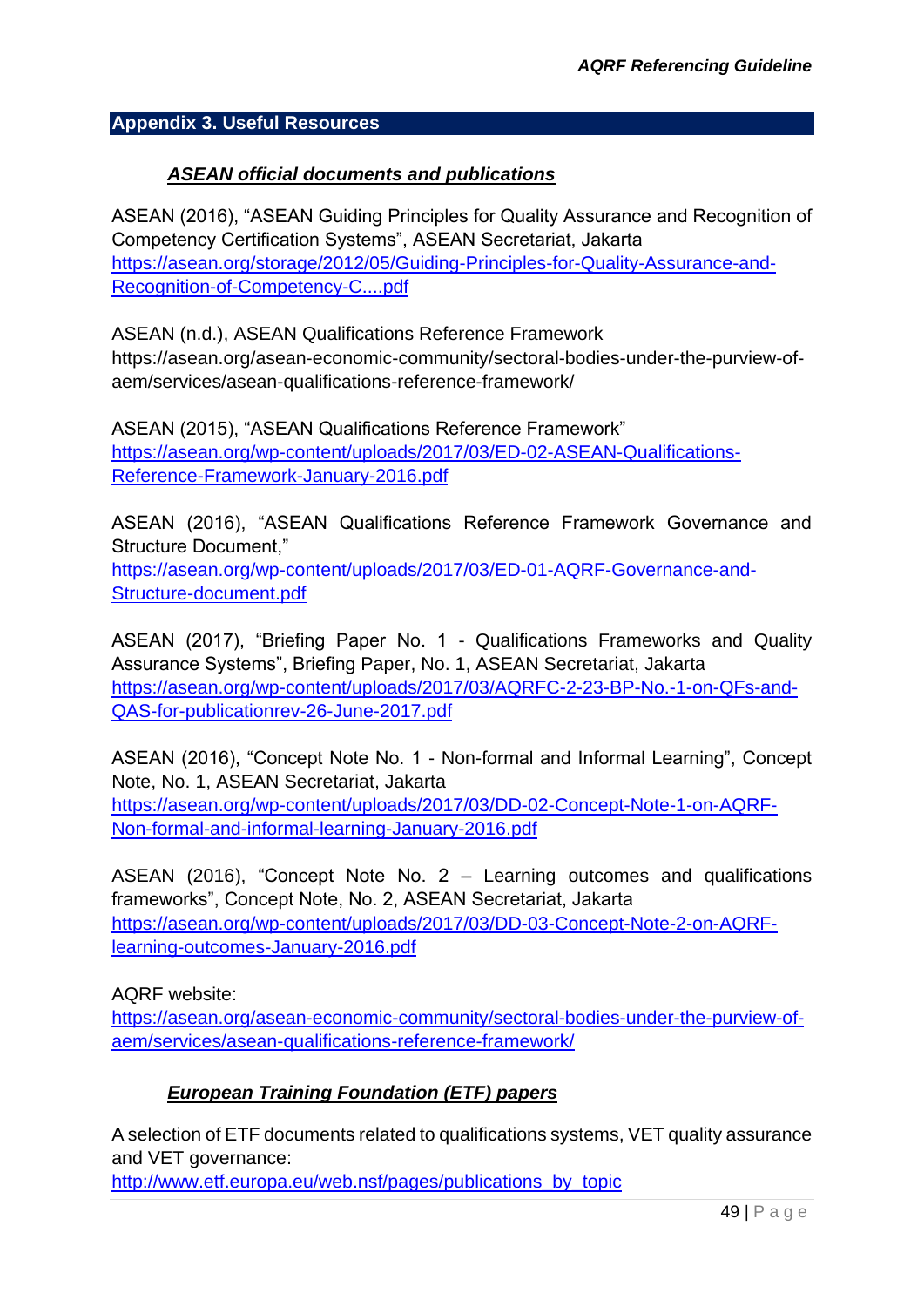# *European Qualifications Framework (EQF) Guidance Notes*

Note 1 – Explaining the European Qualifications Framework for Lifelong Learning [http://ec.europa.eu/education/lifelong-learning-policy/doc/eqf/brochexp\\_en.pdf](http://ec.europa.eu/education/lifelong-learning-policy/doc/eqf/brochexp_en.pdf)

Note 2 – Added value of National Qualifications Frameworks in implementing the EQF [http://ec.europa.eu/education/lifelong-learning-policy/doc/eqf/note2\\_en.pdf](http://ec.europa.eu/education/lifelong-learning-policy/doc/eqf/note2_en.pdf)

Note 3 - Referencing National Qualifications Levels to the EQF (2011 version) [http://ec.europa.eu/education/lifelong-learning-policy/doc/eqf/note3\\_en.pdf](http://ec.europa.eu/education/lifelong-learning-policy/doc/eqf/note3_en.pdf)

Note 4 – Using learning outcomes [http://ec.europa.eu/education/lifelong-learning-policy/doc/eqf/note4\\_en.pdf](http://ec.europa.eu/education/lifelong-learning-policy/doc/eqf/note4_en.pdf)

Note 5 – Referencing national qualifications levels to the EQF Update 2013 [https://ec.europa.eu/ploteus/sites/eac-eqf/files/EQF%20131119-web\\_0.pdf](https://ec.europa.eu/ploteus/sites/eac-eqf/files/EQF%20131119-web_0.pdf)

# *European Centre for the Development of Vocational Training (CEDEFOP)*

Understanding Qualifications: <http://www.cedefop.europa.eu/EN/understanding-qualifications/index.aspx>

The selection of CEDEFOP publications relevant for EQF and NQF implementation: <http://www.cedefop.europa.eu/EN/publications/19313.aspx>

# *United Nations Educational, Scientific and Cultural Organization (UNESCO) papers*

Toolkit for the Recognition of Foreign Qualifications: [http://www.unescobkk.org/education/news/article/toolkit-for-the-recognition-of](http://www.unescobkk.org/education/news/article/toolkit-for-the-recognition-of-foreign-qualifications-a-reference-for-asia-pacific-practitioners-2/)[foreign-qualifications-a-reference-for-asia-pacific-practitioners-2/](http://www.unescobkk.org/education/news/article/toolkit-for-the-recognition-of-foreign-qualifications-a-reference-for-asia-pacific-practitioners-2/)

# *Bologna Process*

Qualifications Frameworks in the European Higher Education Area (EHEA) <http://www.ond.vlaanderen.be/hogeronderwijs/bologna/qf/qf.asp>

# *Information on mobility and lifelong learning instruments*

[http://ec.europa.eu/education/lifelong-learning-policy/mobility\\_en.htm](http://ec.europa.eu/education/lifelong-learning-policy/mobility_en.htm)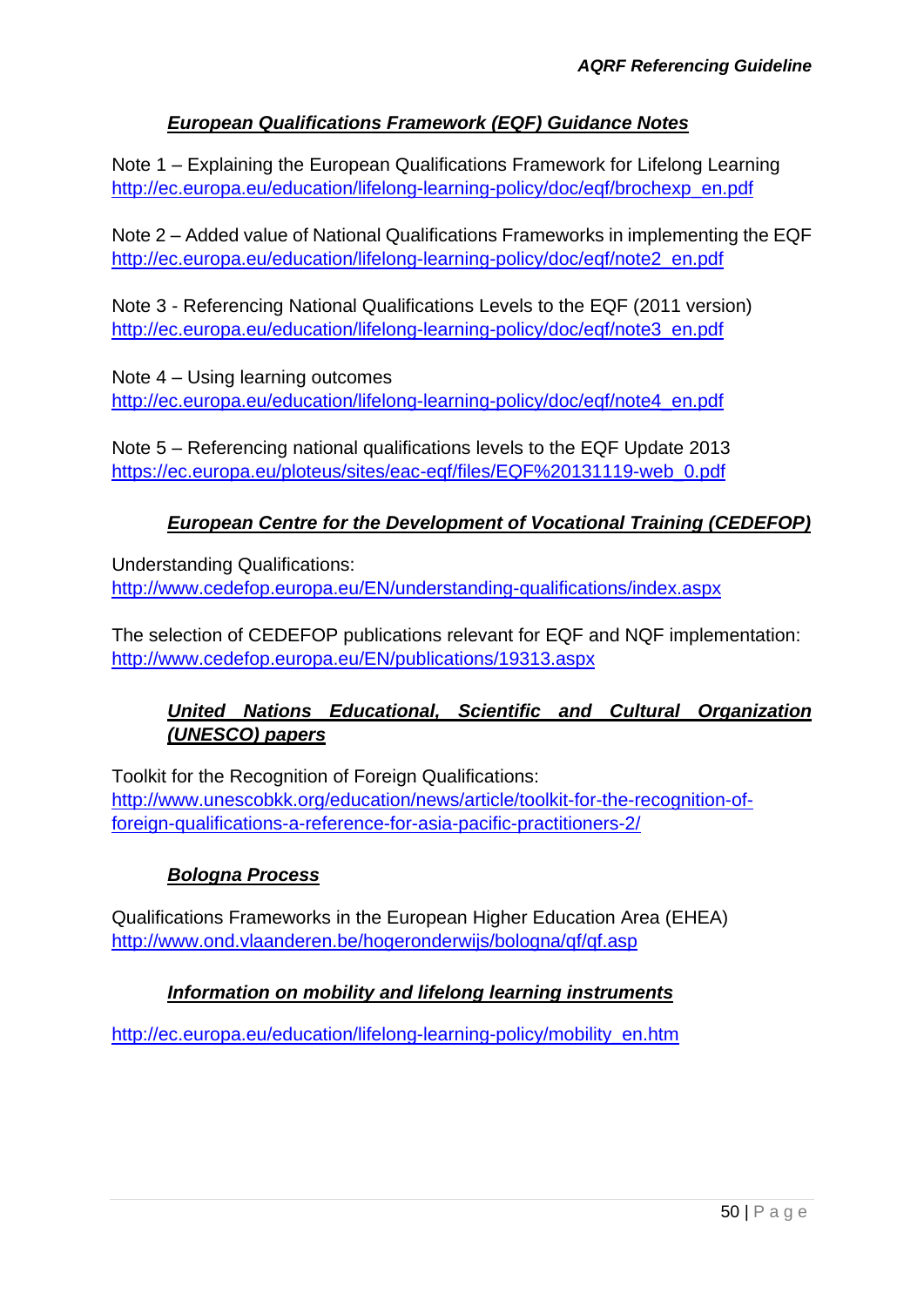# <span id="page-50-0"></span>**Glossary of Terms Relevant to the Referencing Process**

| <b>Accreditation</b>                                                          | The official approval of achievement standards, including<br>qualifications or unit(s) of a qualification, usually for a particular<br>period of time, as being able to meet particular requirements<br>defined by an accrediting agency.                                                                                                                                                                                                                                                                                                                                                                                                                                                                                                                                                                                                                                                                                                                                                                                                                                                                                      |
|-------------------------------------------------------------------------------|--------------------------------------------------------------------------------------------------------------------------------------------------------------------------------------------------------------------------------------------------------------------------------------------------------------------------------------------------------------------------------------------------------------------------------------------------------------------------------------------------------------------------------------------------------------------------------------------------------------------------------------------------------------------------------------------------------------------------------------------------------------------------------------------------------------------------------------------------------------------------------------------------------------------------------------------------------------------------------------------------------------------------------------------------------------------------------------------------------------------------------|
| <b>Accredited</b><br>qualifications                                           | Qualifications which have been granted approval<br>by an<br>accrediting agency or organisation as having met specific<br>requirements or standards of quality.                                                                                                                                                                                                                                                                                                                                                                                                                                                                                                                                                                                                                                                                                                                                                                                                                                                                                                                                                                 |
| <b>Accrediting</b><br>agency                                                  | Accrediting agencies are those competent bodies (such as<br>national qualifications agencies, national accreditation agencies,<br>official review boards or other nationally approved bodies or<br>agencies with the responsibility to approve qualifications) that<br>manage program and qualifications accreditation under national<br>legislation. Accrediting agencies function within a quality<br>assurance system.                                                                                                                                                                                                                                                                                                                                                                                                                                                                                                                                                                                                                                                                                                      |
| <b>Achievement</b><br>standards (in<br>education and<br>training)             | Statement approved and formalised by a competent body, which<br>defines the rules to follow in a given context or the results to be<br>achieved.<br>A distinction can be made between competency, educational,<br>occupational, assessment, validation or certification standards:<br>• competency standard refers to the knowledge, skills and/or<br>competencies linked to practicing a job;<br>• educational standard refers to statements of learning<br>objectives, content of curricula, entry requirements and<br>resources required to meet learning objectives<br>• occupational standard refers to statements of activities and<br>tasks related to a specific job and to its practice;<br>• assessment standard refers to statements of learning<br>outcomes to be assessed and methodology used;<br>• validation standard refers to statements of level of<br>achievement to be reached by the person assessed, and the<br>methodology used;<br>• certification standard refers to statements of rules applicable<br>to obtaining a qualification (e.g. certificate or diploma) as well<br>as the rights conferred |
| <b>ASEAN</b><br><b>Qualifications</b><br><b>Reference</b><br><b>Framework</b> | A common reference framework which functions as a device to<br>enable comparisons of qualifications across ASEAN Member<br>States (AMS).                                                                                                                                                                                                                                                                                                                                                                                                                                                                                                                                                                                                                                                                                                                                                                                                                                                                                                                                                                                       |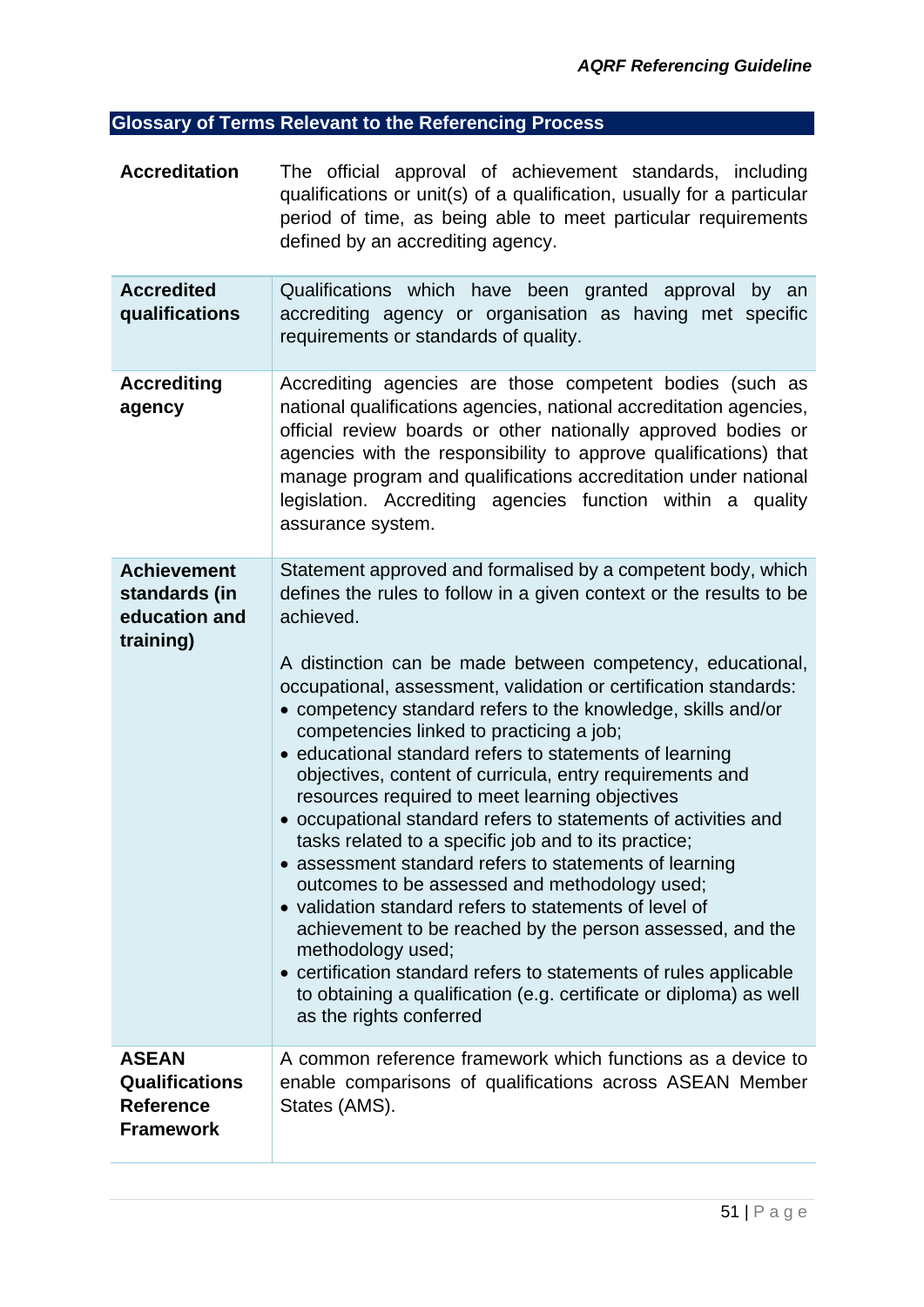| <b>Certifying</b><br>and/or<br>awarding body | Body issuing qualifications (e.g. certificates, diplomas or titles)<br>formally recognising the achievement of learning outcomes<br>(knowledge, skills and/or competences) of an individual,<br>following an assessment and validation procedure                                                                                                                                                                                                                                                                                                                                  |
|----------------------------------------------|-----------------------------------------------------------------------------------------------------------------------------------------------------------------------------------------------------------------------------------------------------------------------------------------------------------------------------------------------------------------------------------------------------------------------------------------------------------------------------------------------------------------------------------------------------------------------------------|
| <b>Common</b><br>reference<br>framework      | A meta framework, or a regional framework such as the AQRF,<br>that the levels in an NQF can be linked to, to facilitate<br>international comparisons of national qualifications.                                                                                                                                                                                                                                                                                                                                                                                                 |
| <b>Competence</b>                            | Competence is an ability that extends beyond the possession of<br>knowledge and skills. It includes: i) cognitive competence<br>involving the use of theory and concepts, as well as informal tacit<br>knowledge gained experientially; ii) functional competence (skills<br>or know-how), those things that a person should be able to do<br>when they work in a given area; iii) personal competence<br>involving knowing how to conduct oneself in a specific situation;<br>and iv) ethical competence involving the possession of certain<br>personal and professional values |
| <b>Credit</b>                                | Credit describes the value of an amount of learning. It can be<br>transferred to a qualification from learning achieved from formal,<br>informal and non-formal settings. Credit can be allowed to<br>accumulate to predetermined levels for the award of a<br>qualification. The processes involved in valuing credit,<br>transferring credit and accumulating credit are governed by rules<br>in a credit framework                                                                                                                                                             |
| <b>Education</b><br><b>Sectors</b>           | Main subgroups within education and training e.g., schools,<br>technical and vocational education, and higher education.                                                                                                                                                                                                                                                                                                                                                                                                                                                          |
| <b>Informal</b><br>learning                  | Learning resulting from daily activities related to work, family or<br>leisure. It is not organised or structured in terms of objectives,<br>time or learning support. Informal learning is in most cases<br>unintentional from the learner's perspective                                                                                                                                                                                                                                                                                                                         |
| Learning<br>outcomes                         | Clear statements of what a learner can be expected to know,<br>understand and/or do as a result of a learning experience.                                                                                                                                                                                                                                                                                                                                                                                                                                                         |
| Level<br>descriptor                          | A general statement that summarises the learning outcomes<br>appropriate to a specific level in a qualifications framework. They<br>are usually grouped in domains of learning.                                                                                                                                                                                                                                                                                                                                                                                                   |
| Lifelong<br>learning                         | All learning activity undertaken throughout life, which results in<br>improving knowledge, know-how, skills, competences and/or<br>qualifications for personal, social and/or professional reasons                                                                                                                                                                                                                                                                                                                                                                                |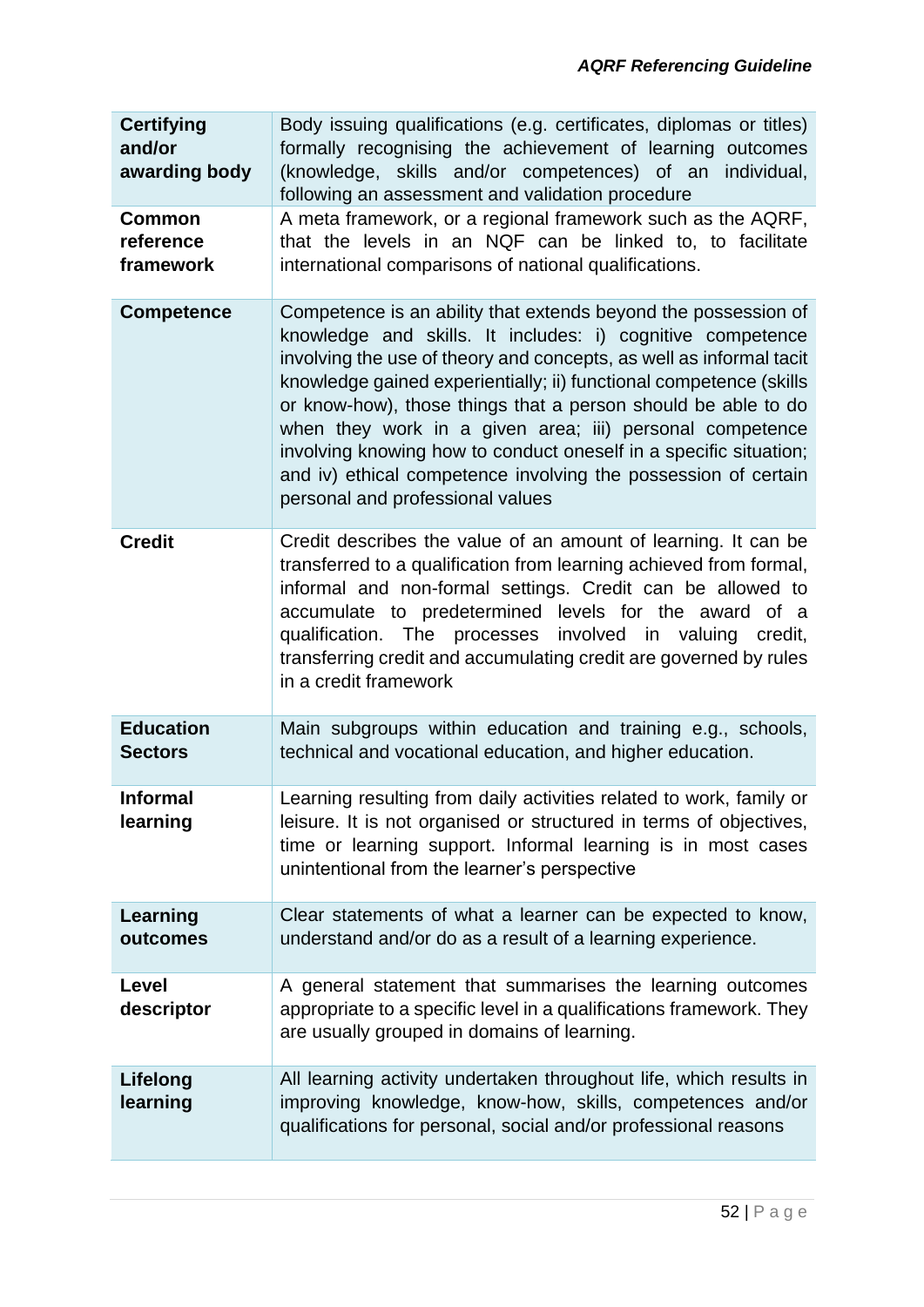| <b>National</b><br><b>Qualifications</b><br><b>Framework</b> | Instrument for the development and classification of<br>qualifications according to a set of criteria or criteria for levels of<br>learning achieved. This set of criteria may be implicit in the<br>qualifications descriptors themselves or made explicit in the form<br>of a set of level descriptors. The scope of frameworks may be<br>comprehensive of all learning achievement and pathways or may<br>be confined to a particular sector, e.g., initial education, adult<br>education and training, or an occupational area. Some<br>frameworks may have more design elements and a tighter<br>structure than others; some may have a legal basis whereas<br>others represent a consensus of views of social partners |
|--------------------------------------------------------------|------------------------------------------------------------------------------------------------------------------------------------------------------------------------------------------------------------------------------------------------------------------------------------------------------------------------------------------------------------------------------------------------------------------------------------------------------------------------------------------------------------------------------------------------------------------------------------------------------------------------------------------------------------------------------------------------------------------------------|
| <b>Non-formal</b><br>learning                                | Learning which is embedded in planned activities not explicitly<br>designated as learning (in terms of learning objectives, learning<br>time or learning support). Non-formal learning is intentional from<br>the learner's point of view                                                                                                                                                                                                                                                                                                                                                                                                                                                                                    |
| Programme                                                    | The arrangements made for the teaching and learning of a body<br>of knowledge, set of skills and of wider competences. A learning<br>programme can lead to a qualification.                                                                                                                                                                                                                                                                                                                                                                                                                                                                                                                                                  |
| <b>Provider</b>                                              | An organisation that plans and delivers education/training and<br>assessment services that often leads to<br>the award<br>0f<br>qualifications or components of qualifications.                                                                                                                                                                                                                                                                                                                                                                                                                                                                                                                                              |
| Qualification                                                | A formal certificate issued by an official agency, in recognition<br>that an individual has been assessed as achieving learning<br>outcomes or competencies to the standard specified for the<br>qualification title, usually a type of certificate, diploma or degree.<br>Learning and assessment for a qualification can take place<br>through workplace experience and/or a program of study. A<br>qualification confers official recognition of value in the labour<br>market and in further education and training                                                                                                                                                                                                      |
| <b>Qualifications</b><br><b>Framework</b>                    | Instrument for development and classification of qualifications (at<br>national or sectoral levels) according to a set of criteria (such as<br>using descriptors) applicable to specified levels of learning<br>outcomes                                                                                                                                                                                                                                                                                                                                                                                                                                                                                                     |
| <b>Qualifications</b><br>system                              | This includes all aspects of a Member State's activity that result<br>in the recognition of learning. These systems include the means<br>of developing and operationalising national or regional policy on<br>qualifications, institutional arrangements, quality assurance<br>processes, assessment and awarding processes,<br>skills<br>recognition and other mechanisms that link education and<br>training to the labour market and civil society. Qualifications                                                                                                                                                                                                                                                        |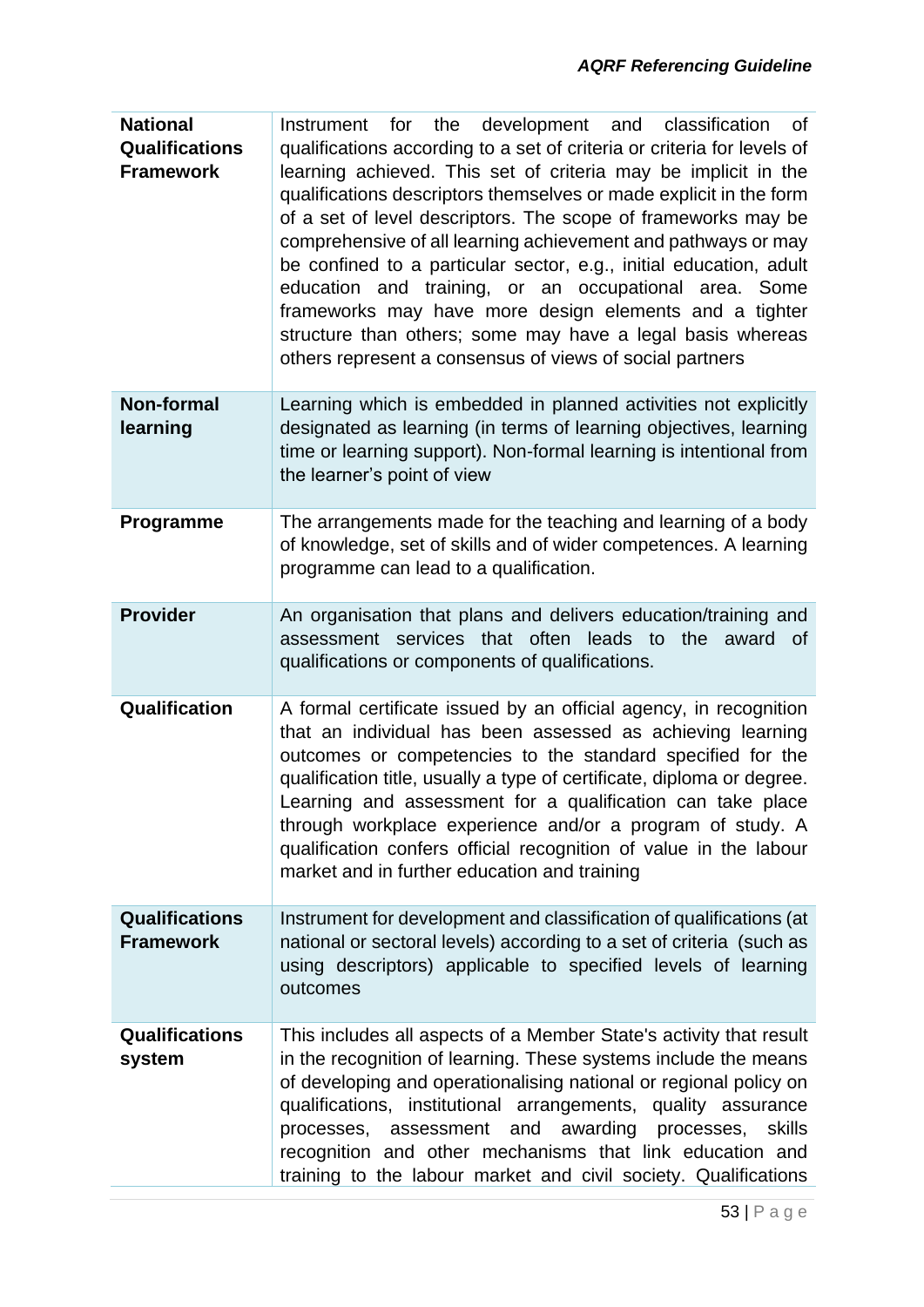|                                   | systems may be more or less integrated and coherent. One<br>feature of a qualifications system may be an explicit framework<br>of qualifications                                                                                                                                                                                                                                                                                                                                                                           |
|-----------------------------------|----------------------------------------------------------------------------------------------------------------------------------------------------------------------------------------------------------------------------------------------------------------------------------------------------------------------------------------------------------------------------------------------------------------------------------------------------------------------------------------------------------------------------|
| Quality<br>assurance              | A component of quality management which is "focused on<br>providing confidence that quality requirements will be fulfilled"<br>In relation to education and training services, it refers to planned<br>and systematic processes that provide confidence in the design,<br>delivery and award of qualifications within an education and<br>training system. It ensures that stakeholders' interests and<br>investment in any accredited program are protected.                                                              |
| Quality<br>assurance<br>framework | A set of principles, guidelines, tools and standards that act as a<br>reference for guiding the consistent application of quality<br>assurance activities.                                                                                                                                                                                                                                                                                                                                                                 |
| Quality<br><b>indicators</b>      | Formally recognised figures or ratios used as yardsticks to judge<br>and assess quality performance                                                                                                                                                                                                                                                                                                                                                                                                                        |
| Quality<br>principles             | Overall intentions and direction of a quality framework or an<br>organisation with regard to quality assurance.                                                                                                                                                                                                                                                                                                                                                                                                            |
| Quality<br><b>standards</b>       | Technical specifications which are measurable and have been<br>drawn up by consensus and approved by an organisation<br>recognised at regional, national or international levels. The<br>purpose of quality standards is optimisation of input and/or output<br>of learning                                                                                                                                                                                                                                                |
| Quality<br>assurance<br>system    | This includes all aspects of a Member State's activity related to<br>assuring the quality of education and training. These systems<br>include the following elements:<br>• clear and measurable objectives and standards, guidelines<br>for implementation, including stakeholder involvement,<br>• appropriate resources,<br>• consistent evaluation methods, associating self-assessment<br>and external review,<br>• feedback mechanisms and procedures for improvement, and<br>• widely-accessible evaluation results. |
| <b>Referencing</b>                | A process that results in the establishment of a relationship<br>between the national qualifications framework and that of a<br>regional qualifications framework.                                                                                                                                                                                                                                                                                                                                                         |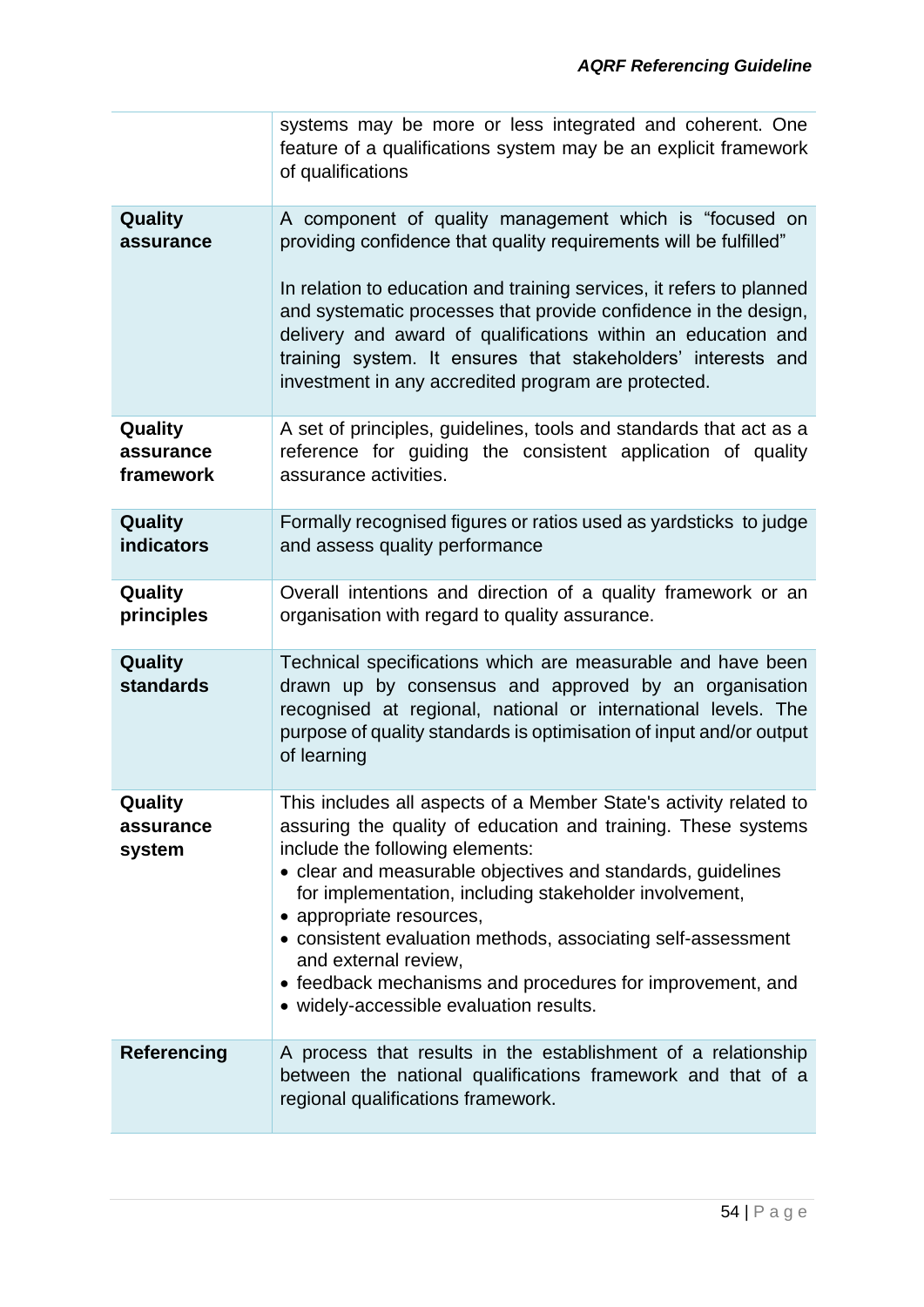| <b>Referencing</b><br>criteria                               | A set of 11 criteria that each referencing AMS must meet to<br>reference its qualifications system to the AQRF.                                                                                                                                                                                                                                                                                                                        |
|--------------------------------------------------------------|----------------------------------------------------------------------------------------------------------------------------------------------------------------------------------------------------------------------------------------------------------------------------------------------------------------------------------------------------------------------------------------------------------------------------------------|
| <b>Referencing</b><br>process                                | Establishing a relationship between the NQF levels and the<br>levels in a regional qualifications framework such as the AQRF.                                                                                                                                                                                                                                                                                                          |
| <b>Reference</b><br>qualifications                           | Mainstream qualifications that are well-known, used commonly<br>and which can be regarded in the Member State as benchmarks<br>for levels of learning in the qualifications system                                                                                                                                                                                                                                                     |
| <b>Regional</b><br>qualifications<br>framework               | A broad structure of levels of learning outcomes that is agreed<br>by countries in a geographical region. A means of enabling one<br>national framework of qualifications to relate to another and,<br>subsequently, for a qualification in one country to be compared<br>to a qualification from another country.                                                                                                                     |
| <b>Registering</b><br>agency                                 | Competent bodies responsible for approving education and<br>training providers, e.g., national qualifications agencies, official<br>review boards or other nationally approved bodies or agencies.<br>Registering agencies function within a quality assurance system.                                                                                                                                                                 |
| <b>Registration of</b><br>providers                          | Registration processes include formal acknowledgement by a<br>registering agency that a provider meets relevant quality<br>standards. Under NQFs it is usual for a provider to be registered<br>in order to deliver and assess accredited programs and issue<br>awards.                                                                                                                                                                |
|                                                              | Some agencies differentiate between the two processes, e.g.:<br>• formal acknowledgement that the provider meets key generic<br>standards<br>• formal acknowledgement that the provider meets specific<br>standards related to the provision of teaching, learning and<br>assessment of a specific program.<br>For the purpose of the ASEAN Qualifications Reference<br>Framework, registration of providers is the term used for both |
|                                                              | processes.                                                                                                                                                                                                                                                                                                                                                                                                                             |
| <b>Sectoral or</b><br>partial<br>qualifications<br>framework | AN NQF that includes qualifications from one education and<br>training sector, for example TVET or higher education.                                                                                                                                                                                                                                                                                                                   |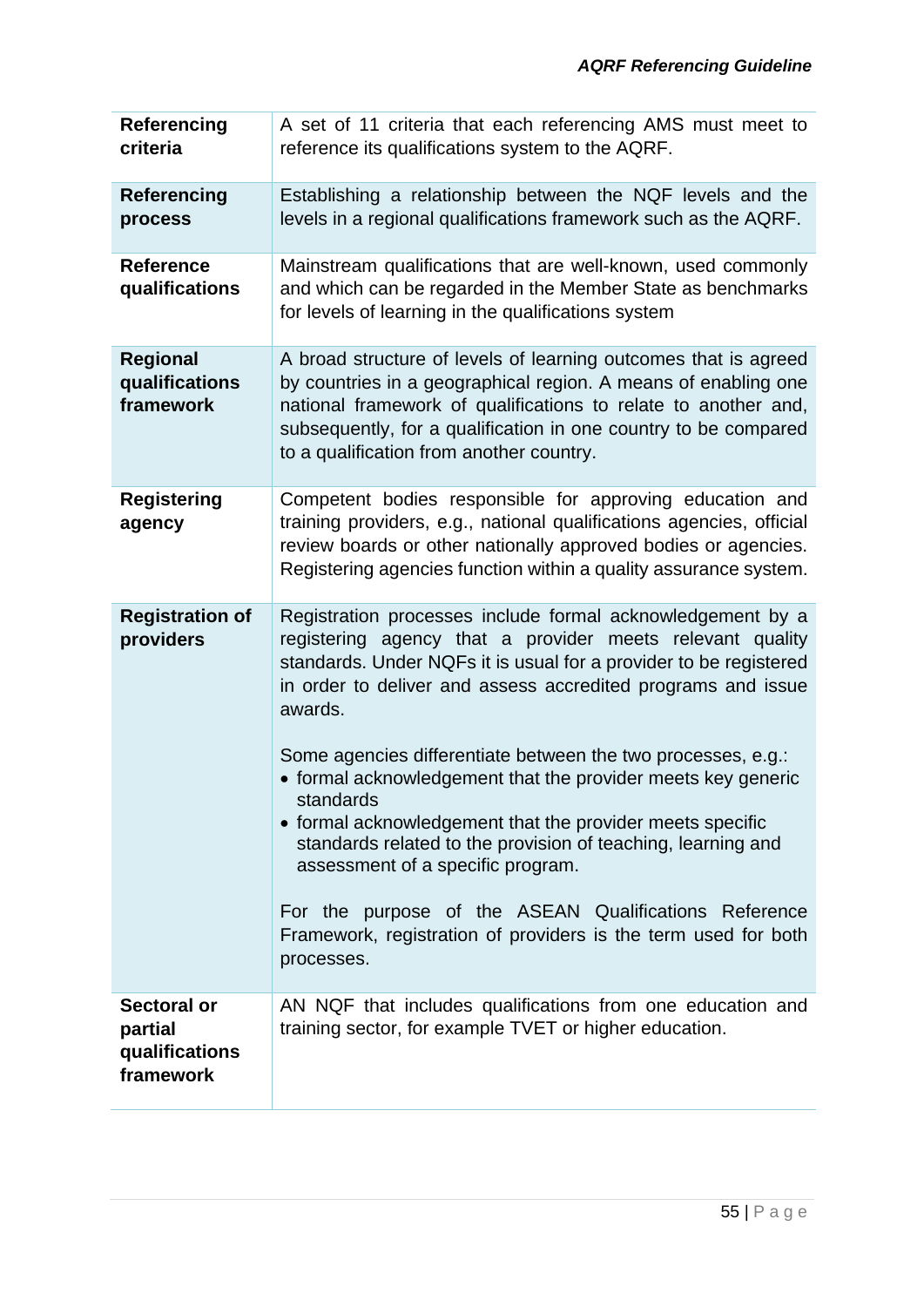| Social aspect of<br>referencing                   | The process links the NQF levels to the regional qualifications<br>framework levels according to evidence from stakeholders and<br>data on the understandings of the value of qualifications in the<br>country.                                                                                                                                                                                                                                                                                                       |
|---------------------------------------------------|-----------------------------------------------------------------------------------------------------------------------------------------------------------------------------------------------------------------------------------------------------------------------------------------------------------------------------------------------------------------------------------------------------------------------------------------------------------------------------------------------------------------------|
| <b>Standard (in</b><br>education and<br>training) | Statement approved and formalised by a competent body, which<br>defines the rules to be followed in a given context or the results<br>to be achieved. Also refer to Achievement Standards.                                                                                                                                                                                                                                                                                                                            |
| <b>Technical</b><br>aspect of<br>referencing      | This process links the NQF levels to the AQRF levels after<br>detailed examination of the descriptors.                                                                                                                                                                                                                                                                                                                                                                                                                |
| <b>Transparency</b>                               | The degree to which a qualifications system can be understood<br>by users. It depends on the clarity of the meaning of a<br>qualification (outcomes, content, levels, standards, awards). It<br>implies the exchange of information about qualifications in an<br>accessible way within and outside the country of award. When<br>transparency is achieved, it is possible to compare the value and<br>content of qualifications at national and international level.                                                 |
| <b>Validation of</b><br>learning<br>outcomes      | Confirmation by a competent body that learning outcomes<br>(knowledge, skills and/or competencies) acquired by an<br>individual in a formal, non-formal or informal setting have been<br>assessed against pre-defined criteria and are compliant with the<br>requirements of achievement standards, including qualifications<br>or unit(s) of a qualification. Validation typically leads to<br>certification. This includes the notion of recognition of prior<br>learning (RPL) or accreditation of prior learning. |